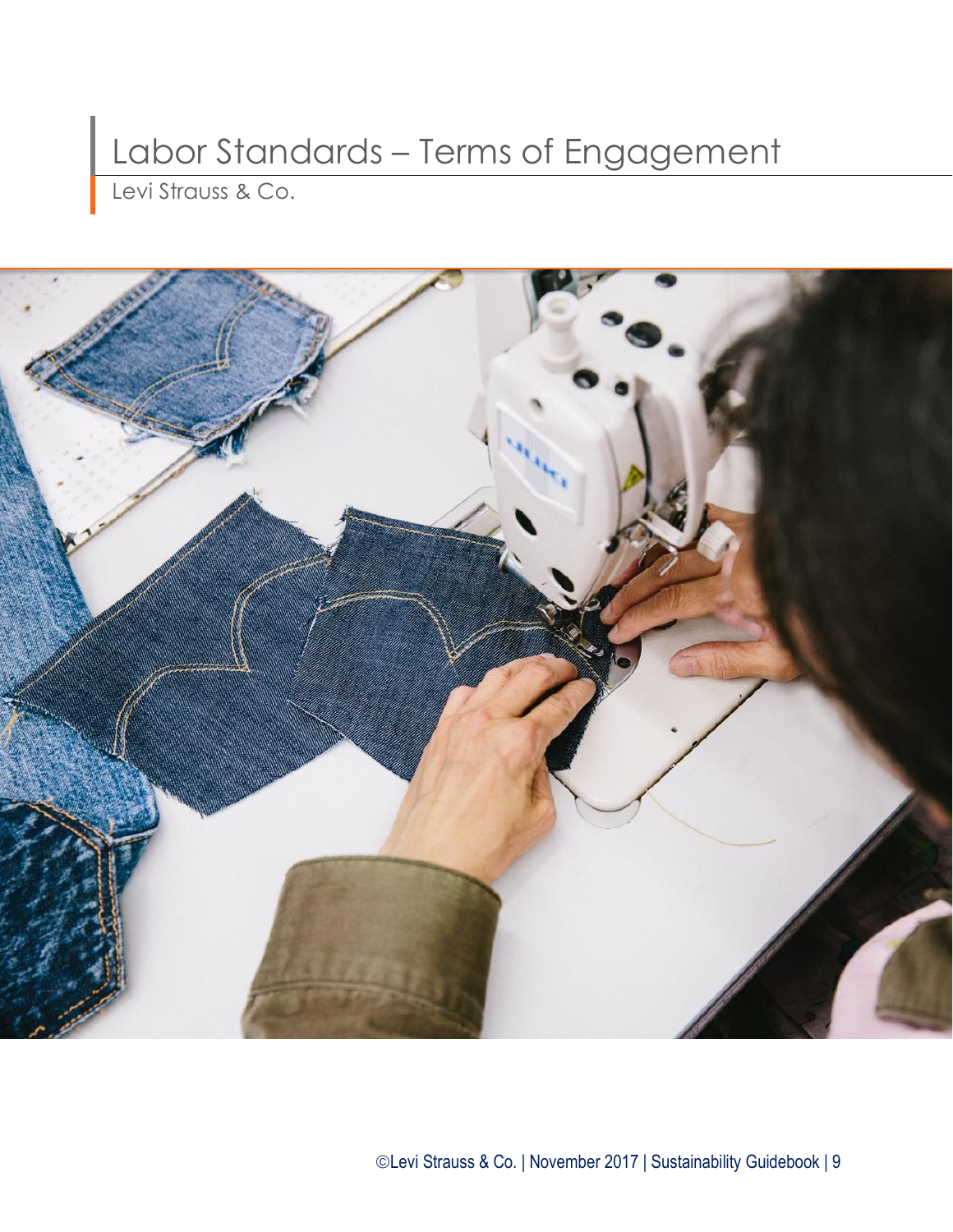### **Labor**

The purpose of this Guidebook is to assist individuals, including factory managers, licensees and agents, to implement the Terms of Engagement (TOE) in factories producing Levi Strauss & Co. (LS&Co.) products.

LS&Co. developed the TOE requirements on its own initiative in 1991 and since then has refined these requirements based upon information obtained from sources which include, but are not limited to, factories, licensees, monitors, NGOs, TOE assessors, manufacturing and operations staff, and industry colleagues.

It should be stressed that the creation of the Guidebook is an effort to provide advice to ensure broad awareness and global consistency on TOE issues that may be encountered around the world, and to underscore to our contractors the importance of complying with our TOE requirements. This Guidebook was also created to ensure that issues are being addressed properly and on a timely basis.

## **Contents of the Labor Chapter**

#### **TOE Requirements**

Each requirement is preceded by the acronym (*see page 7 for further explanation*):

**ZTV** - Zero Tolerance Violation **IA** - Immediate Action **CI** - Continuous Improvement

We have included the suggested rating for each of the TOE requirements. The suggested ratings will help the users of this Guidebook understand how seriously Levi Strauss & Co. views each particular issue.

In addition to the TOE requirements, we have included specific examples of how the requirements can be applied to non-compliance issues that might arise in a factory.

These examples are based on our experience, and are fairly comprehensive, but they are not inclusive of every issue that might appear in a factory. However, they do illustrate the judgment used in determining compliance with or violation of the TOE.

For each example of non-compliance, there is an accompanying suggestion for remediation, and a timeframe within which the noncompliance should be remediated.

If — after consulting this Guidebook, other TOE tools, LS&Co.'s values, and one's own judgment — there are still questions about what constitutes a violation, what remediation or timeframe to suggest, or what are considered best practices, please contact the LS&Co. Regional Sustainability Manager for further advice.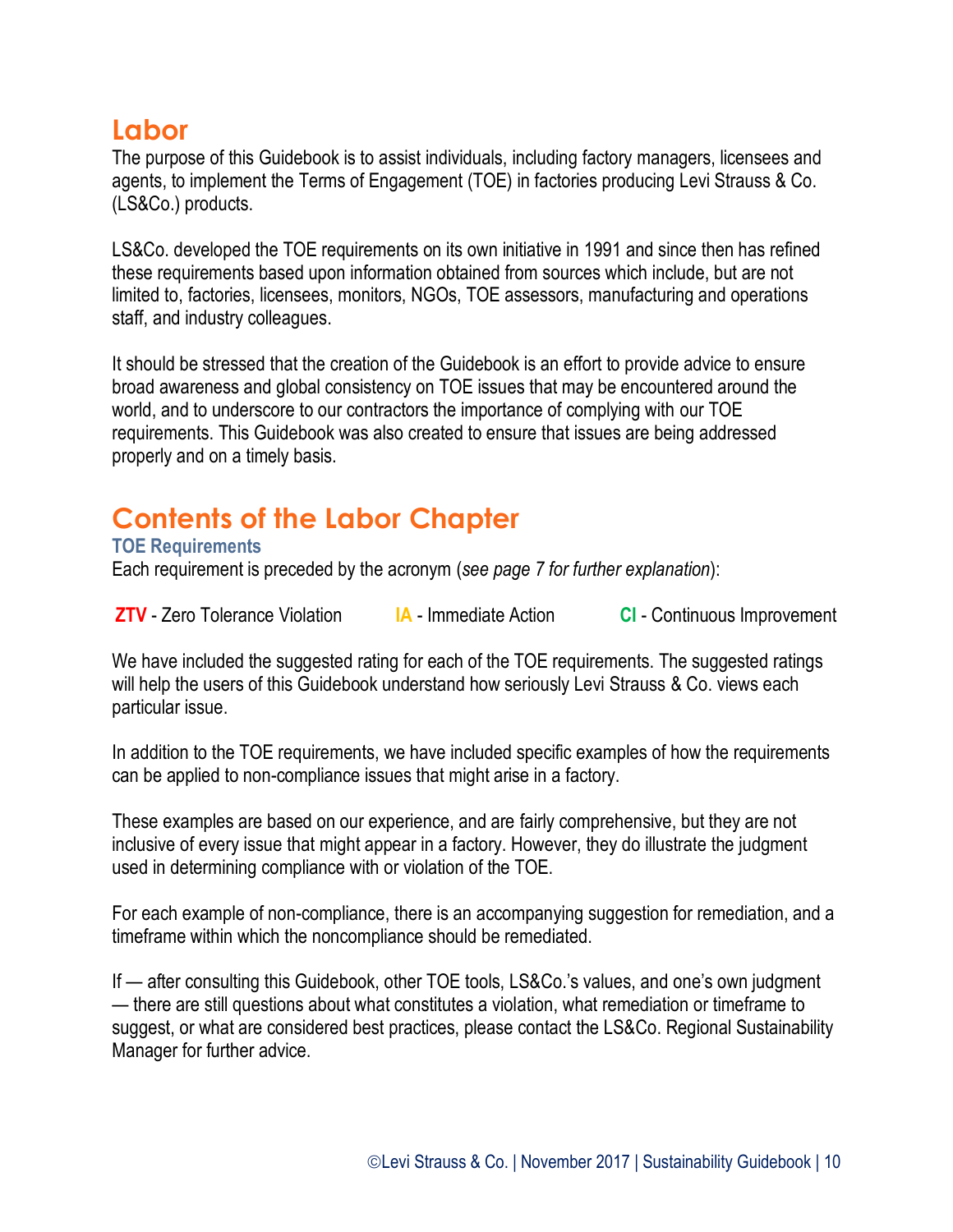### **Child Labor**

**Use of child labor is not permissible. Workers can be no less than 15 years of age and not younger than the compulsory age to be in school. We will not utilize partners who use child labor in any of their facilities. We support the development of legitimate workplace apprenticeship programs for the educational benefit of younger people.**

#### **Requirements**

#### **Minimum Working Age**

- **ZTV** The factory is prohibited from employing any worker under the age of 15.1
- **ZTV** Where local law specifies a minimum working age higher than 15, all workers must be at or above the legal minimum age.
- **ZTV** Where local law specifies a mandatory schooling age, the factory may only employ those persons above the mandatory schooling age.
- **IA** Only persons at or above the age of 15 may be present in the work areas. Only in the case of a guided tour, conducted by an appropriate factory employee, may persons under the age of 15 enter the work areas.
- **IA** The factory must have age-verification procedures that are effectively implemented, so that every personnel file contains copies of the identified documents (such as birth certificates, national ID cards or school certificates) submitted by applicants.
- **CI** Factory should have a hiring policy that includes a minimum age of 15, or older if specified by law.

#### **Juvenile Workers**

- **IA** Where a country's legal code specifies juvenile employment restrictions or requirements, the factory must be in compliance with the local legal requirements unless they are less stringent than the LS&Co. requirements, in which case the LS&Co. requirements must be met. For example, the LS&Co. requirement that no child under age 15 be employed must be adhered to even if the local law authorizes children age 14 to work.
- **IA** Juvenile workers are prohibited from working at night or conducting "hazardous work" as defined by the ILO.<sup>2</sup>

 $\overline{a}$ <sup>1</sup> ILO Minimum Age Convention, 1973, https://is.gd/VlpXtF

<sup>&</sup>lt;sup>2</sup> ILO Night Work of Young Person (Industry) Convention, 1919[, https://is.gd/XspGoP](https://is.gd/XspGoP)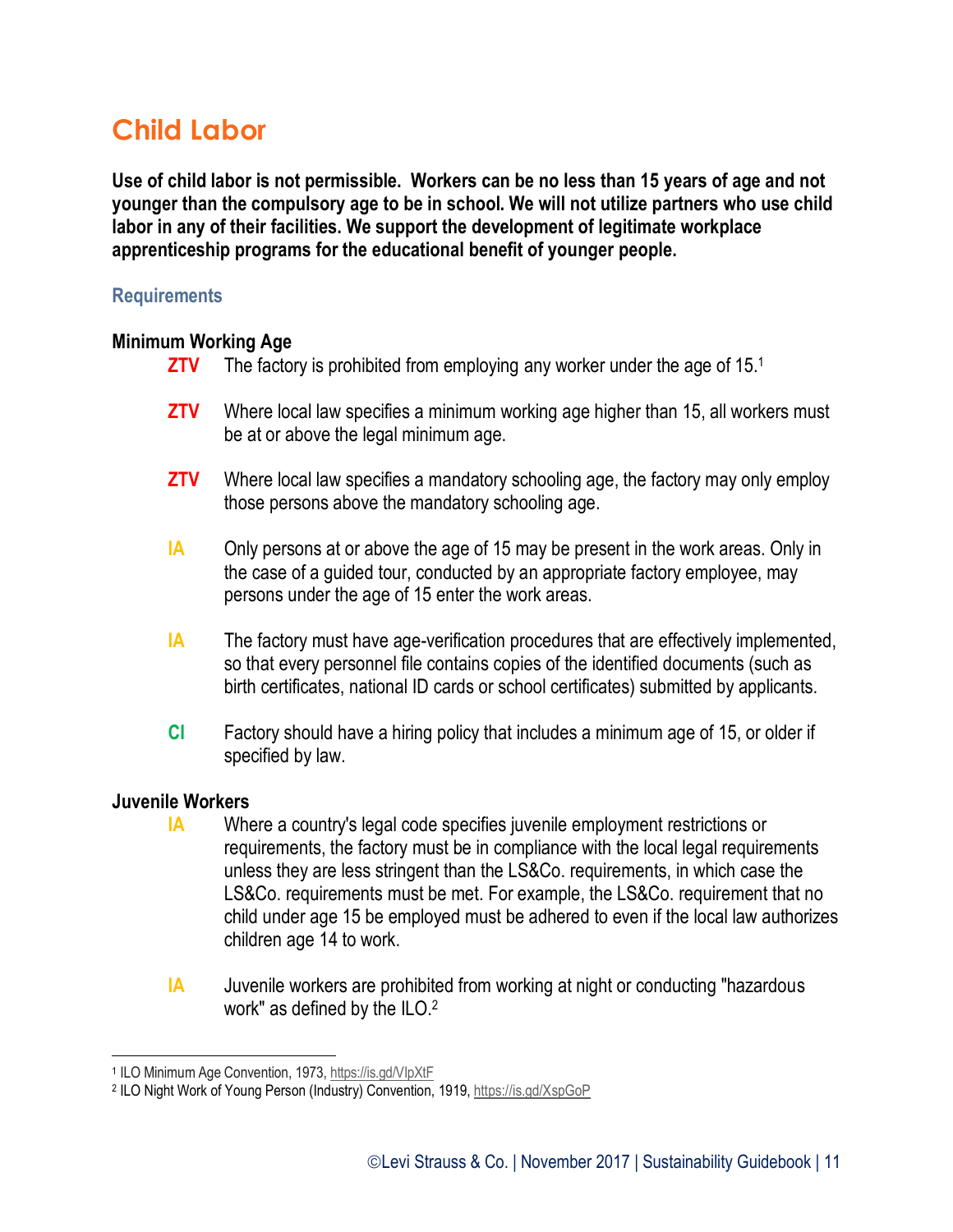*Note 1: LS&Co. defines a child as anyone under the age of 15, and a juvenile as anyone between the ages of 15 and 18. However, in regions or countries where the legal definition of a child includes persons older than 15, the local definition will apply.*

*Calculate age on the basis of whole years lived, not on years that began at birth. Thus, 12 months from birth, a person is considered to be one year old, not two years old. Also, 14 months from birth, a person is still considered to be one year old, not two years old.*

*Note 2: According to the ILO, the definition of Hazardous Work with regard to Child Labor consists of:*

- *Work which exposes children to physical, psychological or sexual abuse;*
- *Work underground, underwater, at dangerous heights or in confined places;*
- *Work with dangerous machinery, equipment and tools, or which involves the manual handling or transport of heavy loads;*
- *Work under particularly difficult conditions, such as work for long hours or during the night or work where a child is unreasonably confined to the premises of the employer.*
- *Work in an unhealthy environment which may expose children to hazardous substances, agents or processes, temperature, noise levels and vibrations damaging to their health.*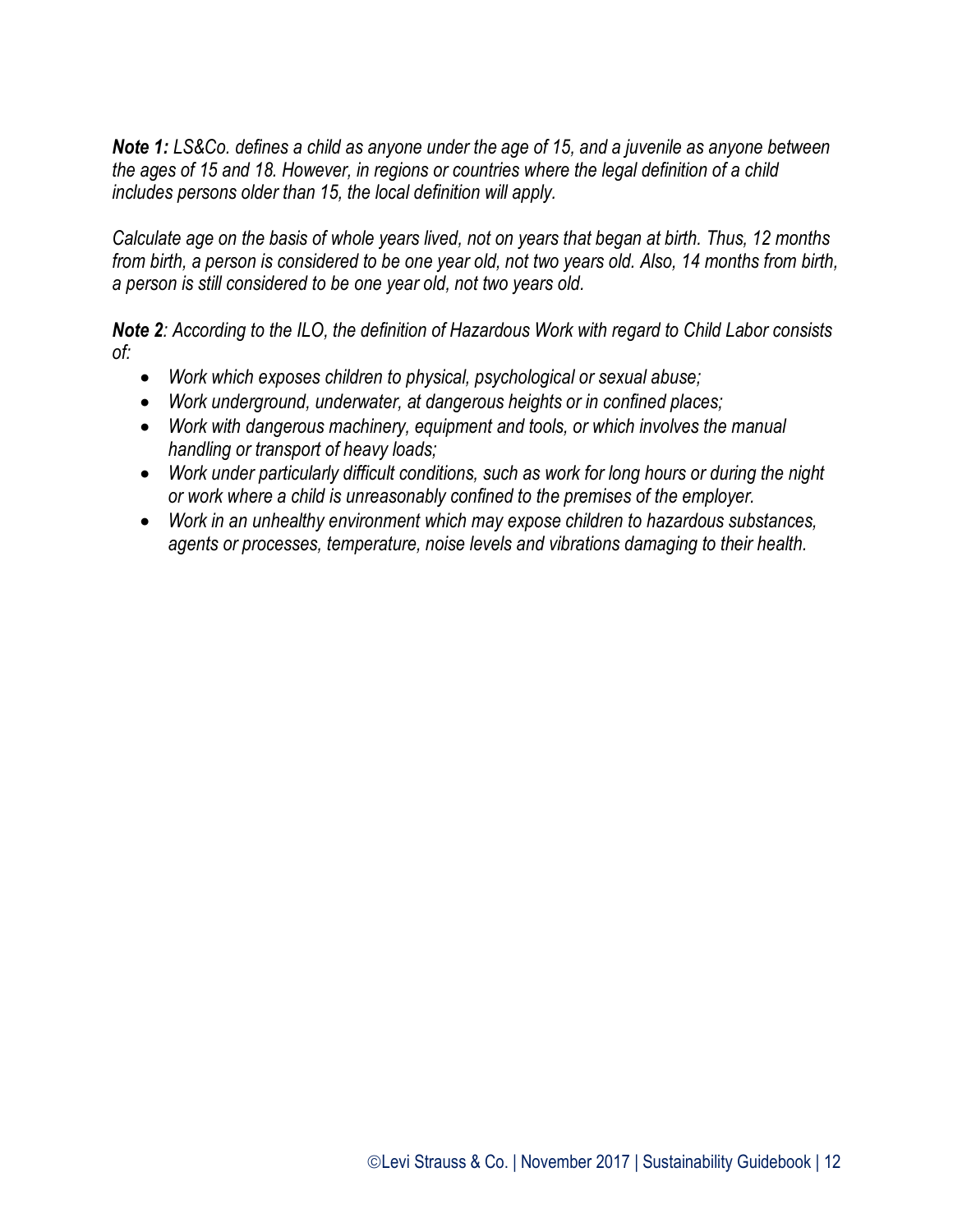# **Child Labor Non-Compliance & Corrective Actions**

| ZTV - Minimum Working Age:<br>Emergency child labor intervention must<br>Immediately<br>In "X" country, the legal minimum working age<br>immediately be put in place, wherein the<br>is 14. One worker in factory "X" is 14 years<br>child is removed from the workplace even<br>though at age 14 his or her employment is<br>old.<br>permissible under local law. The child should<br>Documentation verified the worker's age.<br>have the option to work in the factory once<br>he/she has reached the legal working age.<br>Emergency child labor intervention must<br>Immediately<br><b>ZTV</b> - Minimum Working Age:<br>immediately be put in place, wherein the<br>In "X" country, the legal minimum working age<br>is 16 (higher than LS&Co.'s TOE 15-year<br>child is removed from the workplace.<br>requirement). There are 15-year-old juveniles<br>working inside the factory. Documentation<br>verified the workers' ages.<br>Immediately<br><b>ZTV</b> - Minimum Working Age:<br>The factory must implement a program to<br>In "X" country where the laws are somewhat<br>ensure that underage workers work only in<br>conflicting and juveniles are legally permitted<br>accordance with law (e.g., limited hours that<br>to work after the age of 15, but must remain in<br>do not interfere with mandated schooling).<br>school until the age of 16, one worker is 15<br>years of age and is not in school.<br>Documentation verified the worker's age. | <b>Finding</b> | <b>Corrective Action</b> | <b>Recommended</b><br><b>Timeline</b> | <b>Verification</b><br><b>Method</b> |
|--------------------------------------------------------------------------------------------------------------------------------------------------------------------------------------------------------------------------------------------------------------------------------------------------------------------------------------------------------------------------------------------------------------------------------------------------------------------------------------------------------------------------------------------------------------------------------------------------------------------------------------------------------------------------------------------------------------------------------------------------------------------------------------------------------------------------------------------------------------------------------------------------------------------------------------------------------------------------------------------------------------------------------------------------------------------------------------------------------------------------------------------------------------------------------------------------------------------------------------------------------------------------------------------------------------------------------------------------------------------------------------------------------------------------------------------------------------------------|----------------|--------------------------|---------------------------------------|--------------------------------------|
|                                                                                                                                                                                                                                                                                                                                                                                                                                                                                                                                                                                                                                                                                                                                                                                                                                                                                                                                                                                                                                                                                                                                                                                                                                                                                                                                                                                                                                                                          |                |                          |                                       |                                      |
|                                                                                                                                                                                                                                                                                                                                                                                                                                                                                                                                                                                                                                                                                                                                                                                                                                                                                                                                                                                                                                                                                                                                                                                                                                                                                                                                                                                                                                                                          |                |                          |                                       |                                      |
|                                                                                                                                                                                                                                                                                                                                                                                                                                                                                                                                                                                                                                                                                                                                                                                                                                                                                                                                                                                                                                                                                                                                                                                                                                                                                                                                                                                                                                                                          |                |                          |                                       |                                      |
| One week<br>CI - Minimum Working Age:<br>Factory should establish policy on Minimum<br>The factory has no policy on minimum hiring<br>Hiring Age. Relevant staff to be trained on<br>the implementation of the policy.<br>age.                                                                                                                                                                                                                                                                                                                                                                                                                                                                                                                                                                                                                                                                                                                                                                                                                                                                                                                                                                                                                                                                                                                                                                                                                                           |                |                          |                                       |                                      |
| Identify juvenile employees and<br>One week<br>IA - Juvenile Workers :<br>In "X" country where juveniles are legally<br>communicate to supervisors and workers the<br>required legal employment restrictions.<br>defined as workers between the ages of 15<br>and 18, the labor code states that juveniles are<br>Create/maintain juvenile registry and<br>not allowed to work overtime.<br>implement juvenile employment restrictions<br>In factory "X" juveniles work the same hours<br>(e.g., required written permission from<br>parent/guardian, special record-keeping,<br>(including overtime) as adult workers. This is<br>required medical exams, restricted work<br>confirmed by factory work records.<br>hours (no OT) and restrictions on jobs (no<br>hazardous jobs).                                                                                                                                                                                                                                                                                                                                                                                                                                                                                                                                                                                                                                                                                       |                |                          |                                       |                                      |
|                                                                                                                                                                                                                                                                                                                                                                                                                                                                                                                                                                                                                                                                                                                                                                                                                                                                                                                                                                                                                                                                                                                                                                                                                                                                                                                                                                                                                                                                          |                |                          |                                       |                                      |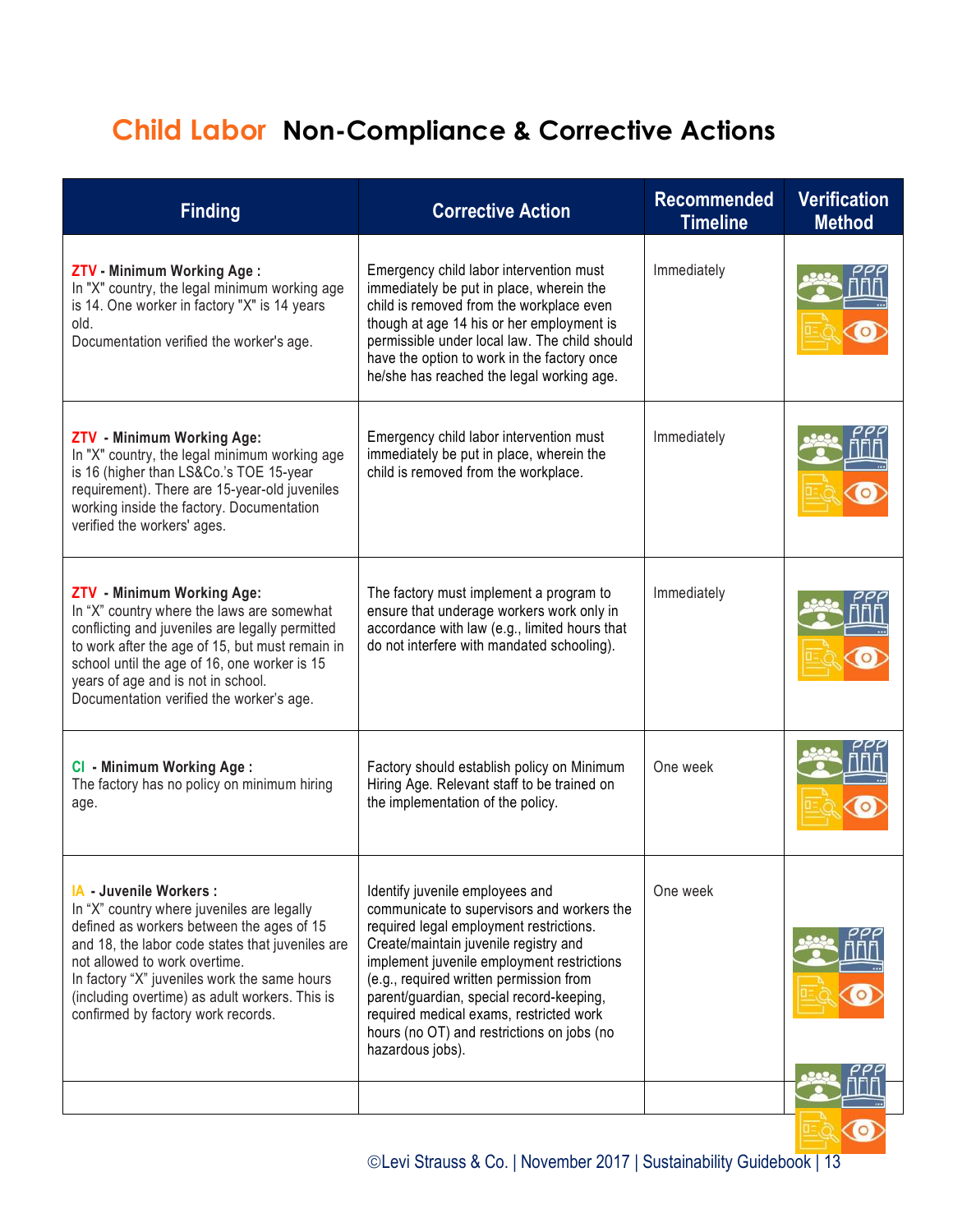| <b>A</b> Juvenile Workers:<br>A child is discovered in the workplace. It is<br>determined that the child was on holiday from<br>school and was visiting her mother in the<br>workplace. | The child must be removed from the work<br>area. A policy must be established that<br>prohibits children in the work area, and this<br>policy must be communicated to workers. | Remove child<br>immediately / one<br>week to establish<br>policy |  |
|-----------------------------------------------------------------------------------------------------------------------------------------------------------------------------------------|--------------------------------------------------------------------------------------------------------------------------------------------------------------------------------|------------------------------------------------------------------|--|
|                                                                                                                                                                                         |                                                                                                                                                                                |                                                                  |  |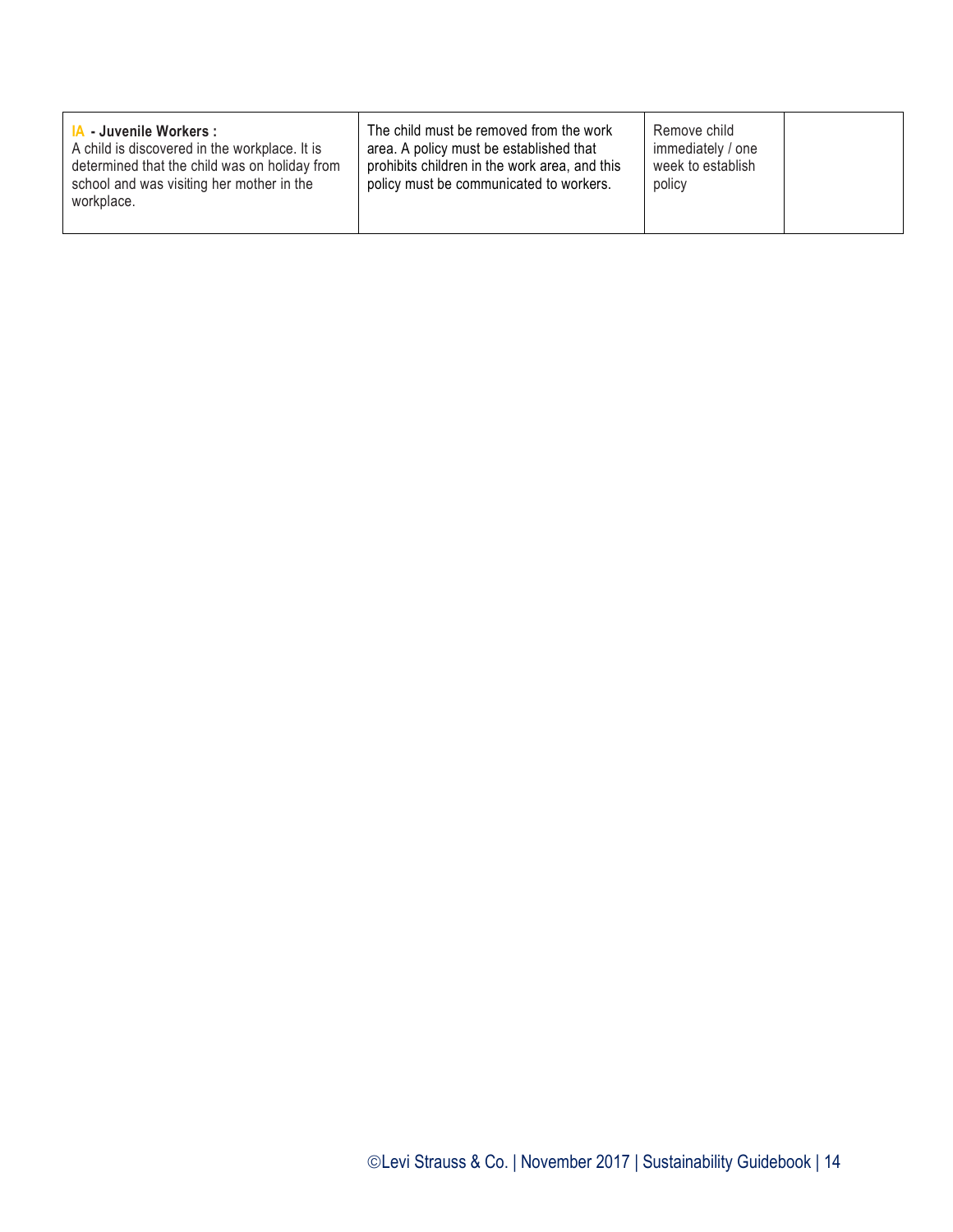### **Prison, Forced or Trafficked Labor**

**We will not utilize business partners who use prison, forced or trafficked labor, nor will we utilize or purchase materials from a business partner utilizing prison, forced or trafficked labor.**

**The general definition of forced labor is any work or service performed under the menace of penalty, and for which the said persons have not offered up themselves voluntarily. 1**

**There are four common forms of forced labor:**

- **1. Prison Labor: Work, performed by individuals incarcerated by either the state or military that is a requirement of their sentence and usually without compensation.**
- **2. Indentured Labor: Work, performed by an individual contractually bound to an employer for a specific time period, which is usually in return for payment of travel and living expenses.**
- **3. Bonded Labor: An illegal practice in which employers give high-interest loans to workers who either individually or as an entire family then work at low wages to pay off the debt.**
- **4. Trafficked Labor: a practice where a person is recruited, harbored, obtained, transported, or transferred with a view to that person being exploited.<sup>2</sup>**

#### **Requirements**

 $\overline{a}$ 

- **ZTV** All forms of prison or forced labor are prohibited.<sup>3</sup>
- **ZTV** All use of trafficked labor, whether the contractor is using labor that has been trafficked, or facilitating the trafficking of individuals for the purposes of their exploitation by another party, is prohibited.
- **ZTV** Any subcontracting arrangement with prisons is prohibited.
- **IA** Any ploys for workers to voluntarily end their employment, such as excessive notice periods or substantial fines for terminating their employment contracts, are prohibited. Labor contracts must also meet legal requirements.
- **IA** Factories must not require or allow employment agents to require any monetary deposits or keep any original identification documents. The practice of deposits (money/original identification) may prevent workers to freely end their employment (within the legal context). This violation occurs most with a migrant labor force.

<sup>1</sup> Definition established by the ILO, Forced Labour Convention, 1930,<https://is.gd/7qjVoC>

<sup>2</sup> Palermo Protocol 2000,<http://www.ohchr.org/EN/ProfessionalInterest/Pages/ProtocolTraffickingInPersons.aspx>

<sup>3</sup> Forced Labour Convention, 1930 and Abolition of Forced Labour Convention, 1957, <https://is.gd/mZlt6S>

Universal Declaration of Human Rights, 1948[, http://www.un.org/Overview/rights.html](http://www.un.org/Overview/rights.html)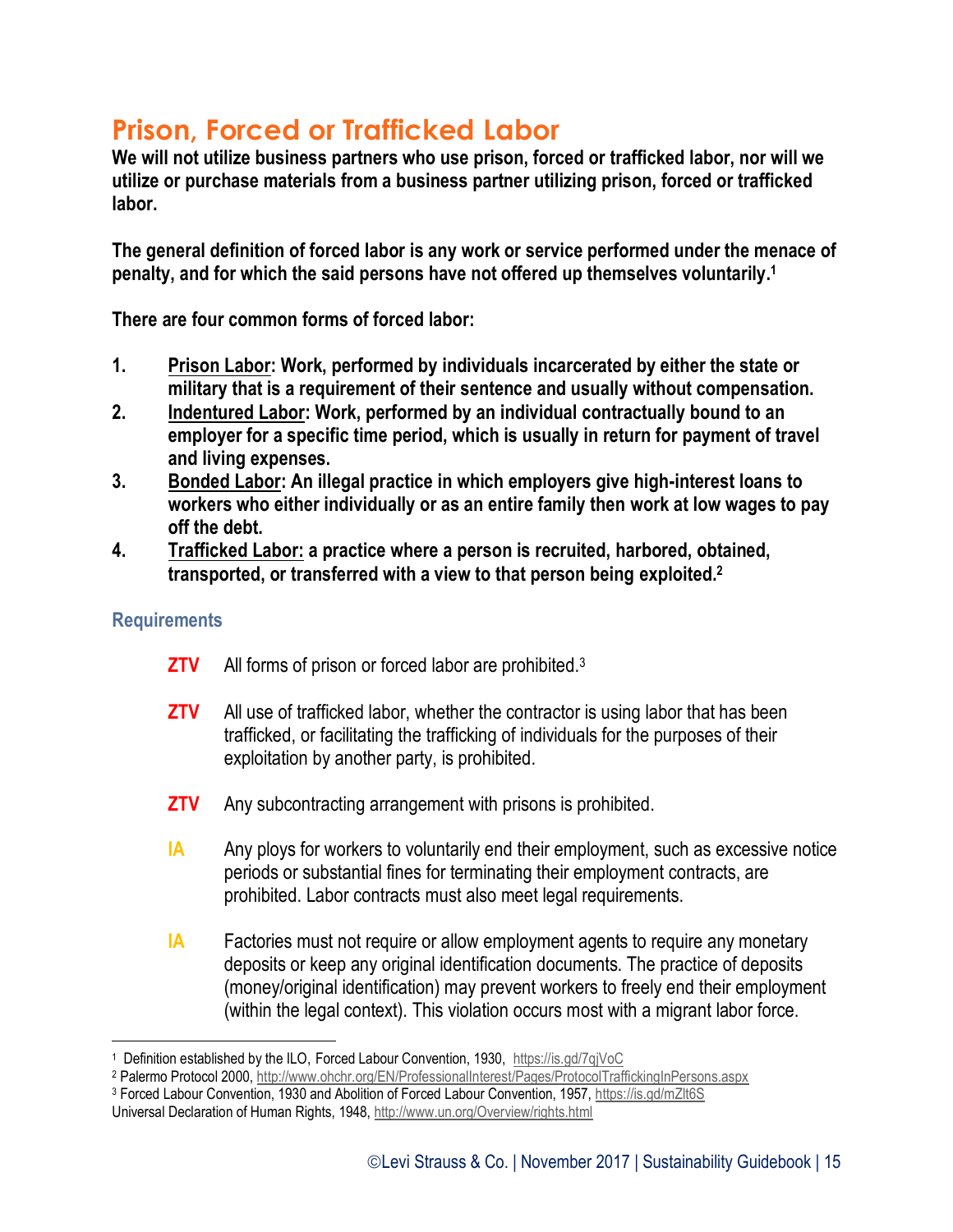- **IA** Security must not be allowed to intimidate or restrict the movement of workers. If security is inside the factory, they should not be armed.
- **IA** Factories must not restrict or limit in any way employee access to religious facilities, toilets or drinking water.
- **IA** Overtime must be strictly voluntary. Any form of pressure to perform overtime is prohibited.

*Note: If a factory advances payment to workers and withholds a small amount from each paycheck that allows the worker to pay off the advance, this does not necessarily imply a TOE violation.*

*Even though the worker is offering labor to pay off a loan, as long as the withheld amount does not violate local, legal restrictions concerning payroll deductions it is not a violation of the TOE.*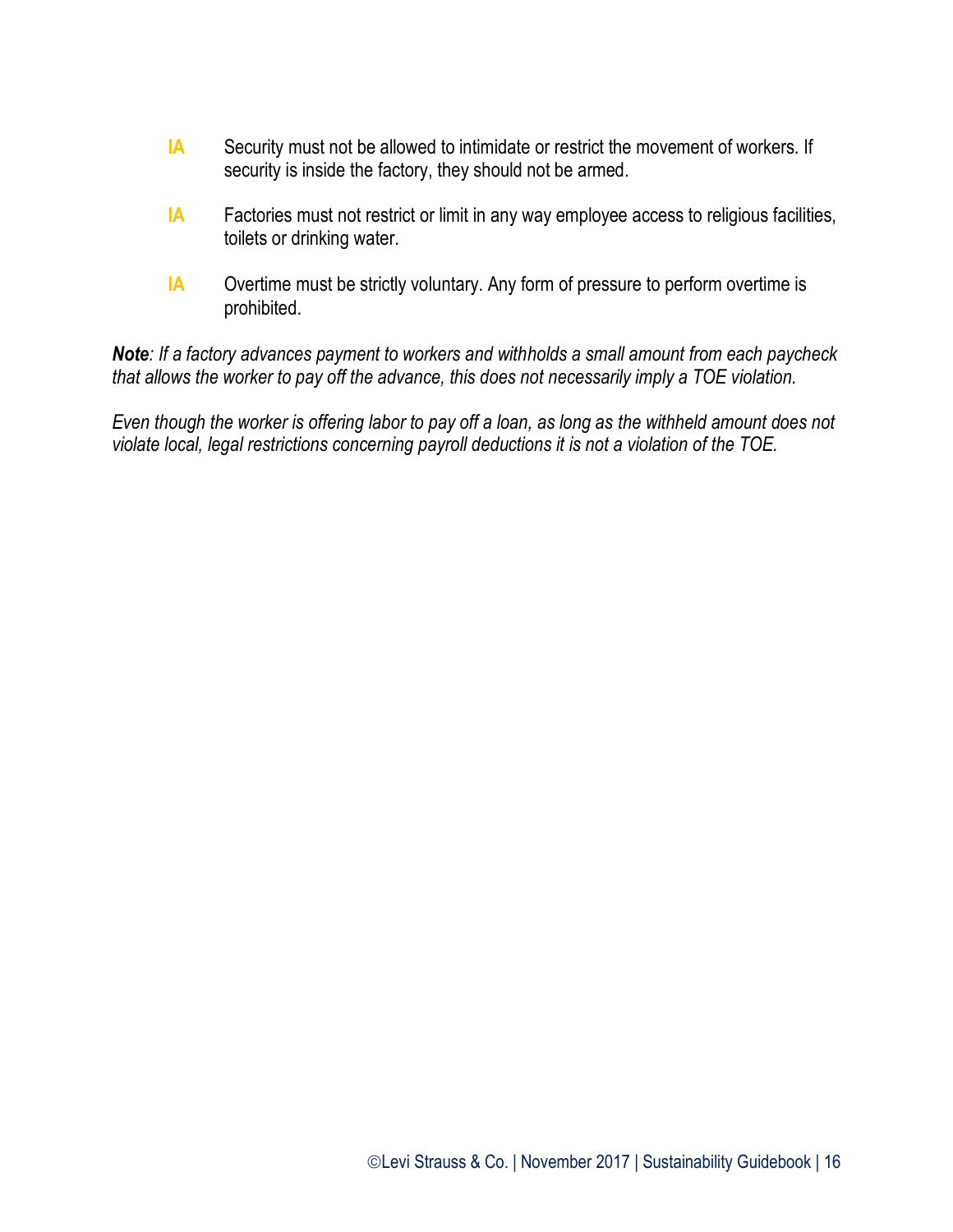## **Prison, Forced or Trafficked Labor Non-Compliances & Corrective Actions**

| <b>Finding</b>                                                                                                                                                                                                                                                                                                                           | <b>Corrective Action</b>                                                                                                                                                                                                                                                                                                                                                                               | <b>Recommended</b><br><b>Timeline</b>                 | <b>Verification</b><br><b>Method</b> |
|------------------------------------------------------------------------------------------------------------------------------------------------------------------------------------------------------------------------------------------------------------------------------------------------------------------------------------------|--------------------------------------------------------------------------------------------------------------------------------------------------------------------------------------------------------------------------------------------------------------------------------------------------------------------------------------------------------------------------------------------------------|-------------------------------------------------------|--------------------------------------|
| ZTV - Forced or Trafficked Labor:<br>During an assessment, workers state that<br>they are not working at the factory<br>voluntarily. After further examination, it is<br>found that the allegations are true.                                                                                                                            | The factory must discontinue the practice<br>immediately. All workers must be working at the<br>factory of their own free will and have a contract<br>meeting all the legal employment requirements.                                                                                                                                                                                                   | Immediately                                           |                                      |
| <b>ZTV</b> - Prison Labor:<br>LS&Co. contracts with a joint venture<br>factory who is affiliated with the state. The<br>factory purchases leather from a state-<br>owned enterprise that employs prisoners.                                                                                                                              | The factory must discontinue the practice<br>immediately, and identify for LS&Co. all leather<br>goods made by prisoners.                                                                                                                                                                                                                                                                              | Immediately                                           |                                      |
| ZTV - Forced Labor :<br>In factory "X", foreign migrant workers are<br>required to sign a contract which states<br>that they cannot resign. (For example,<br>doing so within 2 years would mean<br>substantial fines equivalent to 3 months<br>of work.)                                                                                 | The contracts must immediately be revised and<br>the clause removed. Workers should sign the<br>revised contracts and be given a copy of the<br>newly signed contracts. Termination of a contract<br>must not result in a fine or a loss of previously<br>earned wages.                                                                                                                                | Immediately                                           |                                      |
| ZTV - Forced Labor/Freedom of<br>Movement:<br>The factory requires workers to submit<br>original copies of birth certificate or national<br>ID documents or deposit money, or any<br>legal identification papers (unless<br>requested by workers for security reasons),<br>so workers cannot easily leave or resign<br>from the factory. | The factory must return all deposits; copy and<br>then return all these documents to the workers<br>and put a stop to the practice. The factory must<br>have a policy/process in-place for workers who<br>want to terminate employment (resigning) and<br>this should be communicated to workers.<br>Provide workers with means for securing money<br>and/or papers themselves (e.g., secure storage). | 2 weeks                                               |                                      |
| IA - Forced Labor:<br>In factory "Y", when workers request<br>permission to leave work to care for their<br>children who are ill, they are not granted<br>permission to leave.                                                                                                                                                           | Under reasonable circumstances, immediately<br>allow workers to leave the premises as they<br>desire. Provide security as needed. Develop<br>policies that allow workers to leave work under<br>reasonable circumstances. Supervisors and<br>workers must be trained on the policies.                                                                                                                  | Immediately /<br>3 weeks for policies<br>and training |                                      |
| IA - Freedom of Movement :<br>The workers feel as though they work in a<br>climate of intimidation created by the<br>presence of guards throughout the<br>workplace, effectively restricting workers'<br>freedom of movement throughout the<br>factory.                                                                                  | The factory must clarify the job description of<br>security guards. Their revised job duties must be<br>communicated to the guards and to the<br>workforce. The guards must be monitored for<br>compliance.                                                                                                                                                                                            | 2 weeks                                               |                                      |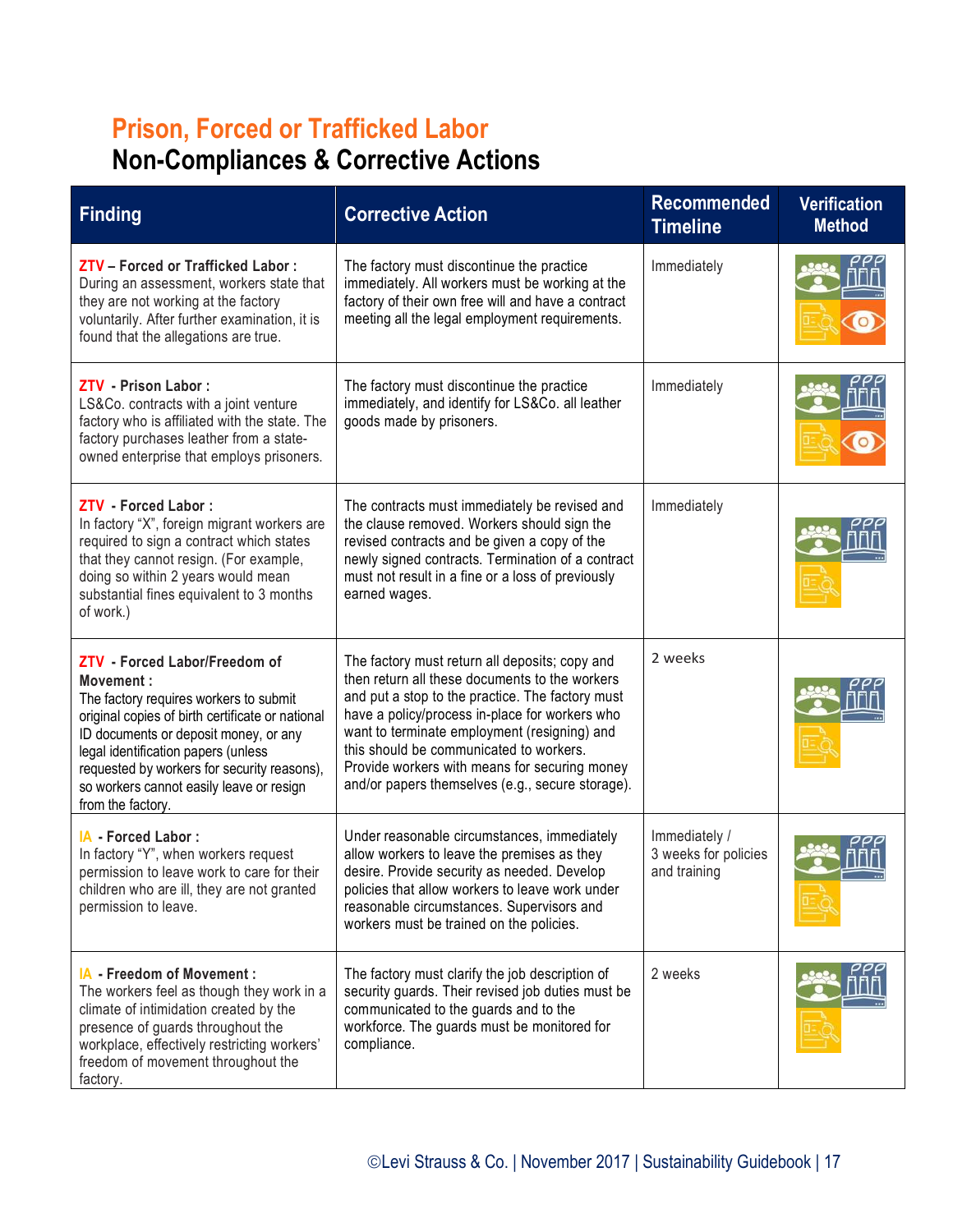| <b>IA</b> Freedom of Movement:<br>Whenever workers want to go to the toilet<br>or get a drink of water, they have to ask<br>permission of their respective supervisor.<br>The supervisor keeps track of how long<br>employees are gone to make sure that<br>workers do not waste too much time<br>using the toilet. | Workers must have access to toilets and drinking<br>water at all times and need not seek permission.<br>There must be no restrictions on workers in<br>performing traditional religious obligations. | Immediately<br>correct practice/<br>2 weeks to revise<br>policy |  |
|---------------------------------------------------------------------------------------------------------------------------------------------------------------------------------------------------------------------------------------------------------------------------------------------------------------------|------------------------------------------------------------------------------------------------------------------------------------------------------------------------------------------------------|-----------------------------------------------------------------|--|
|                                                                                                                                                                                                                                                                                                                     |                                                                                                                                                                                                      |                                                                 |  |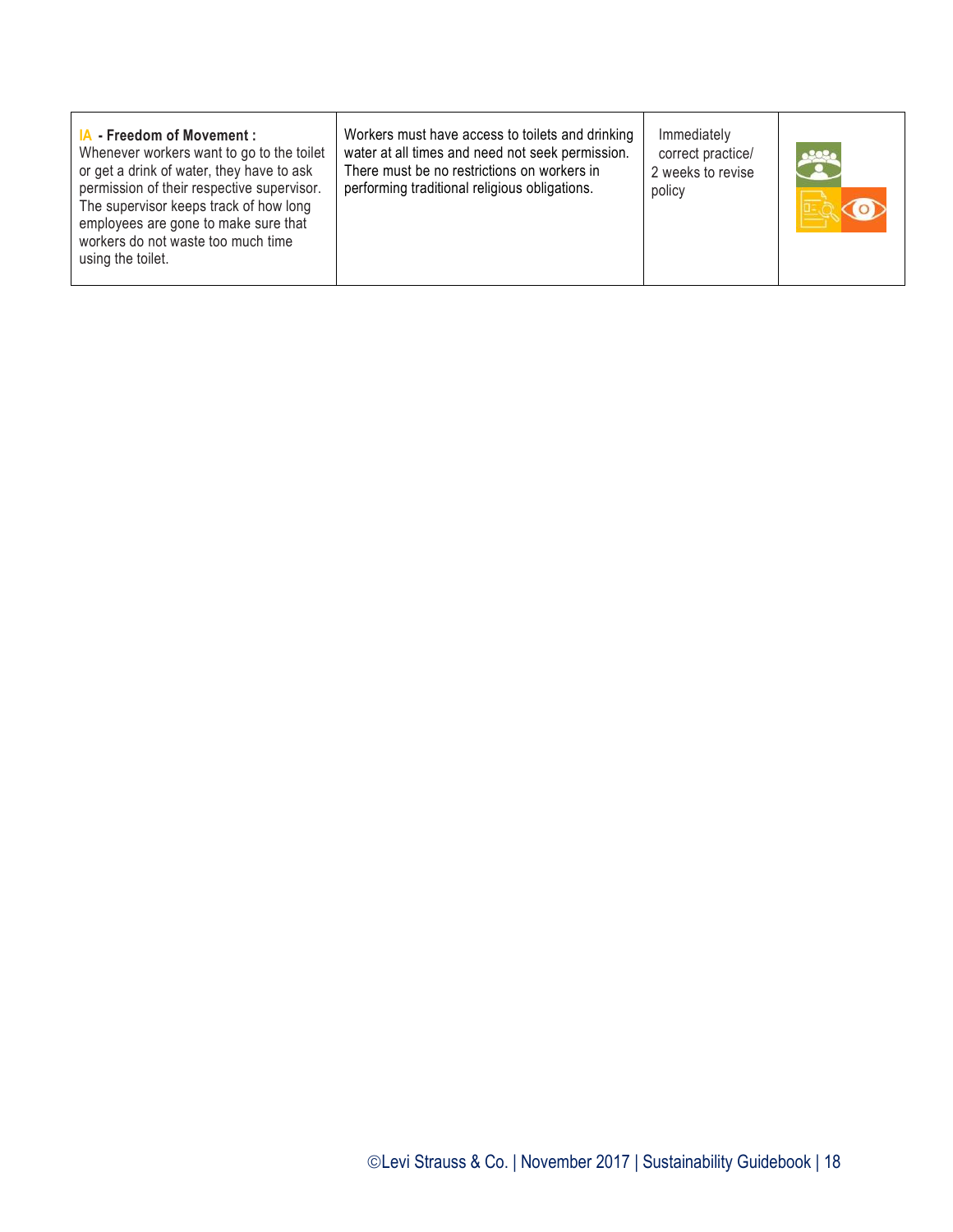# **Disciplinary Practices**

#### **We will not utilize business partners who use corporal punishment or other forms of mental or physical coercion.<sup>1</sup>**

#### **Requirements**

- **ZTV** Factory managers/supervisors must never threaten the use of or practice any form of physical discipline or harmful physical contact, no matter how slight.
- **ZTV** Factory managers/supervisors must never engage in or allow sexual harassment. Touching employees, especially women, in any way that could be considered to have sexual implications; sexual comments made to workers or requiring any form of sexual favor in exchange for beneficial treatment in employment is considered sexual harassment.
	- Employers shall not offer preferential work assignments or other preferential treatment of any kind in actual or implied exchange for a sexual relationship, nor subject employees to prejudicial treatment of any kind in retaliation for refused sexual advances.
- **IA** Factories must have clear and established employment policies (see General Labor Practices). These policies must be made publicly available to all workers and applied uniformly to all employees, and must include guidelines to prohibit any of these employment processes from being used in an inappropriate or coercive manner or as an unsanctioned form of discipline.
	- Disciplinary policies must include an escalating series of verbal and written warnings prior to suspension or dismissal. Disciplinary measures taken must be documented in the worker's file and a copy of such warnings must be provided to the worker.
- **IA** Factory managers/supervisors must never use coercive behavior, verbal abuse or abusive disciplinary tactics or procedures. Threatening, either explicitly or implicitly, to withhold workers' basic rights, including wages, benefits, access to food, services, etc. is considered coercive behavior.
	- Access to food, water, toilets, medical care or health clinics or other basic necessities will not be used as either reward or punishment.
	- Employers will not unreasonably restrain freedom of movement of workers, including movement in canteen, during breaks, using toilets, accessing water, to access necessary medical attention.
	- Managers should never use intimidation or mentally abuse workers such as throwing objects at the ground in front of workers.

 $\overline{a}$ 

<sup>&</sup>lt;sup>1</sup> ILO Termination of Employment Convention, 1982;<https://is.gd/XjQjwD>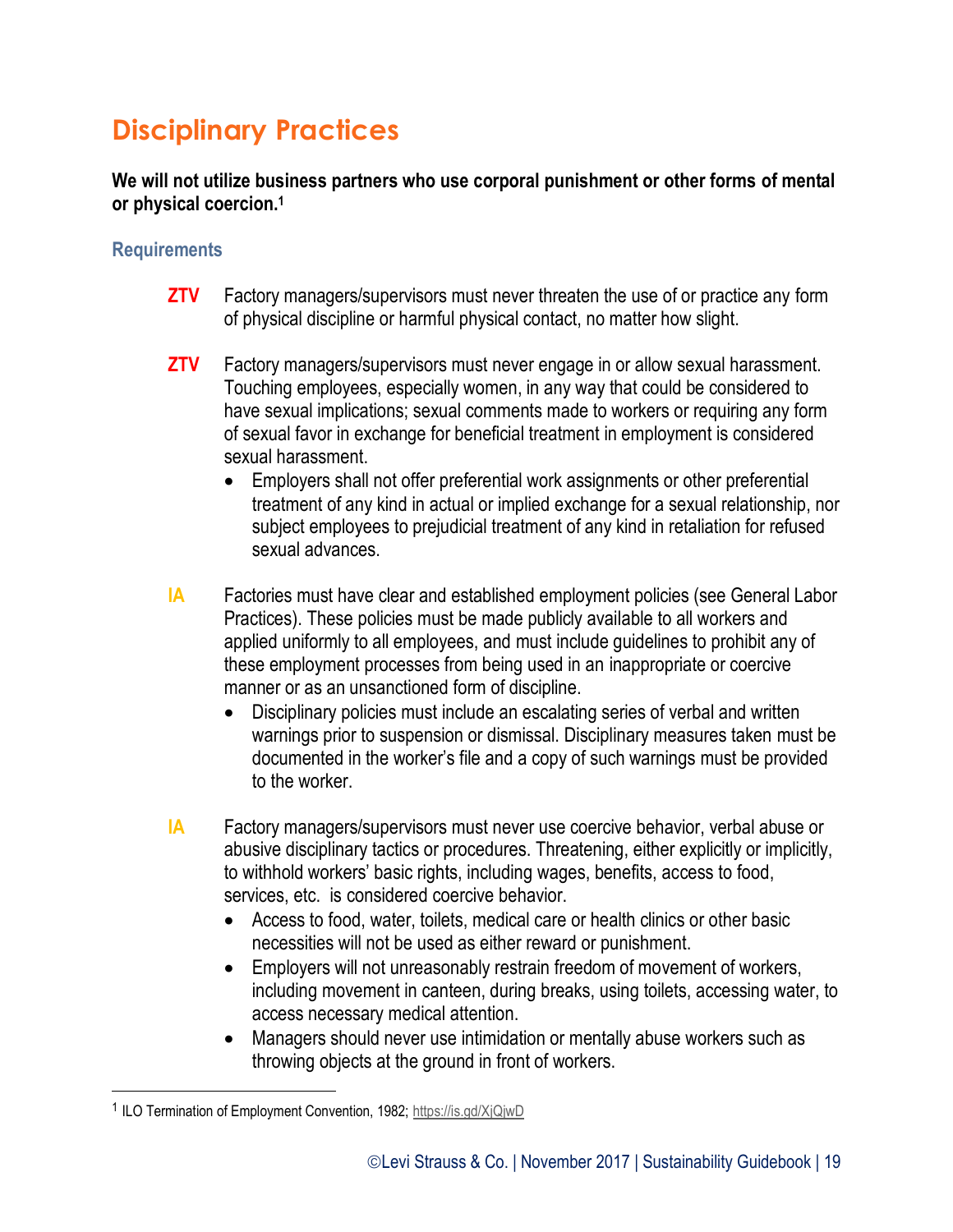- Employees will not be threatened nor intimidated in any manner nor have the fear of threats or intimidation.
- **IA** Disciplinary measures must not include monetary fines. Tardiness should be deducted on a pro-rata basis.
	- Managers must never threaten illegal or undue fines as a means of disciplining or influencing behavior.
- **IA** Security personnel must not administer disciplinary action against employees.
	- Security must not have the right to discharge workers.
	- The military must not be allowed to participate in disciplinary procedures.
	- Security practices must be gender-appropriate and nonintrusive.
- **IA** Management will discipline (could include combinations of counseling, warnings, demotions, and termination) anyone (including managers or fellow workers) who engages in any physical, sexual, psychological or verbal harassment or abuse.
- **IA** Factories must have confidential and secure communication channels for workers to raise concerns or grievances to management. These processes must be functional and effective – they must be accessible, used and understood by workers, and they must also include a mechanism to ensure that grievances are responded to.
	- Factories must have culturally appropriate, written grievance policies and procedures in place that protect employee privacy, protect against possible retribution, and permit workers to report unfair treatment to someone other than their supervisor.
		- A discreet, effective complaint procedure must be in place for all workers. A trusted person, such as an appointed counselor, should be the administrator of the system.
		- There must be an internal, confidential appeal procedure that workers can use if management does not adequately respond to their complaint.
		- There must be an appeal procedure for workers who feel unjustly warned or disciplined.
		- There must be suggestion boxes in private and secure locations that are easily accessed by the workers. The facility may also provide a telephone 'hotline' number or post office box address for employees to report grievances.
	- Factories' grievance policies and procedures should also include a system for resolving disputes in the workplace, e.g., dispute resolution committee or workers' council that receives, investigates and resolves workplace grievances.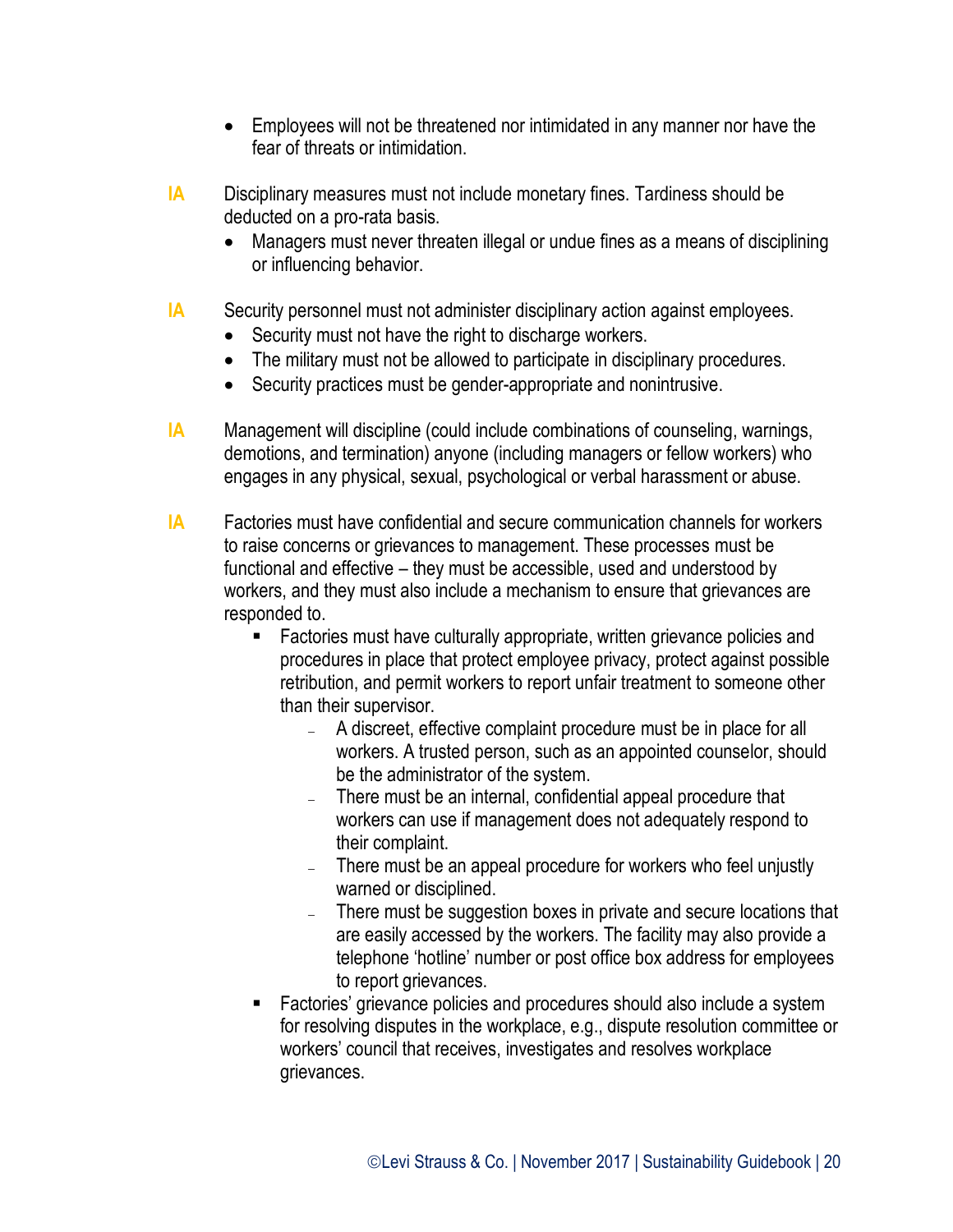- The factory must use a clearly defined and documented system for resolving disputes in the workplace, whether between co-workers or between workers and supervisors.
- Workers must have the ability to report problems to a person or committee other than a direct supervisor. This system must be communicated both verbally and in writing to the workers.
- The factory must adopt and communicate a non- retaliation policy that guarantees that workers who report on problems or abuses do not suffer negative consequences.
- **CI** Managers and Supervisors should be trained in company procedures to ensure compliance and eliminate opportunities for abuse, and where possible, workers should receive instruction on their rights under national law and company practices and international standards.<sup>1</sup>
	- Policy and procedures should be present in employee handbooks and manuals.
	- Grievance procedures should be included in orientation for new and temporary hires and in periodic training for existing workers, supervisors, and managers.
	- The factory should provide cross-cultural training to expatriate managers, supervisors, and workers.
- **CI** Factories should effectively communicate disciplinary procedures to employees.

*Note*: *Levi Strauss & Co. recognizes that different management techniques are used throughout the world. To protect the dignity of workers, the TOE seeks to ensure that suppliers act reasonably in deciding the nature and the amount of discipline to apply in given circumstances.*

 $\overline{a}$ 

<sup>1</sup> UN High Commissioner for Human Rights Convention against Torture and Other Cruel, Inhuman or Degrading Treatment or Punishment, 1984, <https://is.gd/m7nnGe>; Universal Declaration of Human Rights, 1948, Articles 3 and 5, <http://www.un.org/Overview/rights.html>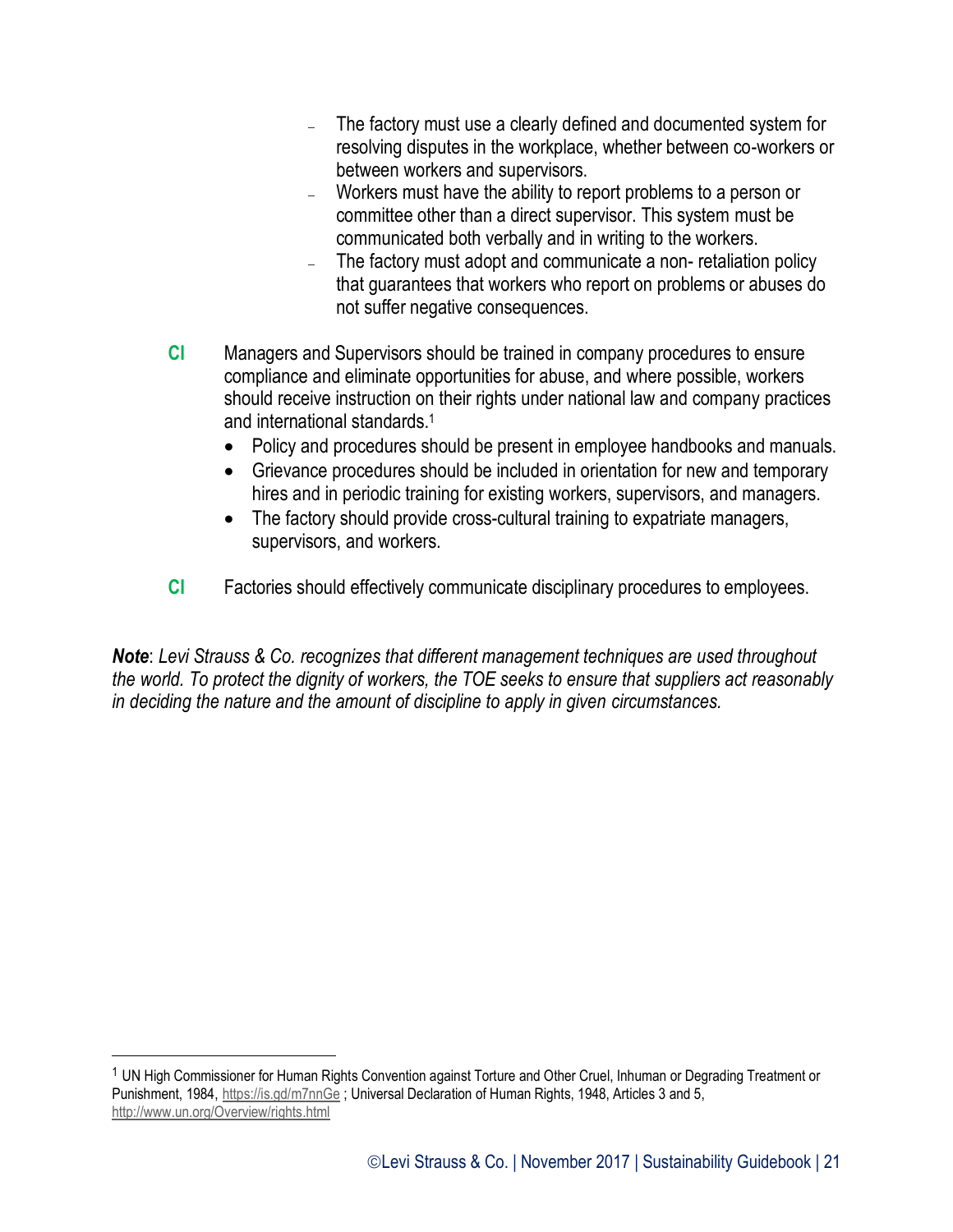# **Disciplinary Practices Non-Compliances & Corrective Actions**

| <b>Finding</b>                                                                                                                                                                                         | <b>Corrective Action</b>                                                                                                                                                                                                                                                                                                                                                                                                                                                                                    | <b>Recommended</b><br><b>Timeline</b>                                         | <b>Verification</b><br><b>Method</b> |
|--------------------------------------------------------------------------------------------------------------------------------------------------------------------------------------------------------|-------------------------------------------------------------------------------------------------------------------------------------------------------------------------------------------------------------------------------------------------------------------------------------------------------------------------------------------------------------------------------------------------------------------------------------------------------------------------------------------------------------|-------------------------------------------------------------------------------|--------------------------------------|
| ZTV - Corporal Punishment : Workers are<br>physically punished, for example, they are<br>asked to stand-up at the back of the production<br>area for 1 hour if they arrive late to work.               | The factory must discontinue the practice<br>immediately. The factory should consider<br>hiring a local NGO to conduct training. The<br>factory must monitor for change in behavior,<br>and if necessary, terminate the employment<br>of abusive personnel.                                                                                                                                                                                                                                                 | Immediately<br>discontinue practice<br>/ schedule training<br>within 3 weeks  |                                      |
| ZTV - Sexual Harassment :<br>One male supervisor is always touching the<br>female workers and they are obviously made<br>uncomfortable by his actions.                                                 | The supervisor must stop the behavior<br>immediately. Supervisors must be educated<br>on correct behavior. Implement effective<br>management follow-up on reported<br>grievances.<br>(Note: Policies clearly defining and prohibiting<br>sexual harassment must also be in writing<br>and posted; see General Labor Practices. In<br>addition, there must be effective grievance<br>procedures for workers to use in reporting any<br>unfair/ inappropriate treatment.)                                     | Immediately<br>discontinue practice<br>/ 3 weeks to<br>schedule training      |                                      |
| IA - Coercion/Verbal Abuse:<br>One supervisor shouts at workers whenever<br>they make mistakes or if they are unwilling to<br>stay and work overtime.                                                  | The supervisor must stop the behavior<br>immediately. Supervisors must be educated<br>on correct behaviors. Implement effective<br>management follow-up on reported<br>grievances.<br>(Note: Policies clearly defining and prohibiting<br>coercive behavior and abusive disciplinary<br>tactics must also be in writing and posted; see<br>General Labor Practices. In addition, there<br>must be effective grievance procedures for<br>workers to use in reporting any<br>unfair/inappropriate treatment.) | Immediately<br>discontinue practice<br>/ 3 weeks to<br>schedule training      |                                      |
| IA - Monetary Fines :<br>Review of the company rules and regulation<br>shows monetary fines are used to discipline<br>workers for violating company rules (for<br>example: eating at workplace, etc.). | Use legal requirements as the first policy to<br>follow. Assess the magnitude, how many<br>policies are involved and how many workers<br>impacted. Based on the results, policies have to<br>be adjusted to the legal requirements<br>implemented but also compensate workers<br>impacted.                                                                                                                                                                                                                  | Immediately<br>discontinue practice<br>/ 3 weeks to hold<br>training sessions |                                      |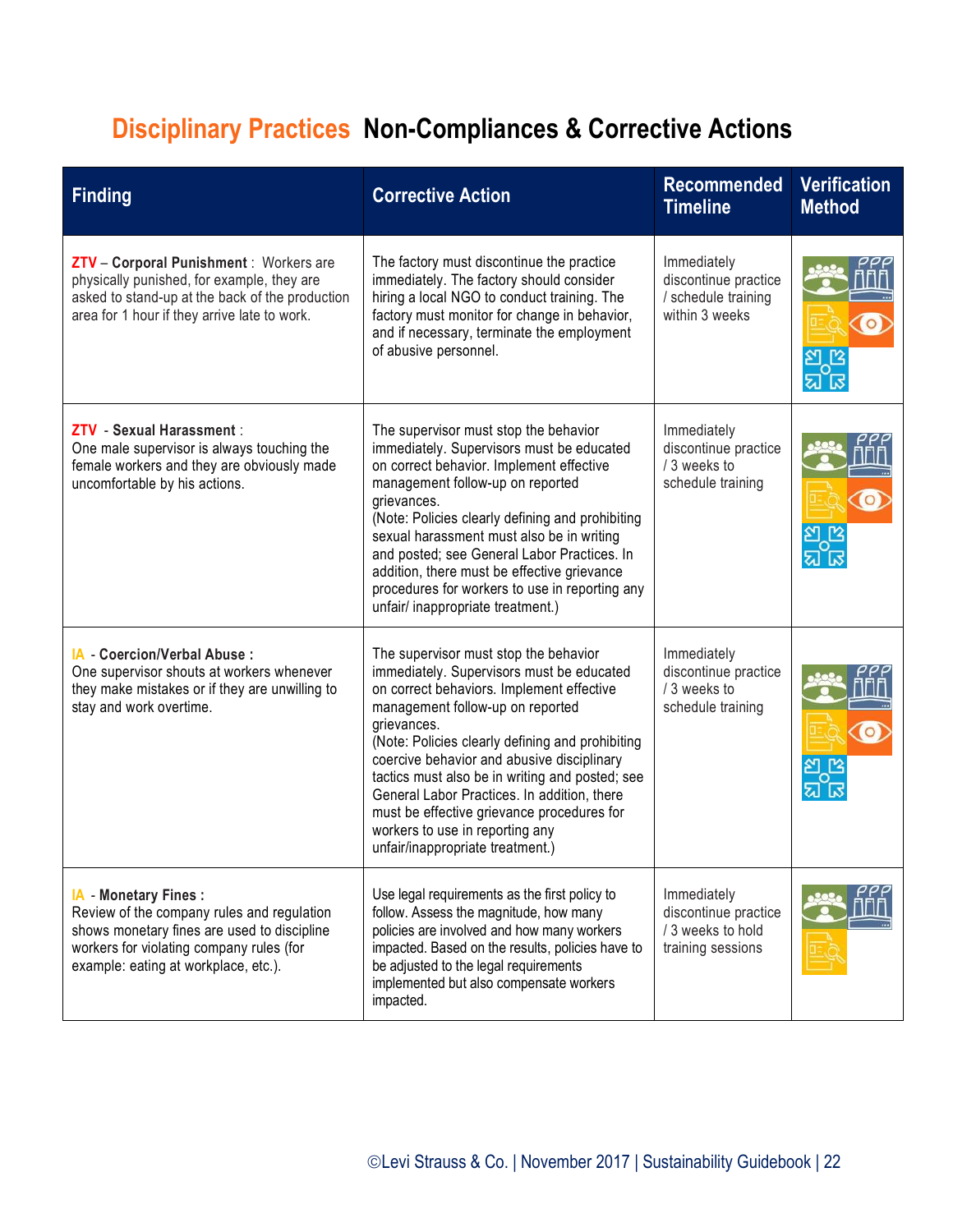| IA - Disciplinary Practices :<br>One worker in the sewing department was fired<br>for a small mistake, even though this was the<br>first time that worker had ever done anything<br>wrong. One supervisor gives workers a written<br>warning the first time they are tardy even<br>though workers in other departments can be<br>tardy two times before getting a written<br>warning. | Supervisors and workers must be educated<br>on the disciplinary procedures, and they must<br>be carried out consistently in the factory. The<br>procedures must include an escalating series<br>of verbal and written warnings prior to<br>suspension or dismissal.<br>(Note: Disciplinary procedures must also be in<br>writing and posted; see General Labor<br>Practices.)                                                                                                              | Immediately<br>discontinue practice<br>/ 3 weeks to hold<br>training<br>sessions |  |
|---------------------------------------------------------------------------------------------------------------------------------------------------------------------------------------------------------------------------------------------------------------------------------------------------------------------------------------------------------------------------------------|--------------------------------------------------------------------------------------------------------------------------------------------------------------------------------------------------------------------------------------------------------------------------------------------------------------------------------------------------------------------------------------------------------------------------------------------------------------------------------------------|----------------------------------------------------------------------------------|--|
| IA - Disciplinary Practices :<br>Because a worker failed to inform her<br>supervisor that she would not report for work<br>that day, the supervisor would not allow the<br>worker to perform OT for 1 week.                                                                                                                                                                           | Supervisors and workers must be educated<br>on the disciplinary procedures, and they must<br>be carried out consistently in the factory. The<br>procedures must include an escalating series<br>of verbal and written warnings prior to<br>suspension or dismissal.<br>(Note: Disciplinary procedures must also be in<br>writing and posted; see General Labor<br>Practices.)                                                                                                              | Immediately<br>discontinue practice<br>/ 3 weeks to hold<br>training sessions    |  |
| IA - Grievance System :<br>Factory management has established that<br>workers report grievances to their supervisors.<br>The workers say that the only way to complain<br>about verbal abuse from a supervisor is to<br>complain to the supervisor himself and they are<br>afraid they will be fired if they complain.                                                                | The factory must develop a variety of<br>communication channels such as through<br>suggestion boxes, upper management or HR<br>personnel, etc. that protect privacy, protect<br>against retribution and allow reporting to<br>someone other than supervisors. The new<br>procedures must be communicated to<br>supervisors and workers. (Note: Grievance<br>procedures, including management follow-up<br>activities, must also be in writing and posted;<br>see General Labor Practices.) | 2 weeks                                                                          |  |
| CI - Worker Awareness :<br>Workers are unaware of disciplinary procedures<br>because of the high rate of illiteracy. The facility<br>has posted the procedures, but the workers are<br>not able to read them.                                                                                                                                                                         | The new hire orientation and factory policy<br>training should include verbal explanations or<br>graphics for those employees who are not<br>able to read. (Note: Disciplinary procedures<br>should also be in writing and posted; see<br>General Labor Practices.)                                                                                                                                                                                                                        | 4 weeks                                                                          |  |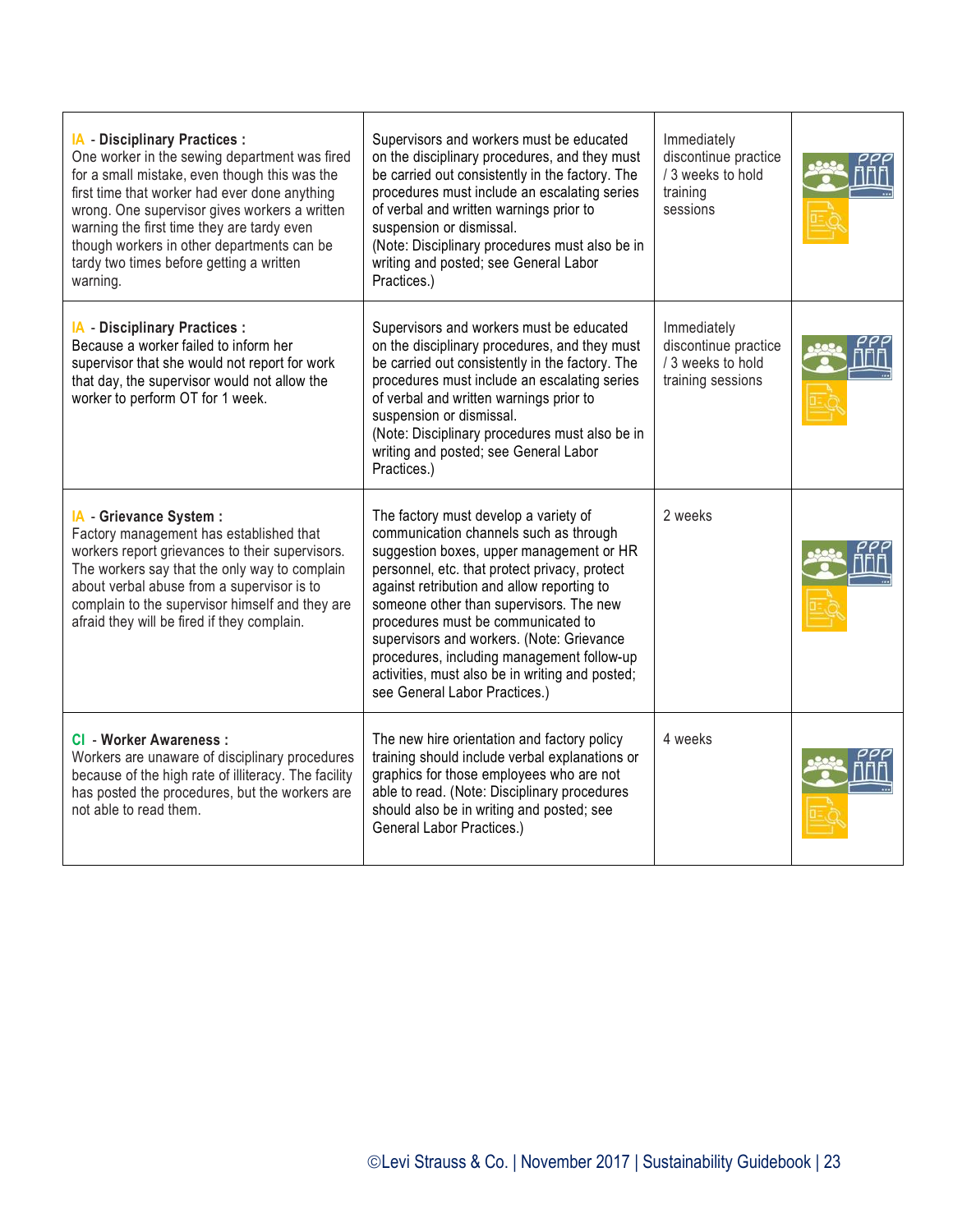## **Legal Requirements**

**We expect our business partners to be law abiding as individuals and to comply with legal requirements relevant to the conduct of all their businesses.**

#### **Requirements**

- **ZTV** Factories must observe and be in compliance with any legal judgments against them.
- **ZTV** Factories must observe and be in compliance with Rules of Origin laws and regulations.
- **IA** Factories must understand Country of Origin requirements to ensure they are in compliance.

*Note: The fact that there may be lawsuits against a particular factory or member of management does not mean that the factory is operating illegally. If the lawsuit is being addressed through established legal channels of the country, there is no violation of Levi Strauss & Co.'s TOE.*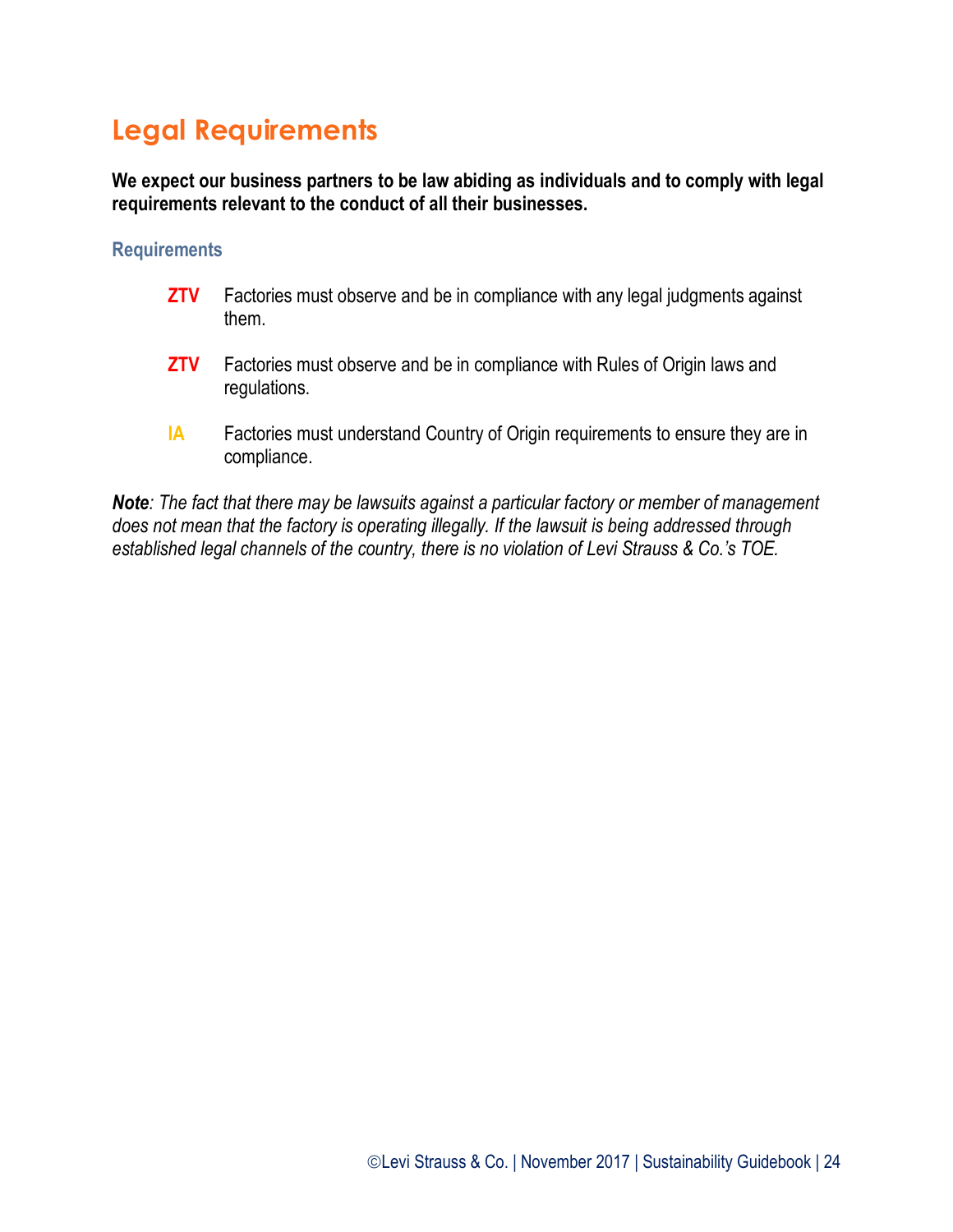# **Legal Requirements Non-Compliances & Corrective Actions**

| <b>Finding</b>                                                                                                                                                                         | <b>Corrective Action</b>                                                                                       | <b>Recommended</b><br><b>Timeline</b> | <b>Verification</b><br><b>Method</b> |
|----------------------------------------------------------------------------------------------------------------------------------------------------------------------------------------|----------------------------------------------------------------------------------------------------------------|---------------------------------------|--------------------------------------|
| <b>ZTV</b> - Legal Requirements :<br>The owner of the facility was convicted of tax<br>evasion and has ignored the judgment                                                            | The factory owner must comply with the<br>judgment or Levi Strauss & Co. will consider<br>exiting the factory. | Immediately                           |                                      |
| <b>ZTV</b> - Rules of Origin :<br>A factory in the Philippines makes garments and<br>inserts the label "Made in China" and then ships<br>the goods illegally through China to the U.S. | Transshipment through China must be<br>terminated or Levi Strauss & Co. will consider<br>exiting the factory.  | Immediately                           |                                      |
| IA Rules of Origin:<br>The factory management does not know the<br>Country of Origin laws.                                                                                             | Logistics or customs staff must be trained on<br>the requirements of Country of Origin.                        | 2 weeks                               |                                      |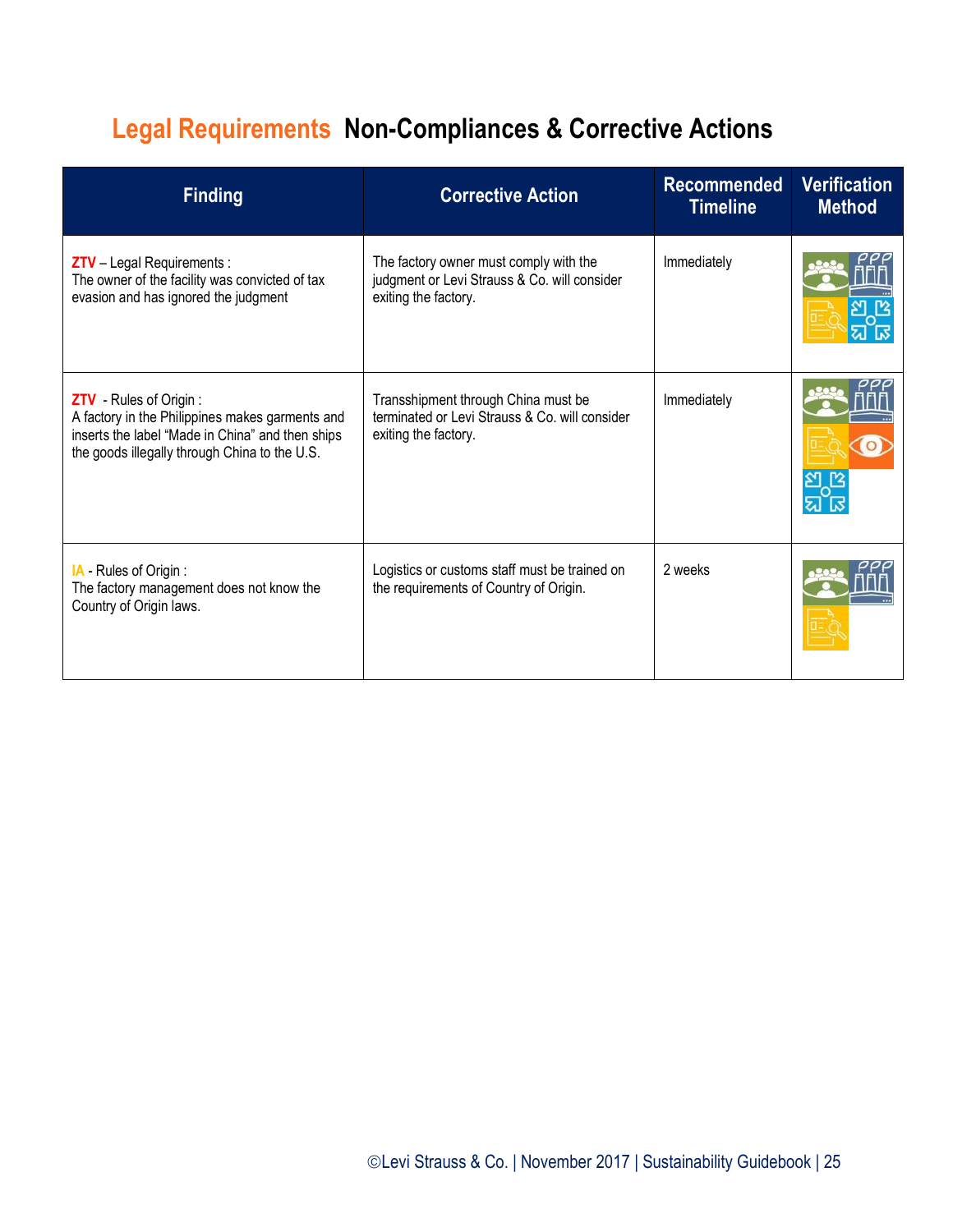### **Ethical Standards**

**We will seek to identify and utilize business partners who aspire as individuals and in the conduct of all their businesses to a set of ethical standards not incompatible with our own.**

#### **Requirements**

- **ZTV** Factories must provide access to workers, records and factory work areas, and they must be cooperative and transparent during TOE assessment process.
- **ZTV** Factories must not engage in corrupt or unethical practices, such as paying bribes in exchange for jobs, preferential treatment, etc.
- **ZTV** Unauthorized subcontracting is prohibited.
- **ZTV** Factories must maintain only one set of complete and accurate working-hour and payroll documents and records that represent true work conditions.
- **ZTV** Factories must never present or require workers with blank papers/resignation letters to sign.
- **IA** Factories must not engage in practices, such as annually firing and re-hiring workers or unreasonably designating workers as probationary, designed to circumvent national or local wage, benefit or other labor laws.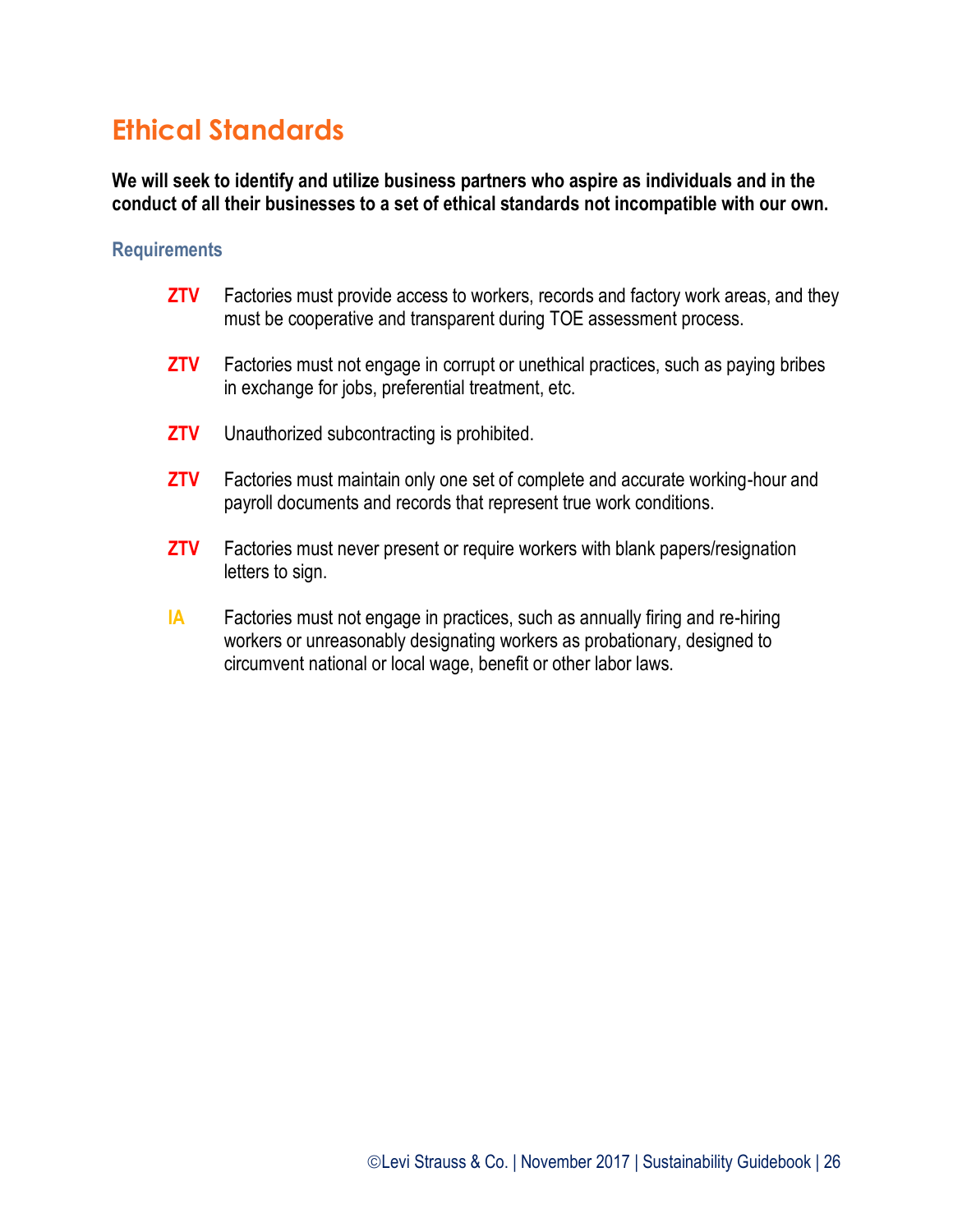# **Ethical Standards Non-Compliances & Corrective Actions**

| <b>Finding</b>                                                                                                                                                                                                                                                                                                                                                                        | <b>Corrective Action</b>                                                                                                                                                                                                                                                                                                                                                | <b>Recommended</b><br><b>Timeline</b>                     | <b>Verification</b><br><b>Method</b> |
|---------------------------------------------------------------------------------------------------------------------------------------------------------------------------------------------------------------------------------------------------------------------------------------------------------------------------------------------------------------------------------------|-------------------------------------------------------------------------------------------------------------------------------------------------------------------------------------------------------------------------------------------------------------------------------------------------------------------------------------------------------------------------|-----------------------------------------------------------|--------------------------------------|
| $ZTV - Bribery$ :<br>Supervisors are given bribes so that some<br>workers gain preferential treatment for shifts or<br>access to medical care, etc.                                                                                                                                                                                                                                   | The factory must immediately discontinue the<br>practice.                                                                                                                                                                                                                                                                                                               | Immediately                                               |                                      |
| ZTV - Subcontracting:<br>When production levels are high, work is<br>subcontracted out to a nearby factory. LS&Co.<br>has not been informed of the use of the stated<br>factory.                                                                                                                                                                                                      | Work at the nearby factory must immediately be<br>terminated and production removed.                                                                                                                                                                                                                                                                                    | Immediately                                               | $\circ$                              |
| ZTV - Record Keeping:<br>There are 2 sets of time records. One set was<br>created by the factory to hide excessive OT.<br>The payroll records reflects overtime payments,<br>but the payments are not actually given to<br>workers. (i.e. No overtime pay). Pay slips show<br>payments reflective of time worked (without<br>overtime) and the workers confirm the practice.          | Factory must discontinue this unethical practice<br>immediately and use only one set of records that<br>represents true work conditions.                                                                                                                                                                                                                                | Immediately                                               |                                      |
| ZTV - Access:<br>Workers were forced to sign a blank paper<br>when they were hired, so that the factory can<br>make it look like they resigned even if they are<br>fired.                                                                                                                                                                                                             | Cease the practice and dispose of any blank<br>papers still in factory's possession.                                                                                                                                                                                                                                                                                    | Immediately                                               |                                      |
| <b>ZTV</b> - Ethical Practices :<br>One worker in the sewing department was fired<br>for a small mistake, even though this was the<br>first time that worker had ever done anything<br>wrong. One supervisor gives workers a written<br>warning the first time they are tardy even<br>though workers in other departments can be<br>tardy two times before getting a written warning. | Supervisors and workers must be educated on the<br>disciplinary procedures, and they must be carried<br>out consistently in the factory. The procedures<br>must include an escalating series of verbal and<br>written warnings prior to suspension or dismissal.<br>(Note: Disciplinary procedures must also be in<br>writing and posted; see General Labor Practices.) | Immediately                                               |                                      |
| <b>IA</b> - Ethical Practices :<br>In "X" country, workers with two year's seniority<br>are entitled to receive an extra week of annual<br>vacation, but the factory hires and fires workers<br>each year so that the factory does not have to<br>give them an extra week's vacation.                                                                                                 | Develop and implement new policies that seek to<br>foster a long-term employee relationship with the<br>factory, which also will enhance product quality<br>and improve the factory's bottom line. Educate<br>supervisors and workers on these new policies.                                                                                                            | Immediately cease<br>practice/<br>2 weeks for<br>policies |                                      |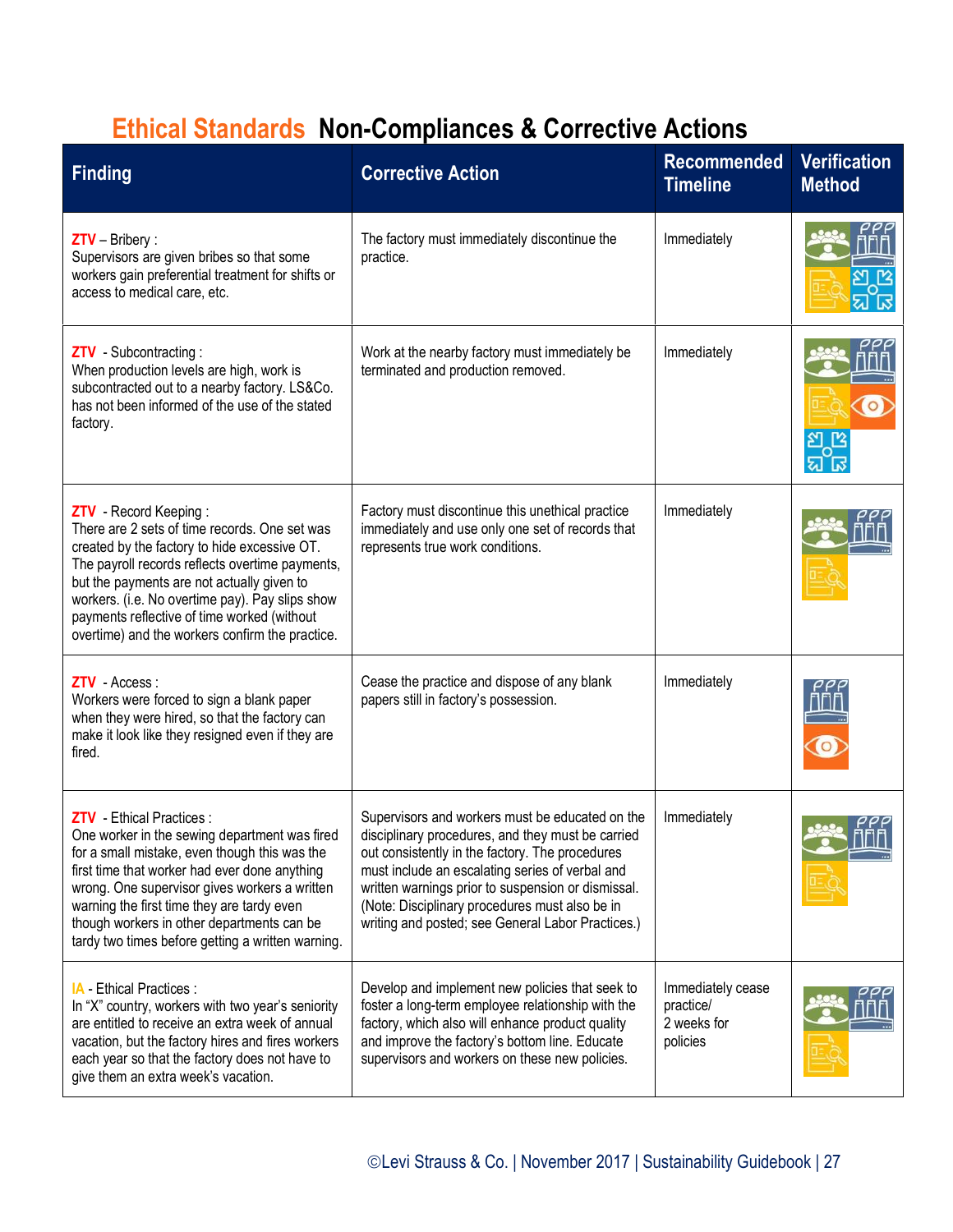### **Working Hours**

**While permitting flexibility in scheduling, we will identify local legal limits on work hours and seek business partners who do not exceed them except for appropriately compensated and permissible overtime. While we favor partners who utilize less than sixty-hour work weeks, we will not use contractors who, on a regular basis, require in excess of a sixty-hour week. Employees must be allowed at least one day off in seven.**

#### **Requirements**

 $\overline{a}$ 

- **IA** Working hours must not exceed 60 hours per week, more than 8 (not continuous) weeks per year. However, the TOE prefers that working hours be under 60 hours each week, with a maximum of 48 hours of regular work, plus 12 hours of overtime. Where a country's legal code requirements are more stringent on overtime hours, the legal requirements must be met.
- **IA** Where a country's legal code specifies the regular workday, workweek, rest days and/or holidays, the factory's schedules must be in compliance with the law.
- **IA** Employees must have one day off in seven; they may work on their rest day but no more than once in every two weeks and no more than 8 consecutive weeks per year. TOE prefers that employees not work on their rest days.<sup>1</sup>
- **IA** Time records for all workers must be available for review. Employees must maintain their own time records, i.e., punch in and out themselves.
- **IA** Factories must record all employee working hours completely and accurately.
- **CI** Factories should have a working time clock that employees use to record their hours, both regular and overtime.

<sup>&</sup>lt;sup>1</sup> ILO Weekly Rest (Industry) Convention, 1921,<https://is.gd/dUBUf8> and Universal Declaration of Human Rights, 1948, <http://www.un.org/Overview/rights.html>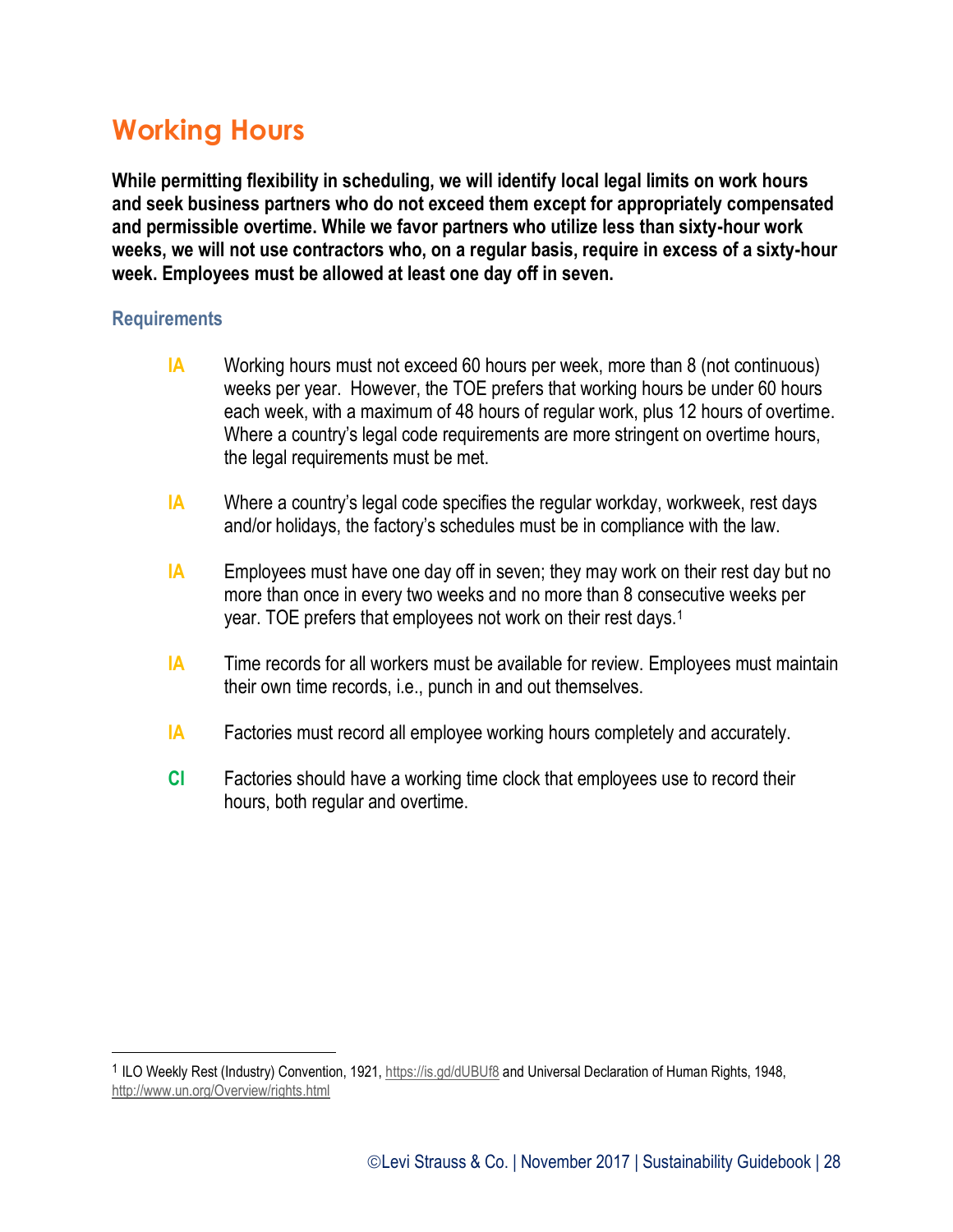# **Working Hours Non-Compliances & Corrective Actions**

| <b>Finding</b>                                                                                                                                                                                      | <b>Corrective Action</b>                                                                                                                                                                                                                                                                                                                             | <b>Recommended</b><br><b>Timeline</b>                 | <b>Verification</b><br><b>Method</b> |
|-----------------------------------------------------------------------------------------------------------------------------------------------------------------------------------------------------|------------------------------------------------------------------------------------------------------------------------------------------------------------------------------------------------------------------------------------------------------------------------------------------------------------------------------------------------------|-------------------------------------------------------|--------------------------------------|
| <b>IA</b> - Working Hours :<br>Total working hours for a week is 72 hours and<br>has been so continuously for the last 4 months.                                                                    | The factory must submit a plan to reduce<br>hours, with the goal of working less than 60<br>hours a week. (Note: Overtime must be<br>voluntary and workers able to take one day off<br>per week.)                                                                                                                                                    | 2 weeks for the plan /<br>8 weeks for<br>compliance   |                                      |
| IA - Breaks:<br>In "X" country, workers must be given two<br>morning breaks. Workers are only given one<br>morning break and they are expected to work<br>through the second break.                 | Factory must provide the employees with the<br>legally required number of breaks. (Relevant<br>laws must also be posted; see General Labor<br>Practices.)                                                                                                                                                                                            | 2 weeks for the plan /<br>8 weeks for<br>compliance   |                                      |
| IA 7th Day Rest:<br>At "Y" factory, workers have Sundays off but the<br>time records reflect that some workers work<br>every Sunday.                                                                | Develop a work schedule that limits overtime<br>and does not encourage employees to work on<br>their rest days. Employees must be educated<br>on health/safety dangers of excessive working<br>excessive overtime. (Note: Overtime must be<br>voluntary and working hours in general less<br>than 60 hours per week.)                                | 2 weeks for the plan /<br>8 weeks for<br>compliance   |                                      |
| IA - Record Keeping:<br>A factory does not have time records of all<br>workers accessible. Workers are employed<br>through subcontractor and the subcontractor<br>was in possession of the records. | Time records for all workers must be available<br>for review.<br>(Note: Refusal to provide TOE assessors with<br>access to records is a different violation - see<br>Ethical Standards above).                                                                                                                                                       | 1 week                                                |                                      |
| IA - Record Keeping:<br>Workers are not allowed to punch in for overtime<br>until after they have met their quota for the day.                                                                      | Remove the no payment policy and suggest<br>using positive means (such as bonuses) to<br>encourage production.<br>(Note: Separate records to cover up excessive<br>overtime is a different violation; see Ethical<br>Practices above.)                                                                                                               | Immediately                                           |                                      |
| <b>CI</b> - Working Hours :<br>The factory does not have an automatic time<br>clock or swipe system.                                                                                                | The factory should install an automatic time<br>recording system and have employees record<br>their own hours for both regular and overtime<br>work. This helps to ensure accurate and<br>complete records of working hours. (Note:<br>Separate records to cover up excessive<br>overtime is a different violation; see Ethical<br>Practices above.) | 2 weeks to engage<br>process / 8 weeks to<br>complete |                                      |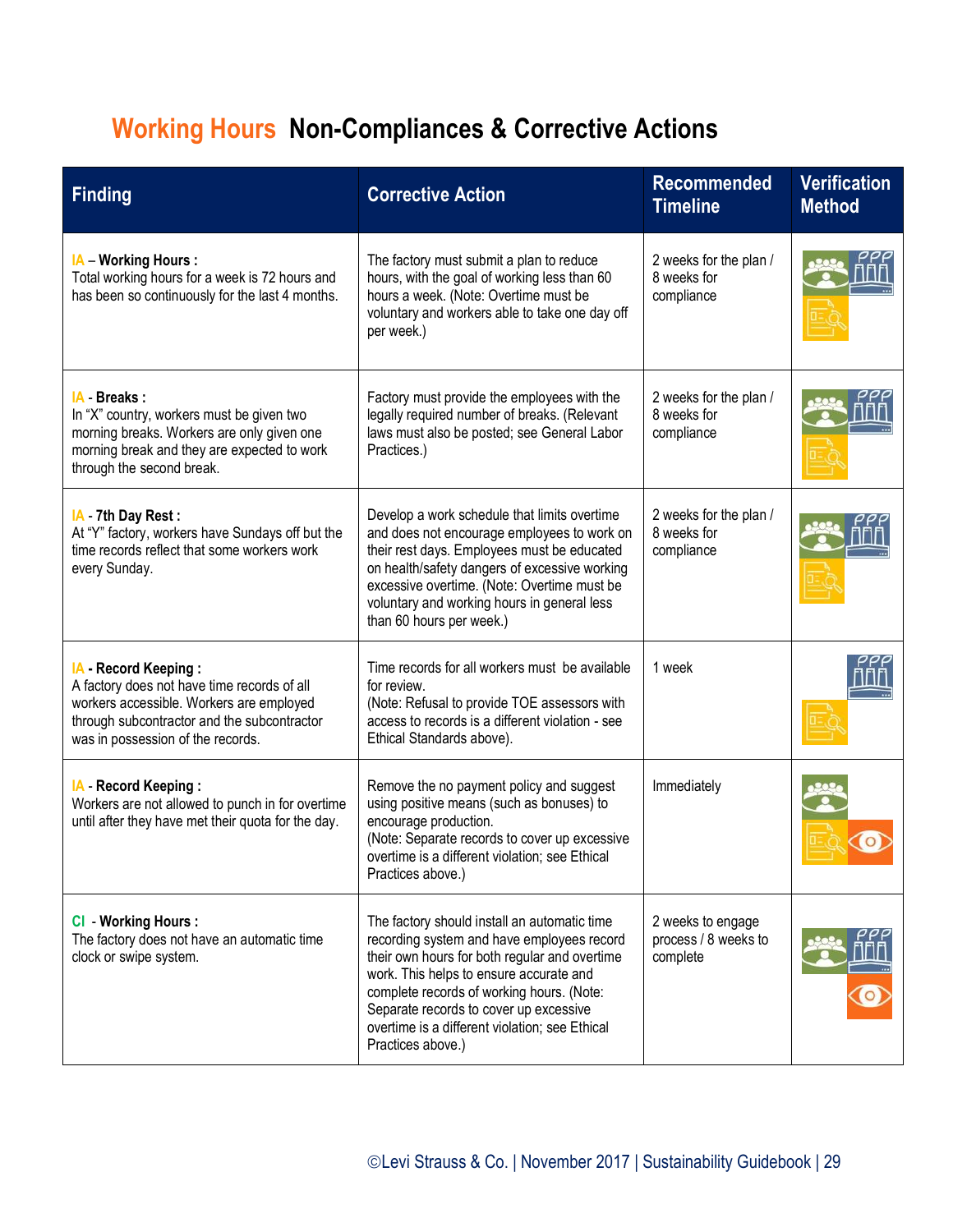### **Wages and Benefits**

**We will only do business with partners who provide wages and benefits that comply with any applicable law and match the prevailing local manufacturing or finishing industry practices.**

#### **Requirements**

 $\overline{a}$ 

- **IA** Where a country's legal code specifies legal minimum wages and allowances, factories must be in compliance with the law with respect to all workers, including employees paid on piece rate.
- **IA** Where the industry prevailing wage is greater than the minimum wage, the prevailing wage must be paid.
- **IA** Where a country's legal code specifies an overtime rate or an overtime premium, factories must be in compliance with the law.
- **IA** Workers must be paid the legal rate for all overtime hours worked.
- **IA** Where a country's legal code specifies that workers must receive certain benefits (such as retirement benefits, health insurance, workman's compensation, etc.), factories must be in compliance with the law.
- **IA** Where a country's legal code specifies the time and/or manner of wage payments, factories must be in compliance with the law and follow any legal requirements in cases of wage delay (i.e. interest, etc.).<sup>1</sup>
- **IA** Payroll records for all workers must be available for review.
- **IA** Factories must meet the legal requirements regarding wage payments.
- **IA** Factories must provide all benefits and bonuses in accordance with the law.
- **IA** Factories must not deduct more from workers' wages than is legally permitted.
- **IA** Factories must not deduct wages for tardiness that exceed the actual man-hour loss.
- **IA** Factories must not deduct recruitment agency fees from workers' wages.

<sup>1</sup> Universal Declaration of Human Rights, 1948,<http://www.un.org/Overview/rights.html> and ILO Protection of Wages Convention, 1949,<https://is.gd/BG3E5w>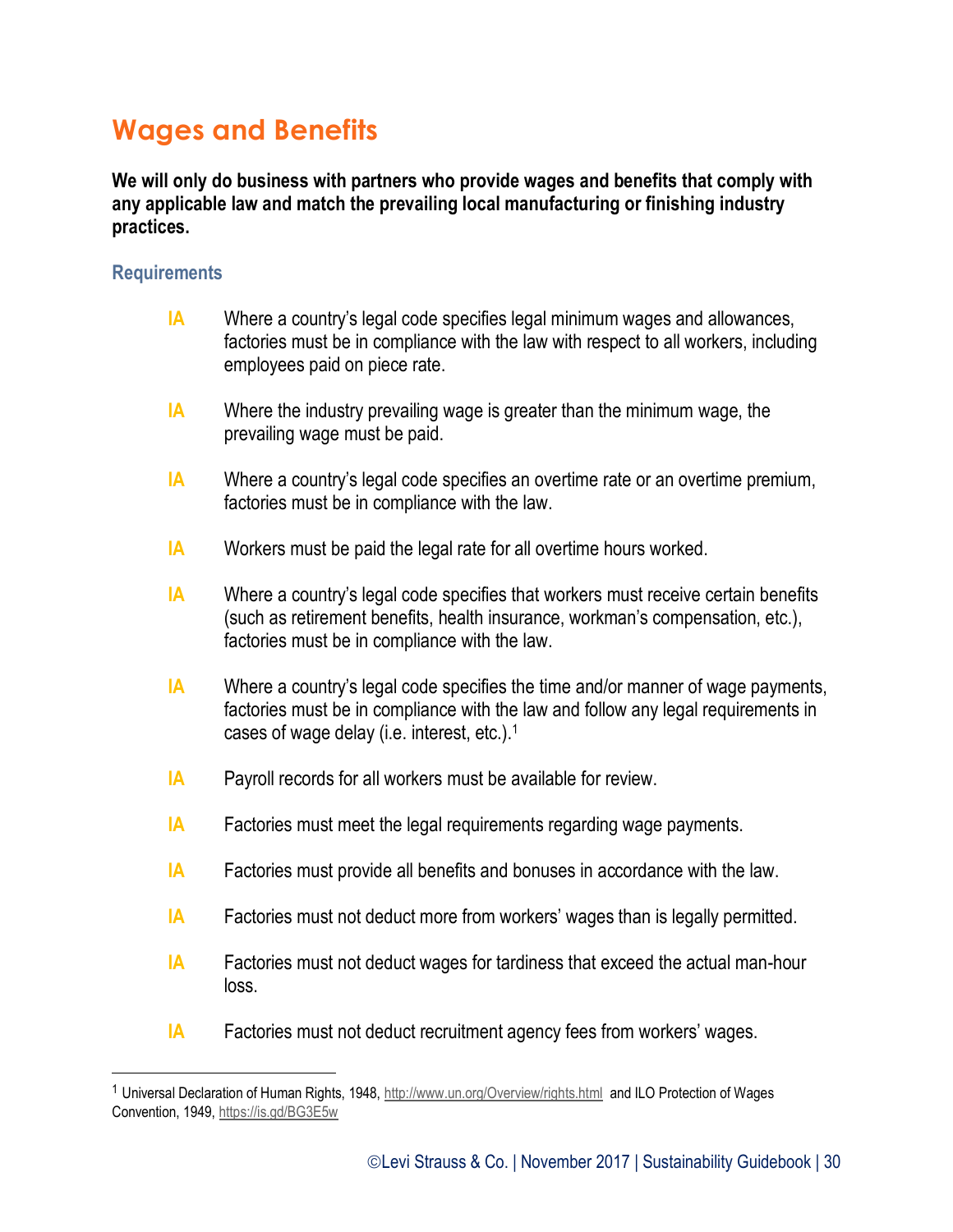- **IA** Work performed must be on the basis of recognized employment relationships with no use of labor only contracting or sub-contracting to avoid payment of benefits to workers or other obligations under labor or social security laws.
- **CI** Factories should provide workers with pay slips that show regular and overtime hours worked, regular and overtime rates and wages, bonuses and deductions. Pay slips should be in language workers understand.
- **CI** Factory Managers/Supervisors should be trained in compensation procedures to ensure compliance and eliminate opportunities for abuse.
- **CI** Factory workers should receive regular instruction on their rights under national law and company procedures for compensation. Where relevant, employees should also receive training on international standards and best practices.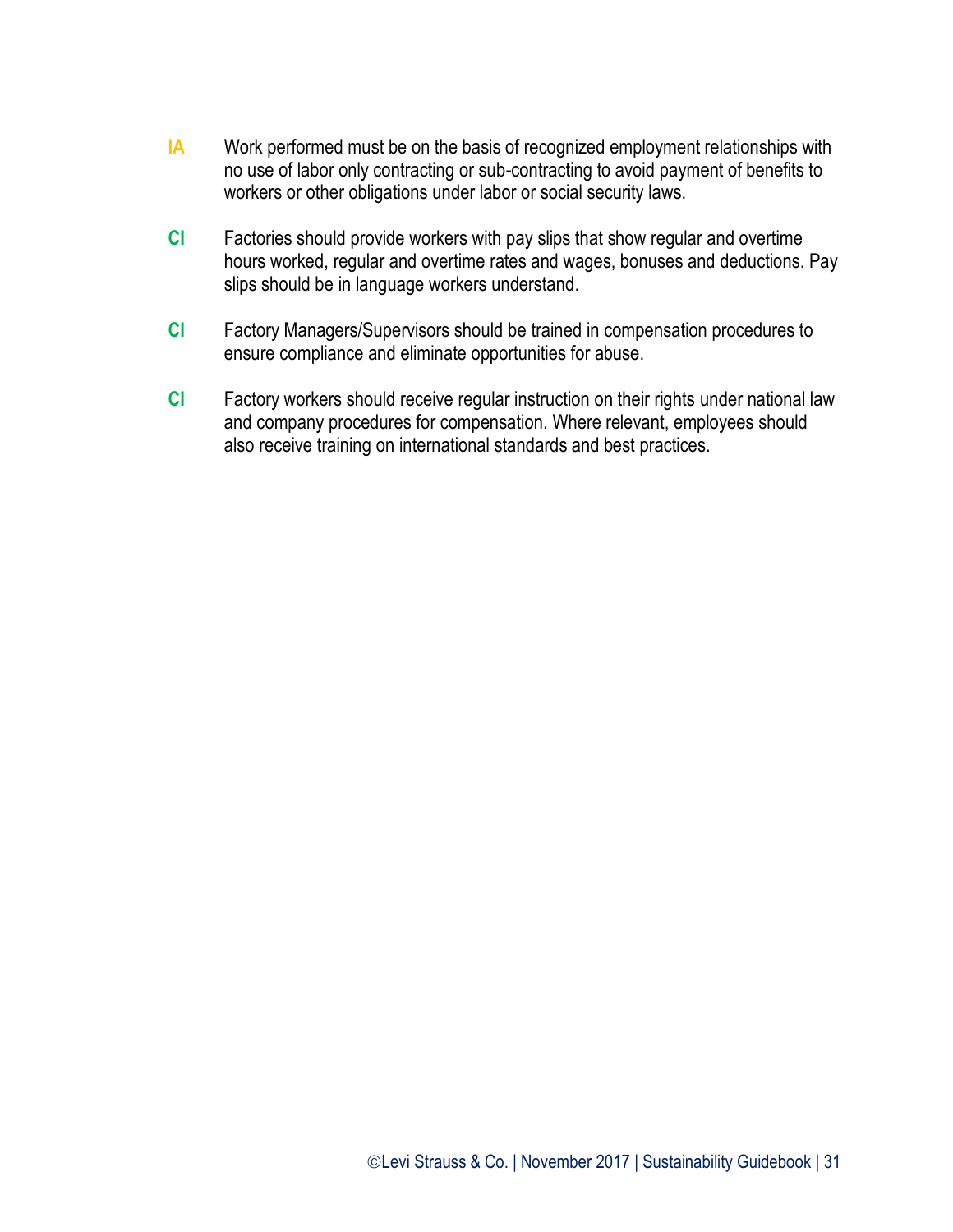# **Wages and Benefits Non-Compliances & Corrective Actions**

| <b>Finding</b>                                                                                                                                                                                                                            | <b>Corrective Action</b>                                                                                                                                                                                                                          | <b>Recommended</b><br><b>Timeline</b>                                                          | <b>Verification</b><br><b>Method</b> |
|-------------------------------------------------------------------------------------------------------------------------------------------------------------------------------------------------------------------------------------------|---------------------------------------------------------------------------------------------------------------------------------------------------------------------------------------------------------------------------------------------------|------------------------------------------------------------------------------------------------|--------------------------------------|
| IA - Minimum Wage:<br>In a country "X", the minimum wage is<br>set at 300 pesos per month (and no<br>sub- minimum is allowed per law), but<br>the factory only gives 250 pesos as a<br>start-up salary for the first 3 months of<br>work. | Wage payment must meet legal<br>requirements. Arrears must be paid if<br>payments have been less than<br>required by law. (Relevant laws must<br>also be posted; see General Labor<br>Practices.)                                                 | Immediately adjust to<br>meet legal<br>requirement /<br>1 week for plan                        |                                      |
| IA - Overtime Wages :<br>The legal requirement in computing OT<br>for Sunday work is 2x the hourly wage,<br>multiplied by total Sunday OT hours,<br>but the factory only pays 1.5x multiplied<br>by total Sunday OT hours.                | OT payment must meet legal<br>requirement. Arrears must be paid if<br>payments have been less than<br>required by law. (Relevant laws must<br>also be posted; see General Labor<br>Practices.)                                                    | Immediately adjust to<br>meet legal<br>requirement /<br>1 week for plan                        |                                      |
| IA - Overtime Wages :<br>Workers are not paid for all overtime<br>hours worked, because supervisors do<br>not record the first hour of overtime.                                                                                          | All overtime hours worked must be<br>paid, as well as any arrears due to<br>workers for hours not paid.                                                                                                                                           | Immediately correct<br>practice /<br>2 weeks to revise<br>system for recording<br>hours worked |                                      |
| IA - Benefits :<br>Workers are not provided with medical<br>insurance within three months of hire,<br>as required by law.                                                                                                                 | Provide the required benefits and<br>educate employees on new benefits.<br>(Relevant laws must also be posted;<br>see General Labor Practices.)                                                                                                   | 1 week to apply for<br>benefits /<br>4 weeks for<br>education                                  |                                      |
| IA - Payment of Wages :<br>There have been occasions when<br>workers' wage payments were delayed<br>for 3 days. Per law, wage must be paid<br>on the last Wednesday of the month.                                                         | The factory must meet legal<br>requirements and improve the<br>payment schedule to always pay<br>wages on-time. (Relevant laws must<br>also be posted; see General Labor<br>Practices.)                                                           | 4 weeks                                                                                        |                                      |
| IA Subcontractors :<br>The factory does not maintain payroll<br>records of workers on site. Workers are<br>employed through a subcontractor, and<br>the records are maintained by the<br>subcontractor.                                   | The factory must have copies of all<br>subcontractor wages paid. These must<br>be available for review. (Note: Refusal<br>to provide TOE assessors with access<br>to records is a different violation (see<br><b>Ethical Standards</b><br>above). | 1 week                                                                                         |                                      |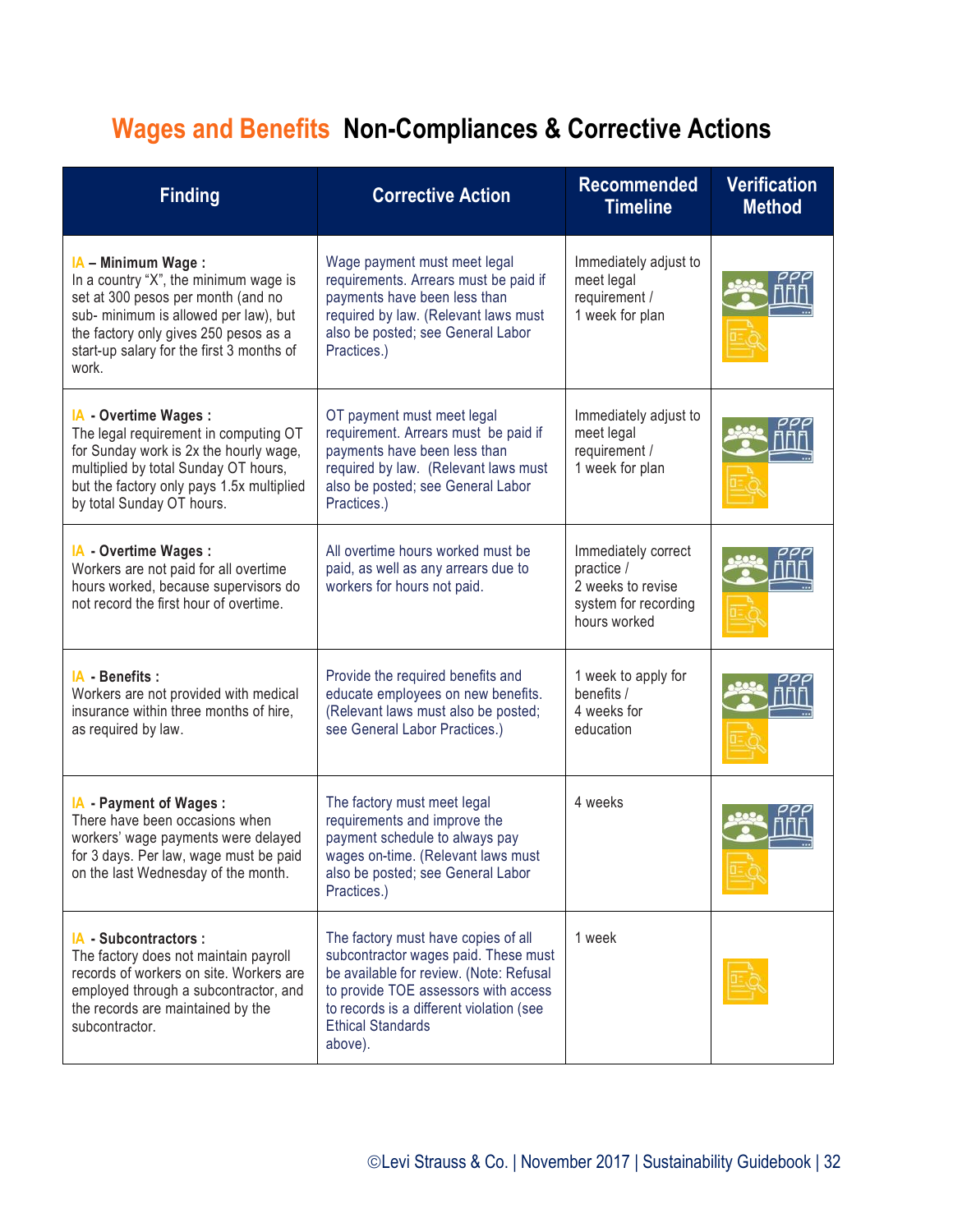| IA - Minimum Wage:<br>In some countries, the legal minimum<br>wage is divided into a basic wage and<br>cost of living allowance, overtime,<br>social security computation is based on<br>the basic wage.  | Wage payment must meet legal<br>requirements. (Note: Assessor to<br>consult Sustainability Manager/other<br>stakeholders on back-wages (arrears<br>to be paid)).                                                                                  | Immediately adjust to<br>meet legal<br>requirement /<br>1 week for plan  |  |
|-----------------------------------------------------------------------------------------------------------------------------------------------------------------------------------------------------------|---------------------------------------------------------------------------------------------------------------------------------------------------------------------------------------------------------------------------------------------------|--------------------------------------------------------------------------|--|
| IA - Deductions :<br>The factory deducts money from<br>workers as part of the workers'<br>contribution to Social Security. The<br>factory delays remitting the money to<br>the bank or government agency. | The factory must ensure that the social<br>security payments are remitted within<br>the legal timeframe, and pay any fines<br>as per law.                                                                                                         | 1 week for plan / 1<br>month to remit<br>payment and<br>maintain current |  |
| IA - Benefits :<br>The factory is legally required to pay<br>workers for the 13th (or 14th) month but<br>only pay 50% of the amount.                                                                      | Benefits must be paid as required by<br>law. Arrears must be paid if necessary.                                                                                                                                                                   | Immediately pay<br>bonus /<br>1 week for plan                            |  |
| IA - Deductions :<br>Review of company rules reveals that<br>for 5 minutes of tardiness, 10% of the<br>daily wage is deducted, 10 minutes is<br>$15%$ and so on.                                          | Review and change policy on so that<br>wage deduction for tardiness is<br>reasonable and not confiscatory and<br>legal.                                                                                                                           | 1 week to stop<br>deductions /<br>3 weeks for<br>communication           |  |
| CI - Pay Slips :<br>Workers sign the factory pay register,<br>which shows only total wages for the<br>month. Workers do not receive pay<br>slips.                                                         | The factory must provide pay slips with<br>complete payroll information, so that<br>workers understand how their pay is<br>calculated.                                                                                                            | 1 week to engage<br>process /<br>8 weeks to complete                     |  |
| <b>CI</b> - Worker Awareness :<br>Most of the workers are not aware of<br>their wage composition, calculation and<br>the benefits which are provided.                                                     | Provide education and include it in<br>handbook/posters, and provide payroll<br>slips to include the details of<br>calculation. 80% of all workers<br>interviewed should be aware of their<br>benefits and understand how they are<br>calculated. | 4 weeks                                                                  |  |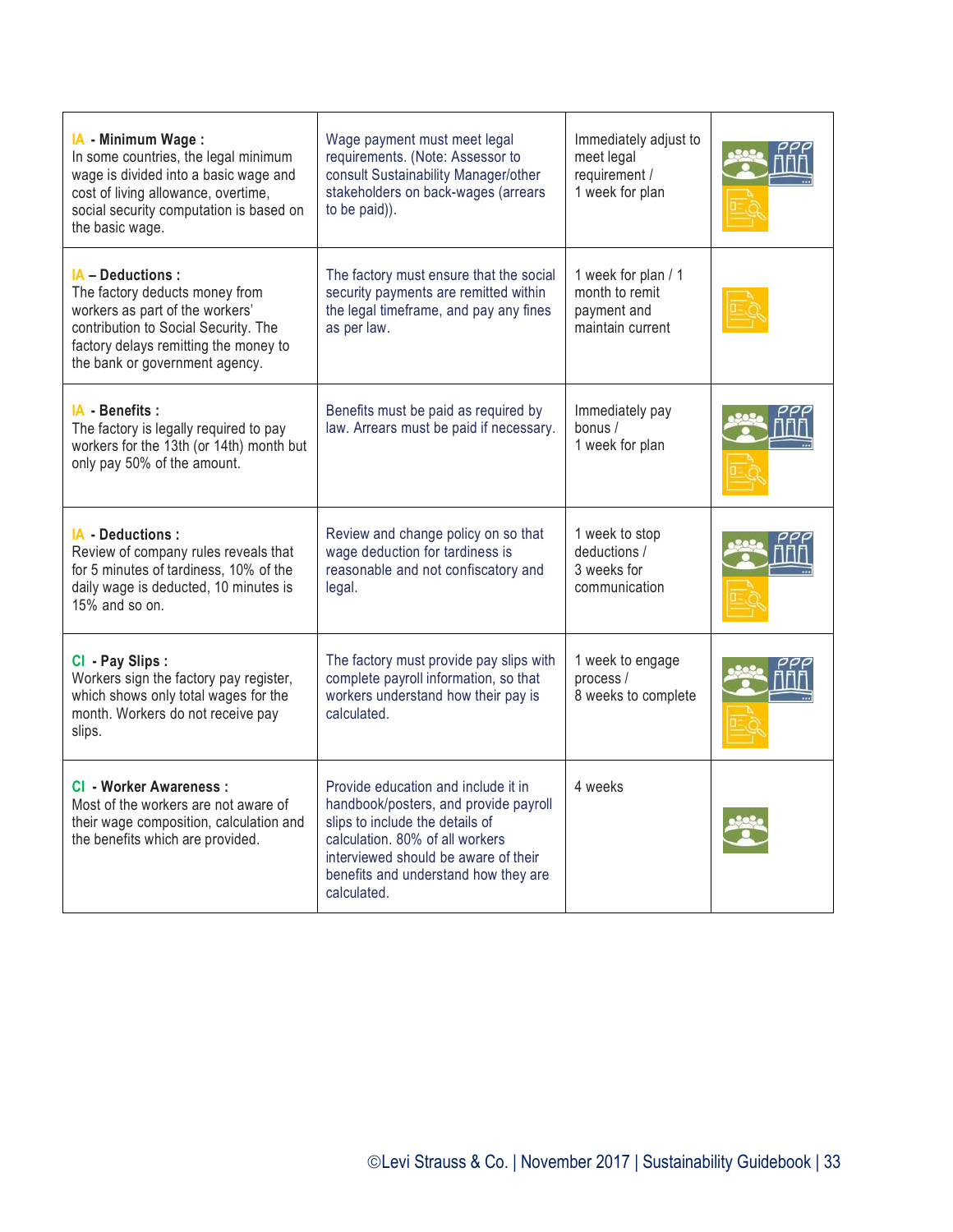## **General Labor Practices and Freedom of Association**

**We respect workers' rights to form and join organizations of their choice and to bargain collectively. We expect our suppliers to respect the right to free association and the right to organize and bargain collectively without unlawful interference. Business partners should ensure that workers who make such decisions or participate in such organizations are not the object of discrimination or punitive disciplinary actions, and that the representatives of such organizations have access to their members under conditions established either by local laws or mutual agreement between the employer and the worker organizations.**

#### **Requirements**

 $\overline{a}$ 

#### **Freedom of Association**

**ZTV** Factories must respect employee rights to freedom of association; they must not impose any punitive actions against workers in supporting union activities. Punitive actions include threatening, fining, suspending or firing workers exercising their right to support union activities. Any action that suppresses freedom of association is prohibited to the fullest extent permitted under applicable local law, and may be an act expressly identified as illegal in some countries' labor codes.<sup>1</sup>

Laws in different countries vary substantially regarding freedom of association. Most countries maintain procedural regulations regarding the actions of workers and employers. Some countries place substantial restrictions on workers' rights of association. The TOE provision on free association neither permits nor requires LS&Co. or its business partners to engage in unlawful activities to protect the rights of association. Nevertheless, where the right to freedom of association and collective bargaining is restricted under law, the supplier should not hinder the development of lawful parallel means for independent free association and bargaining. Subject to the foregoing:

- Employers may not use intimidation, unreasonable searches, police or military force to obstruct workers' right to freedom of association.
- Workers' organizations have the right to conduct their activities and elect their representatives without employer interference, such as the presence of factory management or factory designees at organizing meetings.
- Workers are free to meet and discuss workplace issues in the factory during their breaks and before and after work.
- Workers may communicate their concerns about factory practices to management, choose representatives to organize workers, inspect working

<sup>&</sup>lt;sup>1</sup> ILO Freedom of Association and the Right to Organize, 1948; ILO Right to Organize and Collective Bargaining Convention 1949, ILO Collective Bargaining, Convention, 1981 <https://is.gd/QU58zV>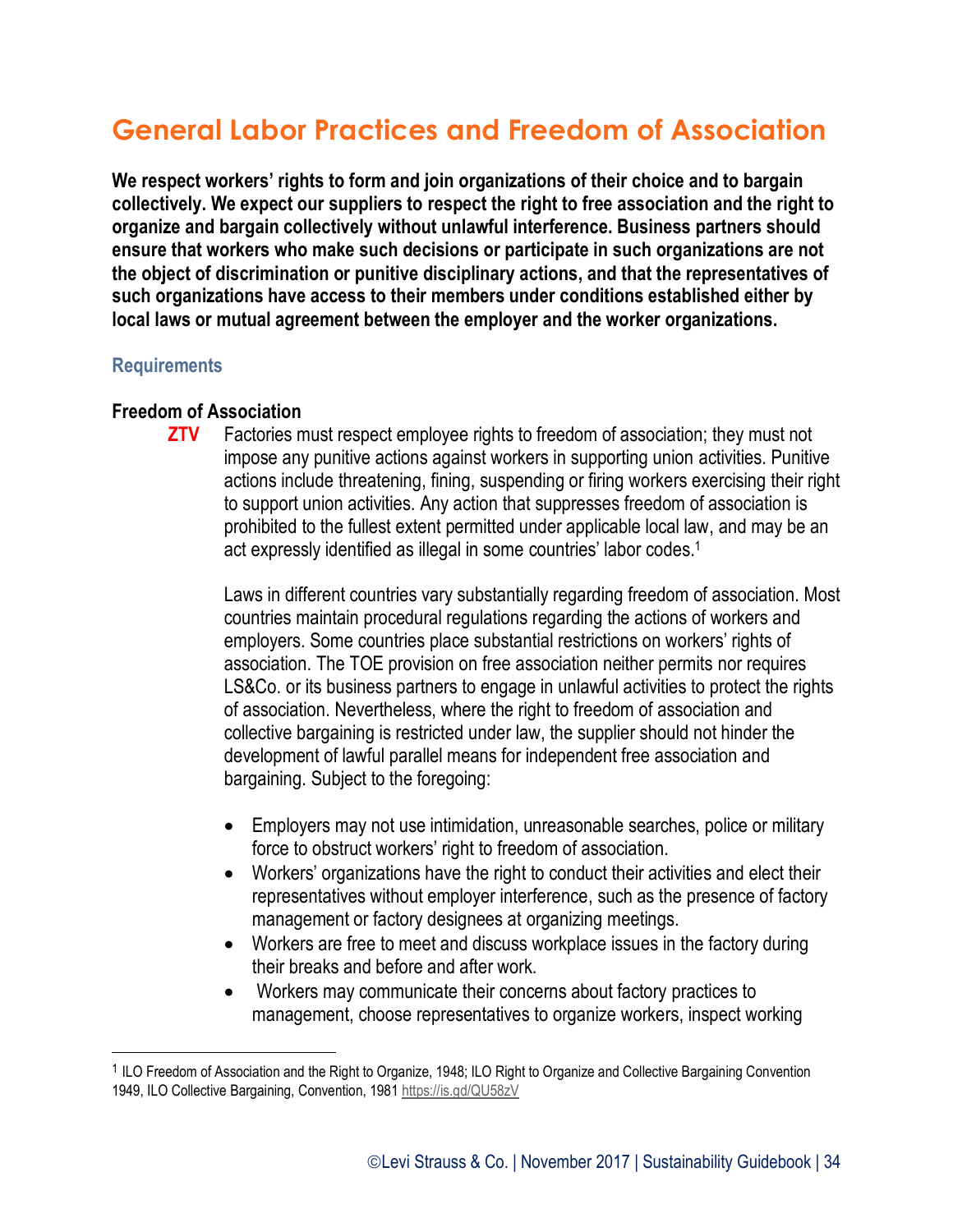conditions, engage in dialogue with factory management, and carry out other organizing activities that do not disrupt factory production.

- The employer shall not interfere with employees' right to freedom of association; the employer shall not control workers' organizations or favor one workers' organization over another.
- Employers are not required to take an active role in supporting workers' efforts to associate or organize, but employers must assure that workers can exercise their right to organize in a climate free of violence, pressure, fear and threats.
- Factory management shall not impede workers' right to peaceful organization by outsourcing work performed by union members. Shifting production from one site to another for the purpose of retaliating against workers who have formed or are attempting to form—a union is not acceptable.
- Employers may not offer or use severance pay as a means of discouraging union activities. Unscheduled wage or benefit increases must be avoided while a union organizing campaign is in progress.
- **IA** Trainees must have the same wages, benefits and other conditions of employment as permanent employees after three months of employment, or earlier, as per law.
- **IA** Temporary workers must have the same wages, benefits and other conditions of employment as permanent employees after nine months, or earlier, as per law.
- **IA** Fixed term contracts or apprenticeship schemes where there is no real intent to impart skills or train for regular employment, must not be used to avoid payment of benefits to workers or other obligations under labor or social security laws.
- **IA** Where legally required, factories must have a written employment contract with every employee and must provide every employee with a signed copy of their contract. Employment contracts must be in a language that workers understand and must contain an accurate and complete summary of the terms of employment. If workers are illiterate, supplier must explain terms to workers prior to signing contract.
- **CI** Factories should maintain a personnel file for each employee, whether direct or indirect, that contains appropriate employee records such as signed age verification documents, employment agreements, disciplinary notices, and leave and benefit records.
- **CI** Factories should retain files of dismissed employees onsite for three years or longer if legally required. Files should include reason for dismissal.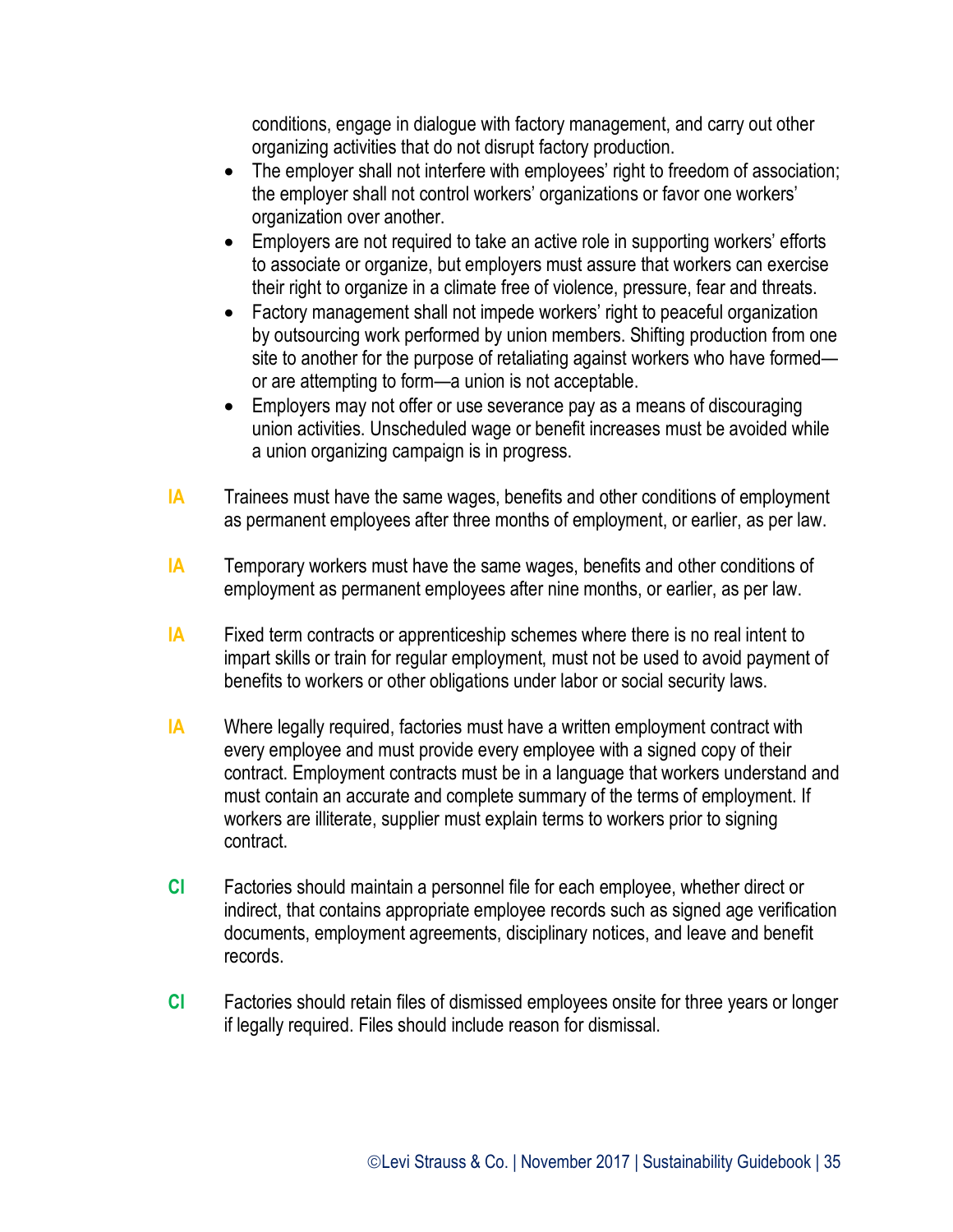#### **General Labor Practices**

- **IA** Strip searches or pat-downs are prohibited.
- **IA** Factories are responsible for providing workers with all work tools, materials, badges, etc.
- **IA** The use of unauthorized homework in the production of any LS&Co. product is prohibited.
- **IA** Factories must have clear and established employment policies to quide: recruiting, hiring, training, working hours, harassment/abuse, grievance, discipline, termination, promotion, diversity, and compensation procedures. These company policies must be made publicly available to all workers, in a language that they understand, and applied in a standardized fashion throughout the facility.
	- All policies must be gender-sensitive, meaning that they proactively identify factors that impact women and men differently and seek to equalize them.
	- Regulations must include the minimum working age, facility age-verification procedures, juvenile employment restrictions (if any), wages, regular and overtime hours and rates, benefits and deductions, vacation and sick leave (including the circumstances—such as family emergencies—under which employees may be granted permission to leave the factory without disciplinary penalty).
- **CI** Factories should have accurate, complete and reasonable internal rules and regulations, written in a language that workers understand and posted in a visible/accessible location. Regulations should include: the minimum working age, facility age-verification procedures, juvenile employment restrictions, wages, regular and overtime hours and rates, benefits and deductions, vacation and sick leave (including the circumstances—such as family emergencies—under which employees may be granted permission to leave the factory without disciplinary penalty), discipline and termination procedures, grievance procedures, and harassment/abuse policies.
- **CI** Factories should effectively communicate internal rules and regulations to employees.
- **CI** Factories should post national or local labor laws, written in language workers understand, in a visible and accessible location where workers can read them. Posted laws should cover the minimum working age, minimum wage and legal overtime rates, benefits, work hours, freedom of association and harassment/abuse (if available).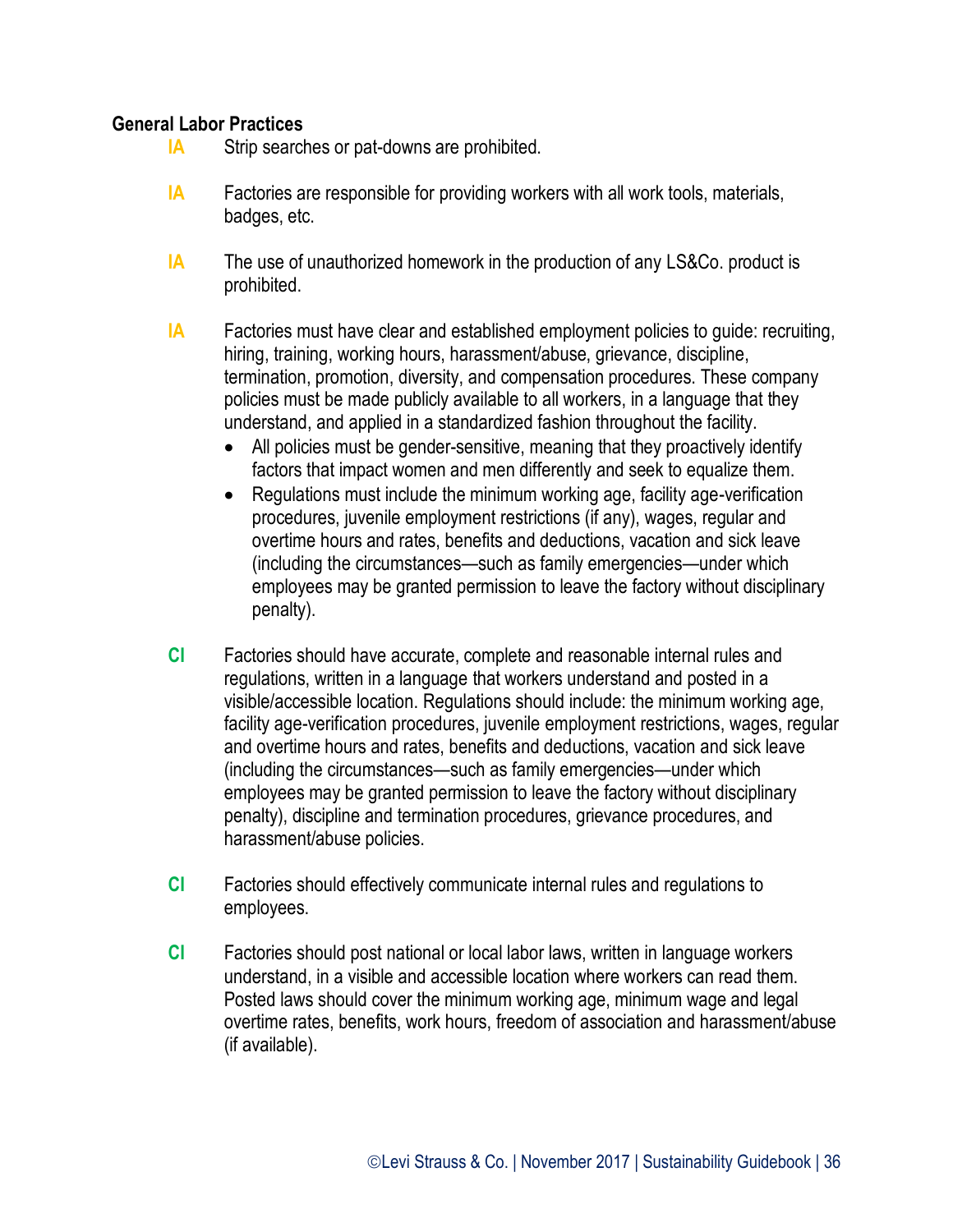- **CI** Factory Managers/Supervisors should be trained in company procedures to ensure compliance and eliminate opportunities for abuse.
- **CI** Factory workers should receive regular instruction on their rights under national law and company procedures. Where relevant, employees should also receive training on international standards and best practices.
- **CI** As part of the termination process, exit interviews should be conducted with workers who choose to leave voluntarily, to ensure that the factory is aware of cases where workers may have experienced harassment and leave rather than engage in documented grievance process. The results of these exit interviews should be retained in employee files on site for 3 years.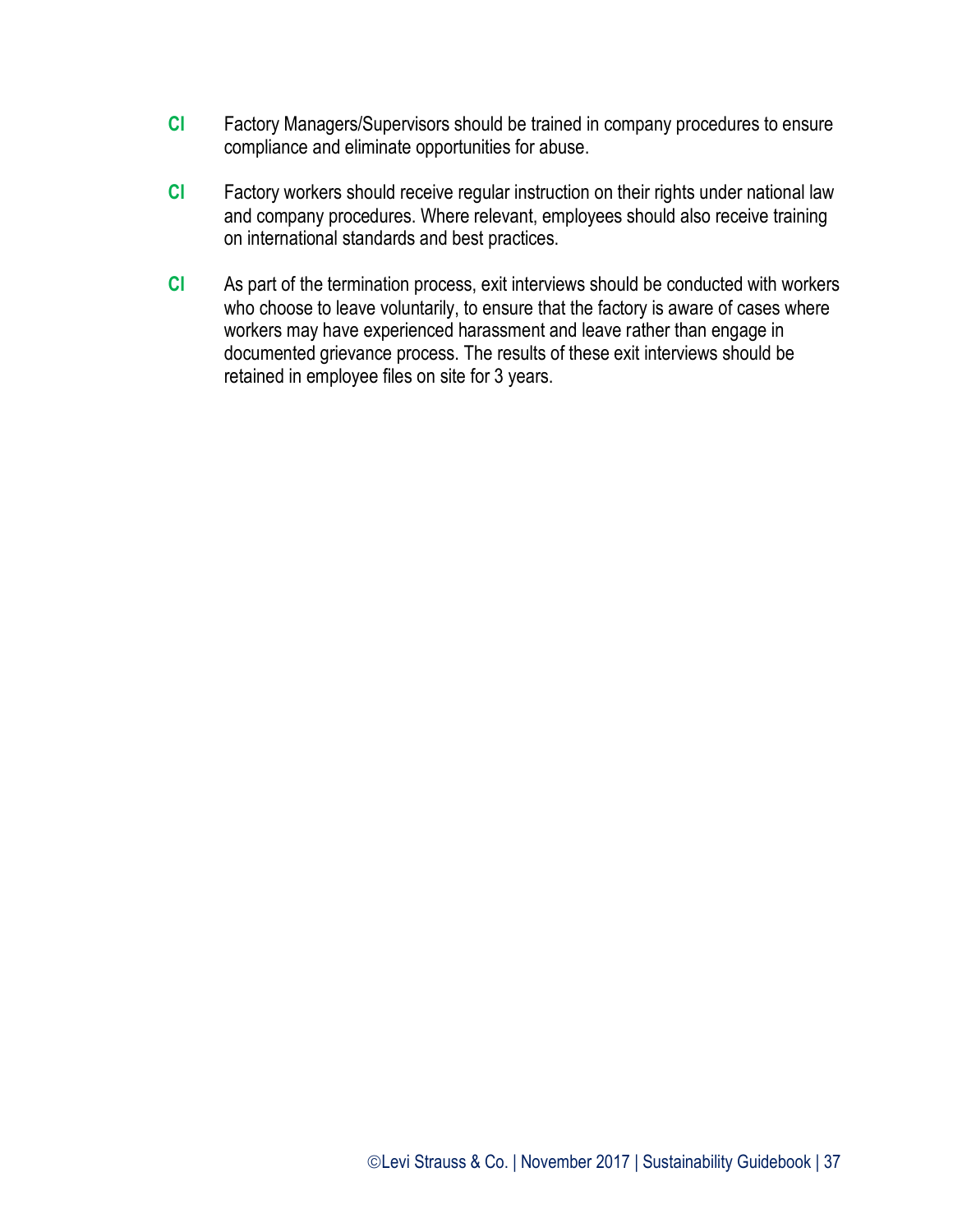## **General Labor Practices and Freedom of Association Non-Compliances & Corrective Actions**

| <b>Finding</b>                                                                                                                                                                                                                                                                                                             | <b>Corrective Action</b>                                                                                                                                                                                                                                                                                                                                                                                                                                       | <b>Recommend</b><br>ed Timeline                                                                                                        | <b>Verification</b><br><b>Method</b> |
|----------------------------------------------------------------------------------------------------------------------------------------------------------------------------------------------------------------------------------------------------------------------------------------------------------------------------|----------------------------------------------------------------------------------------------------------------------------------------------------------------------------------------------------------------------------------------------------------------------------------------------------------------------------------------------------------------------------------------------------------------------------------------------------------------|----------------------------------------------------------------------------------------------------------------------------------------|--------------------------------------|
| ZTV - Unions :<br>A factory imposes fines, suspension, etc.<br>to any worker supporting actions to form a<br>labor union.                                                                                                                                                                                                  | The factory must stop the practice of imposing fines,<br>etc. Instead, the factory must remain neutral and<br>initiate dialogue with workers and respect their<br>freedom of association.                                                                                                                                                                                                                                                                      | Immediately                                                                                                                            |                                      |
| IA - Employment Policies :<br>A factory does not have clearly<br>documented and established policies that<br>are well-understood by workers' and<br>Managers/Supervisors alike. There is not<br>consistency in implementation or<br>enforcement, so workers are vulnerable to<br>subjective decisions by those above them. | The factory must immediately commence<br>documenting a comprehensive set of employment<br>policies to guide: recruiting, hiring, training, working<br>hours, harassment/abuse, grievance, discipline,<br>termination, promotion, diversity, and compensation<br>procedures. These company policies must be made<br>publicly available to all workers, in a language that<br>they understand, and applied in a standardized<br>fashion throughout the facility. | 2 weeks to create<br>a plan / 8 weeks<br>to document<br>policies and<br>schedule trainings<br>for workers,<br>managers/<br>supervisors |                                      |
| <b>IA</b> - Collective Agreements :<br>In a unionized plant, the factory and union<br>have agreed on a collective agreement<br>that is good for 3 years. However, after the<br>1st year, the factory does not want to<br>honor some portions of the agreement.                                                             | Terms of Collective bargaining must be honored. The<br>factory must initiate dialogue with the union to resolve<br>the issue.                                                                                                                                                                                                                                                                                                                                  | 2 weeks to start<br>the dialogue                                                                                                       |                                      |
| <b>IA - Worker Probation Period:</b><br>In "X" country, the probation period cannot<br>last more than three months but factory<br>employees tell assessors they have been<br>in probationary status for five months.                                                                                                       | The employees' status must be upgraded.<br>Communicate the new policy to the supervisors and<br>workers. Ensure compliance in all other terms of<br>employment.                                                                                                                                                                                                                                                                                                | 2 weeks                                                                                                                                |                                      |
| IA - Classification of Workers:<br>The workers have been classified as<br>trainees for over a year, even though they<br>do the same work as regular workers.                                                                                                                                                               | The employees' status must be upgraded. Change<br>the policy and communicate to the change to the<br>employees.                                                                                                                                                                                                                                                                                                                                                | 2 weeks                                                                                                                                |                                      |
| <b>IA</b> - Classification of Workers :<br>Eighty-five percent of workers are<br>temporary workers, not permanent.                                                                                                                                                                                                         | The employees' status must be upgraded according<br>to the amount of time they have been working.<br>Change the policy and communicate the change to<br>the workers.                                                                                                                                                                                                                                                                                           | 2 weeks                                                                                                                                |                                      |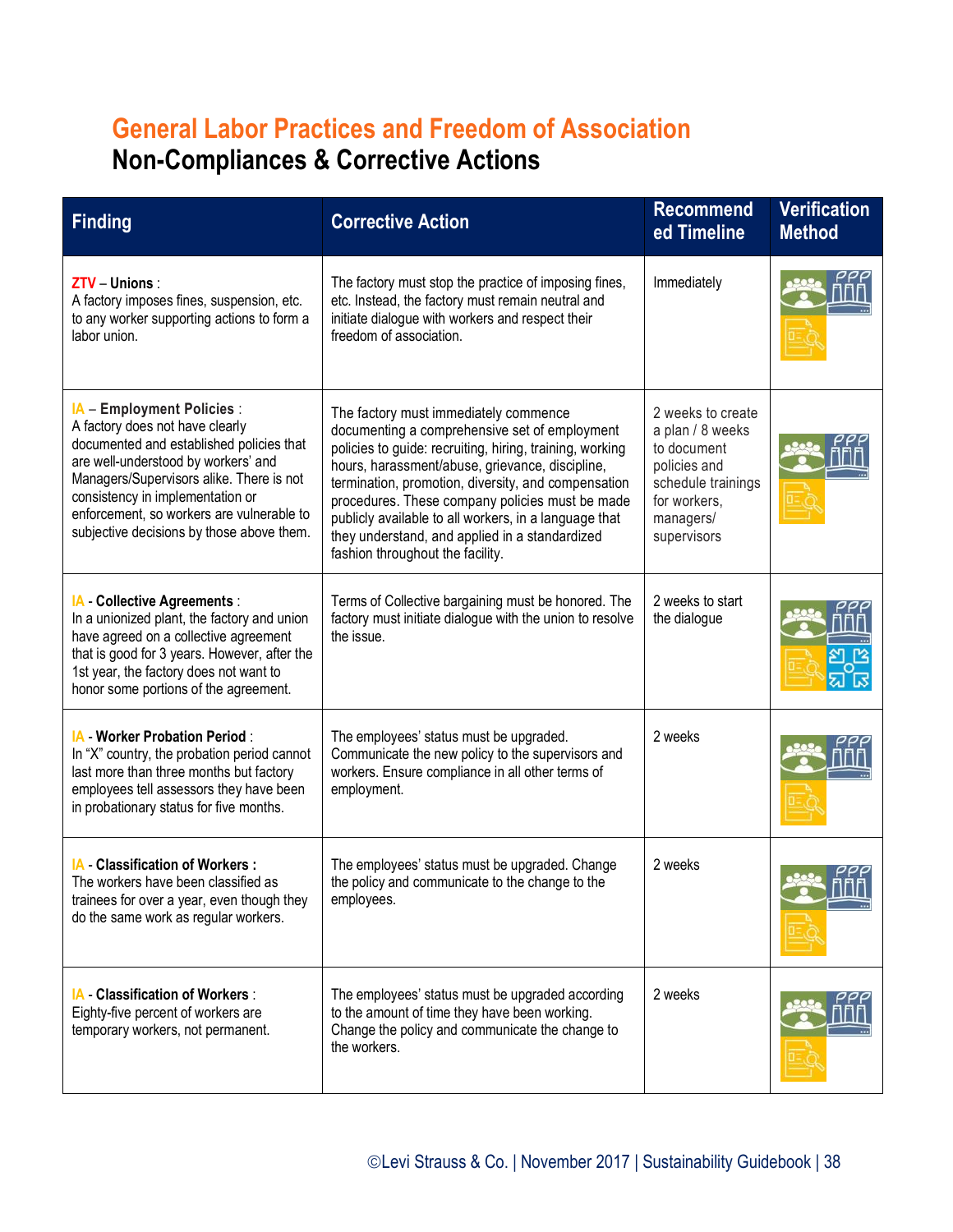| <b>IA</b> - Deposit for Tools :<br>The factory requires workers to deposit<br>money for scissors (Factory's reason:<br>Tools will be lost or not returned after<br>signing for them) and fines workers for<br>broken scissors.                                                                                                   | The factory must ensure:<br>a policy and plan to pay back any deposits and be<br>able to provide proof that the money was returned to<br>workers.<br>Change the practice (i.e., provide tools for the<br>workers; develop incentive system for minimizing tool<br>loss).                                                                                                     | Immediately stop<br>the practice / 2<br>weeks to<br>implement new<br>policy |  |
|----------------------------------------------------------------------------------------------------------------------------------------------------------------------------------------------------------------------------------------------------------------------------------------------------------------------------------|------------------------------------------------------------------------------------------------------------------------------------------------------------------------------------------------------------------------------------------------------------------------------------------------------------------------------------------------------------------------------|-----------------------------------------------------------------------------|--|
| <b>IA</b> Legal Documentation:<br>The factory does not have documentation<br>to show proof of worker employment.<br>Where legally required, workers do not<br>have written employment contracts.                                                                                                                                 | If legally required, the factory must provide<br>employment contracts to workers and properly<br>maintain them. Processing time for new employees<br>must not exceed 4 weeks. (Copies must also be kept<br>in employee personnel files; see below. Also,<br>factories must not use annually renewed employment<br>agreements to evade labor laws; see Ethical<br>Standards.) | 4 weeks                                                                     |  |
| <b>CI</b> - Rules and Regulations :<br>A factory, newly set-up, does not have any<br>written internal company rules and<br>regulations, but actions are based on the<br>labor code.                                                                                                                                              | The factory should establish internal rules and<br>regulations, post the regulations in the language of<br>the workers and visible to all workers, and provide<br>education to workers/ management.                                                                                                                                                                          | 8 weeks                                                                     |  |
| <b>CI</b> - Worker Awareness :<br>Some workers were completely unaware<br>of the company rules and regulations.                                                                                                                                                                                                                  | The workers should be educated on the company<br>rules and regulation. (Note: Rules and regulations<br>must also be in writing and posted; see above.)                                                                                                                                                                                                                       | 4 weeks to hold<br>training sessions                                        |  |
| <b>CI - Labor Law Posting:</b><br>There are no labor laws posted in the<br>factory.                                                                                                                                                                                                                                              | The factory should post relevant laws visible to all<br>workers.                                                                                                                                                                                                                                                                                                             | 4 weeks to<br>complete                                                      |  |
| <b>CI</b> - Worker Documentation :<br>The factory maintains personnel files only<br>for permanent workers. The factory<br>manager says there are no personnel files<br>for workers employed through the<br>subcontractor. Files for permanent<br>employees do not contain employment<br>contracts or age-verification documents. | The factory should maintain all legally required<br>documentation such as employment contracts and<br>proof of age documentation for temporary, as well as<br>permanent workers. The records should be updated<br>regularly.<br>(Note: records must be copies, not originals; see<br>Prison, Forced or Trafficked Labor.)                                                    | 8 weeks                                                                     |  |
| <b>CI</b> - Worker Documentation:<br>The factory does not keep records for<br>dismissed employees.                                                                                                                                                                                                                               | All paperwork related to dismissed employees (hiring<br>documentation, disciplinary action, etc.) should be<br>kept for 3 years.                                                                                                                                                                                                                                             | 8 weeks                                                                     |  |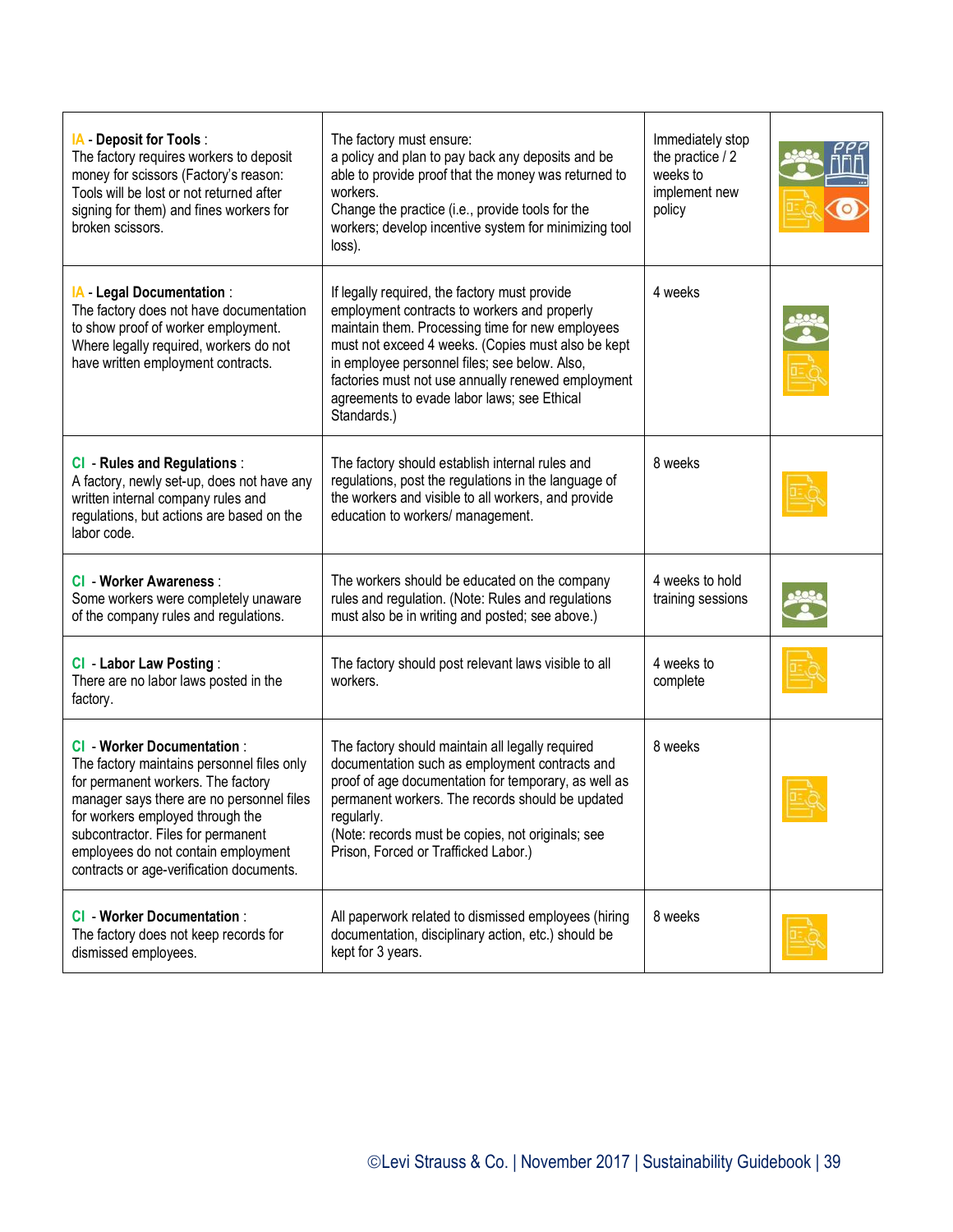## **Discrimination**

**While we recognize and respect cultural differences, we believe that workers should be employed on the basis of their ability to do the job, rather than on the basis of personal characteristics or beliefs. We will favor business partners who share this value.**

#### **Requirements**

l

- **IA** Factories must have clear and established company policies (see General Labor Practices section). These company policies must be made publicly available to all workers, in a language that they understand, and applied in a standardized fashion throughout the facility. Discrimination in any form is prohibited.<sup>1</sup>
	- All policies must prohibit discrimination based on: age, caste, color, disability, gender, sexual orientation, health status (including HIV, hepatitis B), marital status, pregnancy status, parenthood, nationality, social, national or ethnic origin, migrant worker status, political opinion, race, religion, or union affiliation.
	- The diversity policy must affirm high-level support and direct top-level policies for gender equality and human rights.
	- Relevant policies must establish company-wide goals and targets for gender equality, including, gender-sensitive recruitment and retention practices, and must proactively recruit and appoint women to managerial and executive positions.
- **CI** Factories must promote education, training and professional development for women<sup>2</sup> . Including:
	- Invest in workplace policies and programs that open avenues for advancement of women at all levels and across all business areas, and encourage women to enter nontraditional job fields.
	- Encourage equal access to all company-supported education and training programs, including literacy classes, vocational and information technology training.
	- Encourage equal opportunities for formal and informal networking and mentoring.
- **IA** Factories that are not legally required to do so, must not require female applicants, contract workers or employees to be tested for pregnancy. Pregnancy testing must

<sup>&</sup>lt;sup>1</sup> ILO Equal Remuneration Convention, 1951: [https://is.gd/8edWYb;](https://is.gd/8edWYb) ILO Discrimination (Employment and Occupation) Convention, 1958:<https://is.gd/HZyuYI>; ILO Migrant Workers (Supplementary) Convention, 1975:<https://is.gd/aZ1dUZ>; Termination of Employment Convention, 1982:<https://is.gd/XjQjwD> ; Universal Declaration of Human Rights, 1948: <http://www.un.org/Overview/rights.html>

**<sup>1</sup>** <sup>2</sup> UN Women's Empowerment Principles, 2016: <http://weprinciples.org/Site/Principle2/>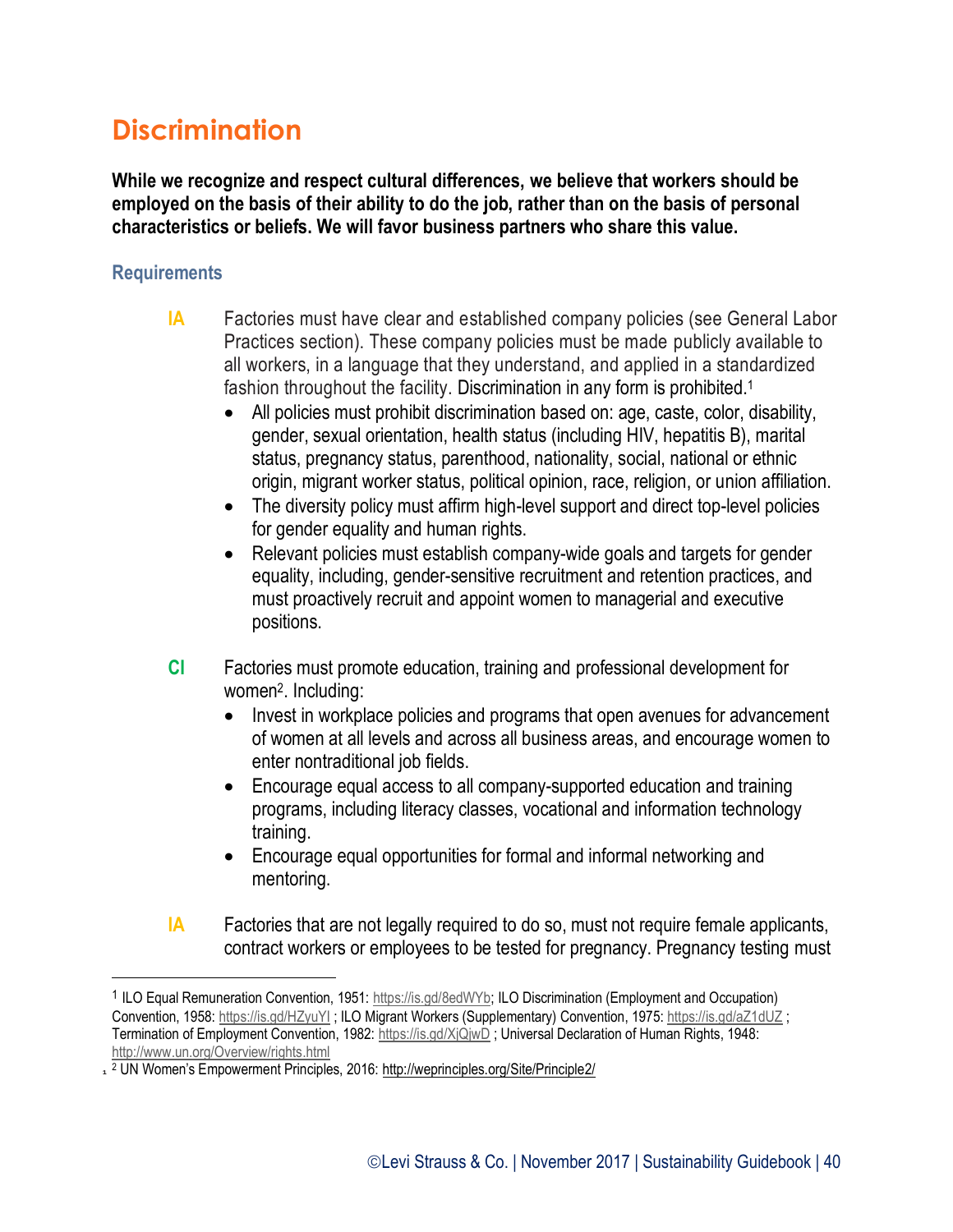be voluntary, not mandatory. Mandatory pregnancy testing (if not a legal requirement) is prohibited.<sup>1</sup>

- **IA** It is prohibited for factories to ask female applicants about their pregnancy status; it is prohibited to consider pregnancy as a negative factor in factory hiring, salary, benefits, advancement, discipline, termination or retirement practices.
- **CI** It is prohibited for factories to shame, harass, or discriminate against female workers during their periods of menstruation. Offering information, goods, and services to women workers regarding menstrual hygiene (free or subsidized menstrual pads and pain medicine for menstrual cramping) is encouraged.
- **CI** Restricting or limiting reproductive rights is prohibited. Offering information and services to female workers in support of safe contraception is encouraged.
- **IA** Factories must meet any legal and TOE conditions on working environment for women and pregnant, post-partum and lactating women. Pregnant workers must not perform work that is prejudicial or poses documented risk to the health of the mother or that of her child.
- **IA** Factories must make reasonable accommodations in job conditions for pregnant women (such as job reassignments to non-hazardous or lighter work, provision of seating, extended breaks, etc.).

*Note: Levi Strauss & Co. maintains business partnerships in all parts of the world, and cultural practices and traditions differ in many of these places. Levi Strauss & Co. also maintains a global commitment to ensure that workers producing our products be treated solely on the basis of the ability to perform the job effectively.*

*As a result, the TOE favors business partners who make employment decisions based solely on an individual's ability to perform his or her duties.*

*All the terms and conditions of employment in a facility producing goods for Levi Strauss and Co. are subject to this provision. This TOE provision seeks to ensure equality of treatment and opportunity, but it does not mandate, for example, that all workforces be evenly divided between men and women.*

 $\overline{a}$ 

<sup>&</sup>lt;sup>2</sup> ILO Maternity Protection Convention (Revised), 1952:<https://is.gd/aYOe0k>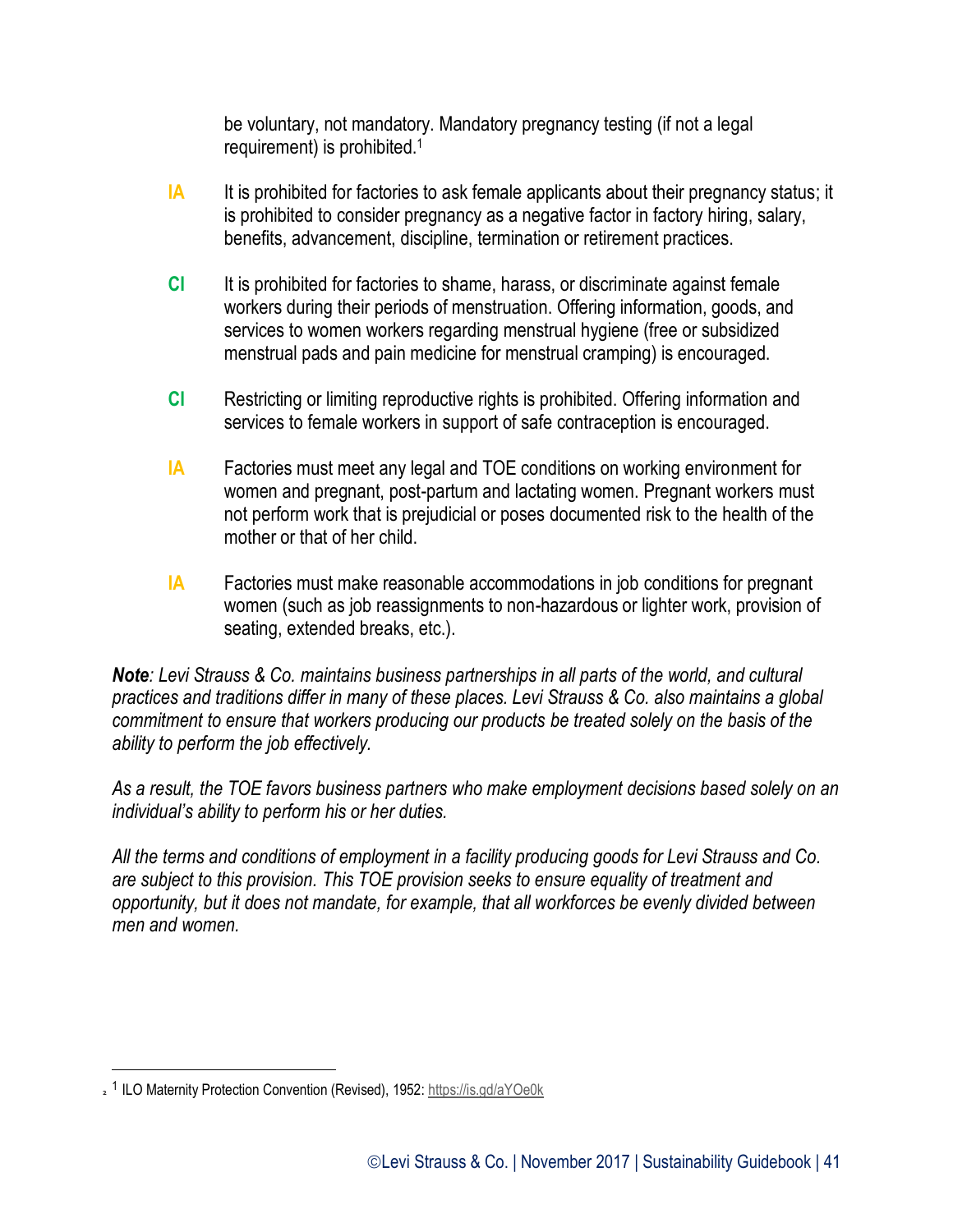# **Discrimination Non-Compliances & Corrective Actions**

| <b>Finding</b>                                                                                                                                                                                                                                                                    | <b>Corrective Action</b>                                                                                                                                                                                                                                                             | <b>Recommended</b><br><b>Timeline</b>                                                | <b>Verification</b><br><b>Method</b> |
|-----------------------------------------------------------------------------------------------------------------------------------------------------------------------------------------------------------------------------------------------------------------------------------|--------------------------------------------------------------------------------------------------------------------------------------------------------------------------------------------------------------------------------------------------------------------------------------|--------------------------------------------------------------------------------------|--------------------------------------|
| <b>IA</b> – Discrimination :<br>The factory posted a vacancy opening at the<br>facility gate and it reads, "Wanted: Male sewer,<br>Catholic, Single".                                                                                                                             | The factory must remove discriminatory<br>requirements for recruitment and hire.<br>The factory must establish a policy on hiring<br>that prohibits discrimination. Communicate<br>the requirements to relevant HR and<br>management staff.                                          | 1 week                                                                               |                                      |
| <b>IA</b> - Pregnancy Testing:<br>As part of the pre-employment requirements,<br>the factory requires the female workers to<br>submit a medical exam which includes<br>pregnancy testing.                                                                                         | The factory must remove discriminatory<br>requirements for recruitment and hire.<br>The factory must establish a policy on hiring<br>that prohibits discrimination. Communicate<br>the requirements to relevant HR and<br>management staff.                                          | Immediately<br>discontinue<br>mandatory testing /<br>2 weeks for worker<br>education |                                      |
| <b>IA</b> - Pregnancy Testing:<br>Female workers are asked if they are pregnant<br>or they are required to submit to mandatory<br>pregnancy testing. If pregnant, the women are<br>not hired.                                                                                     | The factory must remove discriminatory<br>requirements for recruitment and hire.<br>The factory must establish a policy on hiring<br>that prohibits discrimination. Communicate<br>the requirements to relevant HR and<br>management staff.                                          | Immediately<br>discontinue<br>questioning                                            |                                      |
| IA Discrimination:<br>On the workers' labor contracts, a clause is<br>included that says that the workers will<br>"commit not to get pregnant or marry in the<br>first year of employment".                                                                                       | The factory must remove pregnancy-related<br>or marriage-related discriminatory<br>requirements for recruitment and hire.<br>The factory must establish a policy on hiring<br>that prohibits discrimination. Communicate<br>the requirements to relevant HR and<br>management staff. | 1 week for plan /<br>4 weeks to comply                                               |                                      |
| IA Discrimination:<br>In country "X", pregnant women are not legally<br>allowed to perform overtime. However,<br>pregnant women ask the factory for<br>permission to work overtime so that they are<br>able to earn more money. The factory allows<br>the women to work overtime. | The factory must meet the legal<br>requirements. The factory must<br>communicate with identified workers<br>regarding legal requirements that prohibit the<br>overtime work which they seek.                                                                                         | week for plan /<br>weeks to comply                                                   |                                      |
| <b>IA</b> Pregnant Workers:<br>Women returning from maternity leave are<br>treated as new employees and paid<br>probationary wages for the first three months.                                                                                                                    | This is a discriminatory requirement. The<br>factory must remove discriminatory<br>requirements for recruitment and hire.<br>The factory must establish a policy on hiring<br>that prohibits discrimination. Communicate<br>the requirements to relevant HR and<br>management staff. | week for plan /<br>weeks to comply                                                   |                                      |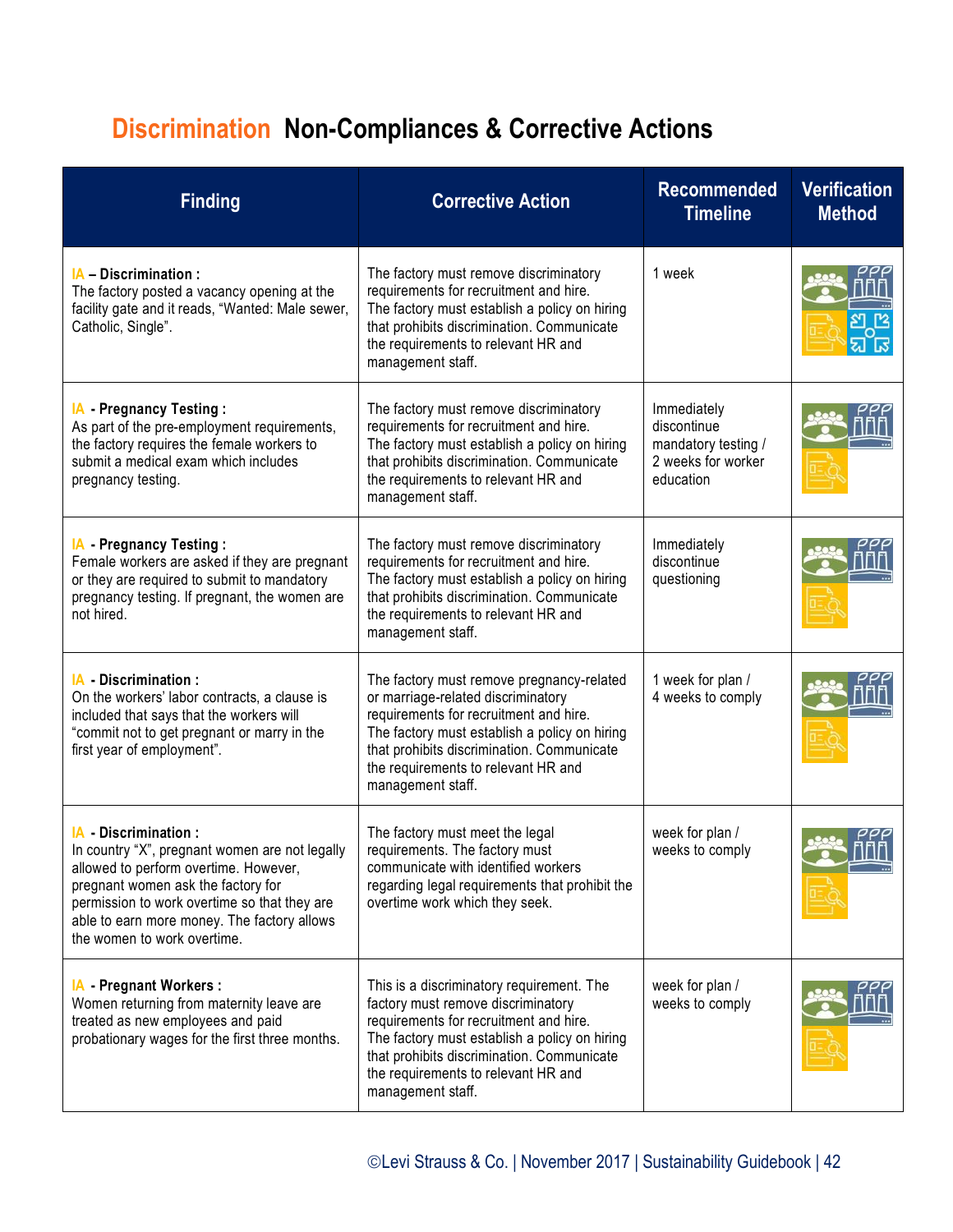| <b>IA</b> Pregnant Workers:<br>During worker interviews, female workers say<br>that factory does not give pregnant women<br>lighter work. | The factory policy must be revised or<br>established to include protections for<br>pregnant workers.<br>The factory must provide "light" work for<br>pregnant workers. | week for plan / 2<br>weeks to comply |  |
|-------------------------------------------------------------------------------------------------------------------------------------------|------------------------------------------------------------------------------------------------------------------------------------------------------------------------|--------------------------------------|--|
|-------------------------------------------------------------------------------------------------------------------------------------------|------------------------------------------------------------------------------------------------------------------------------------------------------------------------|--------------------------------------|--|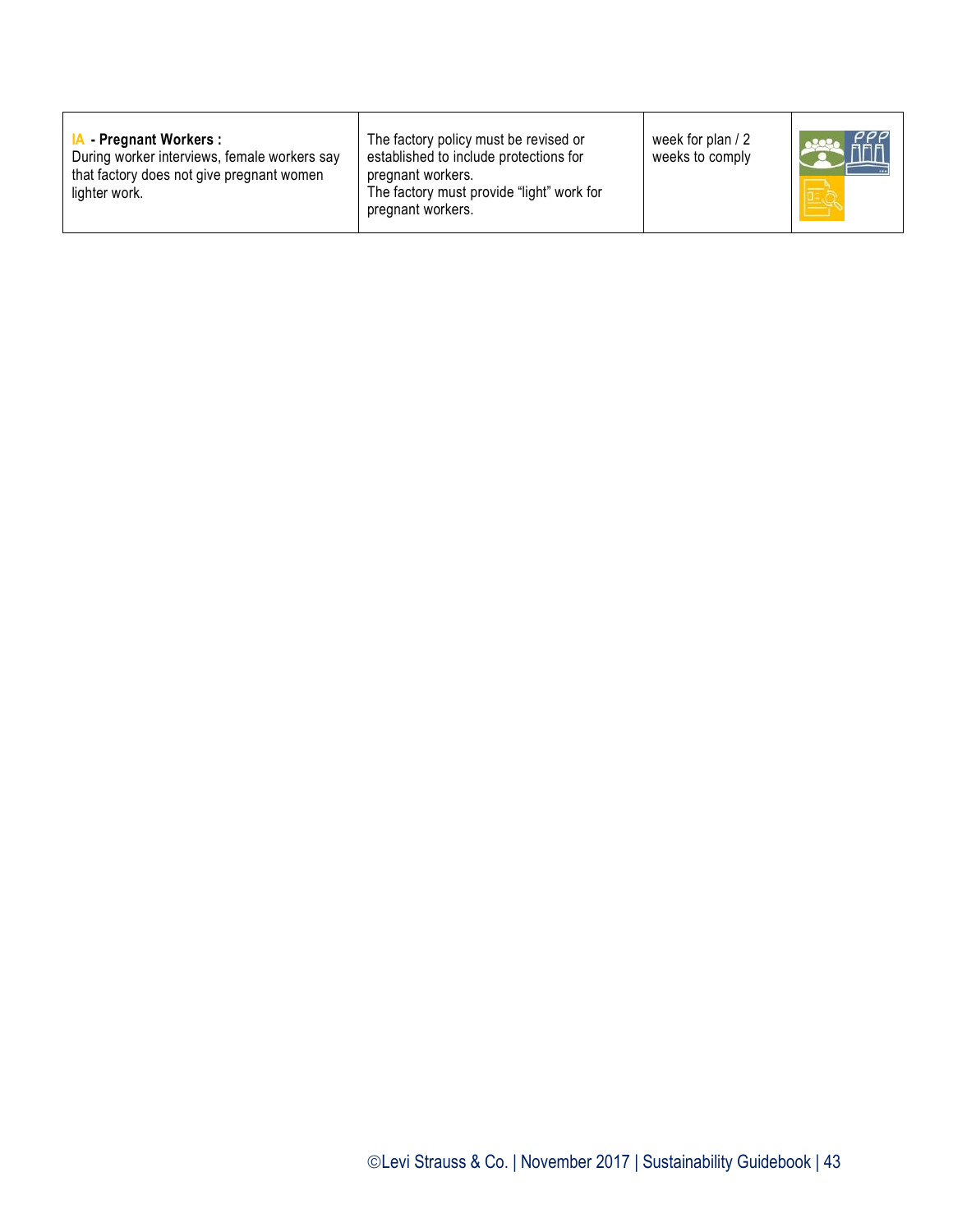# **Community Involvement**

**We will favor business partners who share our commitment to improving community conditions.**

#### **Requirements**

**CI** The TOE encourages factories to contribute to the betterment of the community in which they are operating.

*Note: Community involvement is defined as "the good management of a company's relationships with its stakeholders". LS&Co. considers how its business affects the communities in which we produce and sell our productions.*

*Many forms of community involvement exist, and LS&Co. and the Levi Strauss Foundation enable positive change in communities through grants to "not-for-profit" organizations (charities, nongovernmental organizations, associations) and by encouraging employees to donate time to meet the needs of their community by helping schools, hospitals, the Red Cross and more. Support is provided by dollars, in product or by allowing employees to use company time for community activities.*

*Because of the emphasis on community involvement, it is important to LS&Co. that its suppliers contribute to the enhancement of their communities.*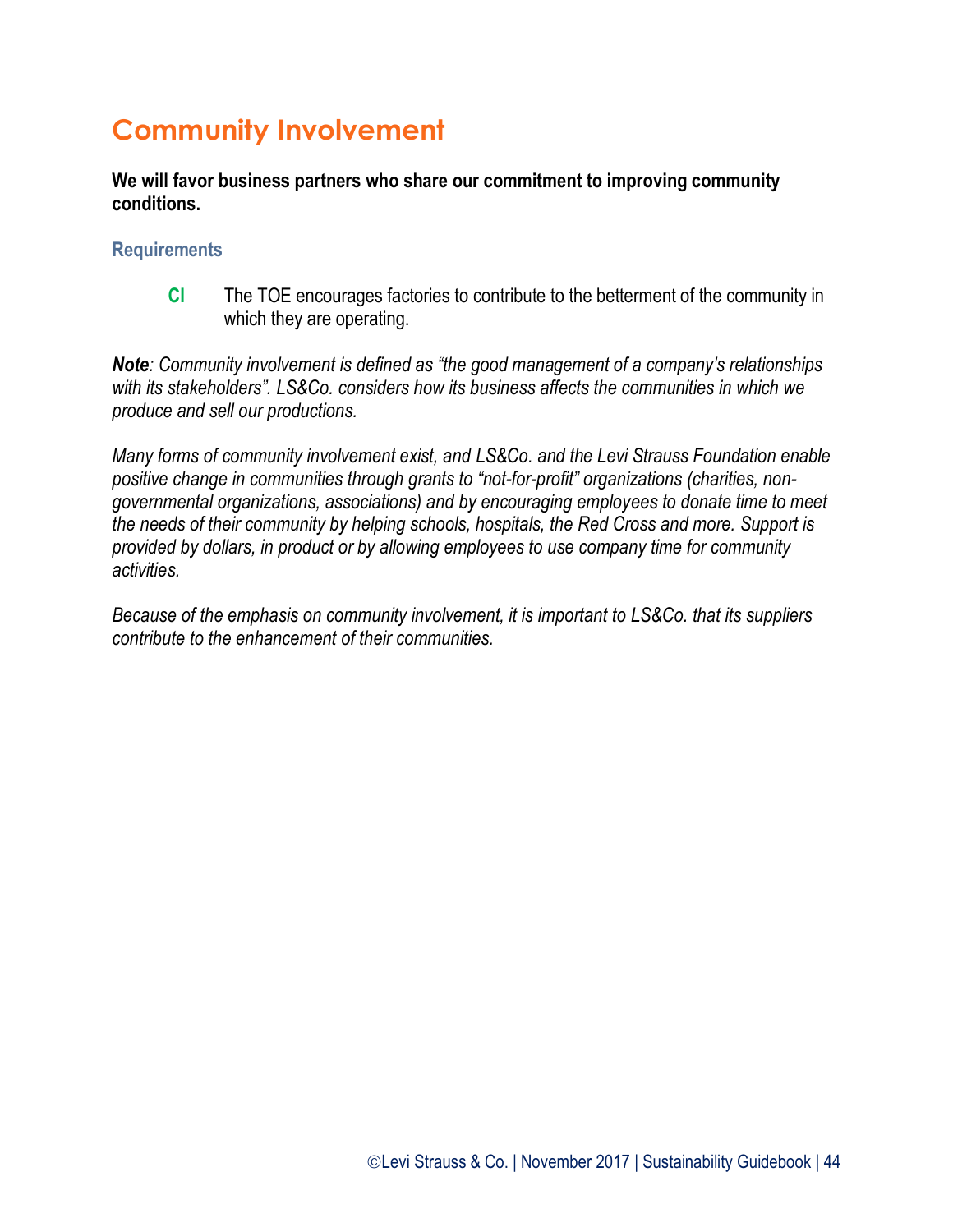# **Foreign Migrant Workers**

**The purpose of this section is to define the minimum requirements regarding Foreign Migrant Workers from hiring through the end of employment.**

**This guideline is intended to:**

- **Enable employers to adhere to requirements and best practices in the employment of Foreign Migrant Workers and**
- **Inform Foreign Migrant Workers of their conditions of employment as well as their rights and responsibilities.**

**This guideline is a part of the Sustainability Guidebook, so, all the requirements defined in the Guidebook i.e., child labor, freedom of association, forced labor, trafficked labor, disciplinary practices, health & safety, and so on shall equally be followed.**

**A Foreign Migrant Worker is:**

- **A Foreign National employed in accordance with the requirements of the country of employment;**
- **For whom all administrative clearances either locally and/or in the country of origin of the Foreign Migrant Worker have been obtained by and through his employer; and**
- **Is employed under a contract of employment in the country of employment according to the statutory and regulatory requirements governing such contracts.**

#### **Requirements**

#### *General*

- **IA** All applicable legal requirements for both country of origin and country of employment shall be followed.
- **IA** Sustainability Guidebook guidelines shall be followed if stricter than legal requirements, no matter the issue.

#### *Recruitment*

- **IA** Recruitment practices shall be in compliance with the Sustainability Guidebook requirements as well as all legal requirements.
- **IA** Recruitment shall be made via legally authorized recruitment bodies and/or by employers directly, if permitted by law. The recruitment of a Foreign Migrant Worker by an employer may be subject to fulfilling compulsory procedures and conditions.
- **IA** Employer shall provide a list of the recruitment agencies with which they are working. This list must provide recruitment agency details, i.e., country, address,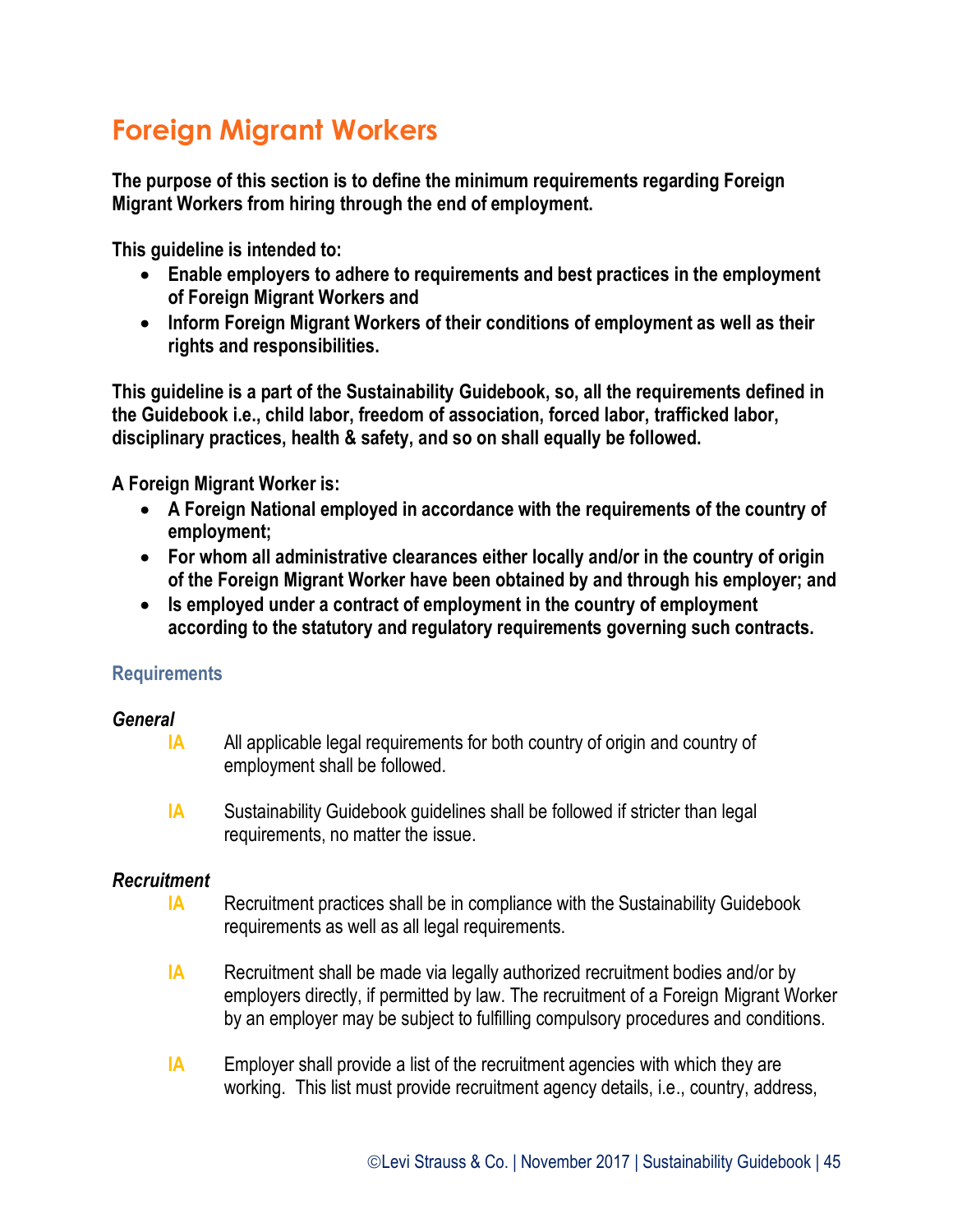nationality that they provide service for, info for sub- recruitment agency that they are working with (such as coverage area, etc.)

- **IA** Factories must not require or allow employment agents to require any monetary deposits or keep any original identification documents. The practice of deposits (money/original identification) may prevent workers from freely ending their employment (within the legal context). This violation occurs most with a migrant labor force.
- **IA** Employers shall sign a contract with recruitment agencies with which they are working, to describe all requirements defined in this guideline as well as any applicable legal requirements that are stricter than the guidelines.
- **IA** Employers shall ensure the requirements, as well as the consequences for failing to adhere to the requirements, are well communicated to recruitment agencies. Copies of contracts shall be kept by the employer at least for five (5) years or as required by the law, whichever is longer.
- **IA** No recruitment fee(s) shall be charged to any foreign migrant worker.
- **IA** Where recruitment advertisements are used, they shall include the statement of "NO RECRUITMENT FEE" prominently displayed, and must include the employer's contact details for complaints/communication in case of such requests.
- **IA** In case no recruitment advertisement is used, recruitment agencies shall announce LS&Co.'s "NO RECRUITMENT FEE" policy explicitly by posters etc.
- **IA** Where a recruited worker is assisted with legal documents, such as passport and visa, the actual costs may be payable by the worker if there is an agreement in writing. Those sorts of legally required fees must be communicated to candidates in advance, either by announcements and/or advertisements. Cumulative fees to be paid by an employee must not exceed 2 months compensation.
- **CI** Copies of all advertisements / announcements shall be kept by employers for at least five (5) years, or as required by law, whichever period is longer.
- **IA** Recruitment agencies must follow the same principles described in this procedure for any sub-recruitment agencies with which they work.
- **IA** Where required, the employer must ensure that a recruited person has a medical examination in accordance with the provisions of the laws of the country of origin and ensuring data confidentiality.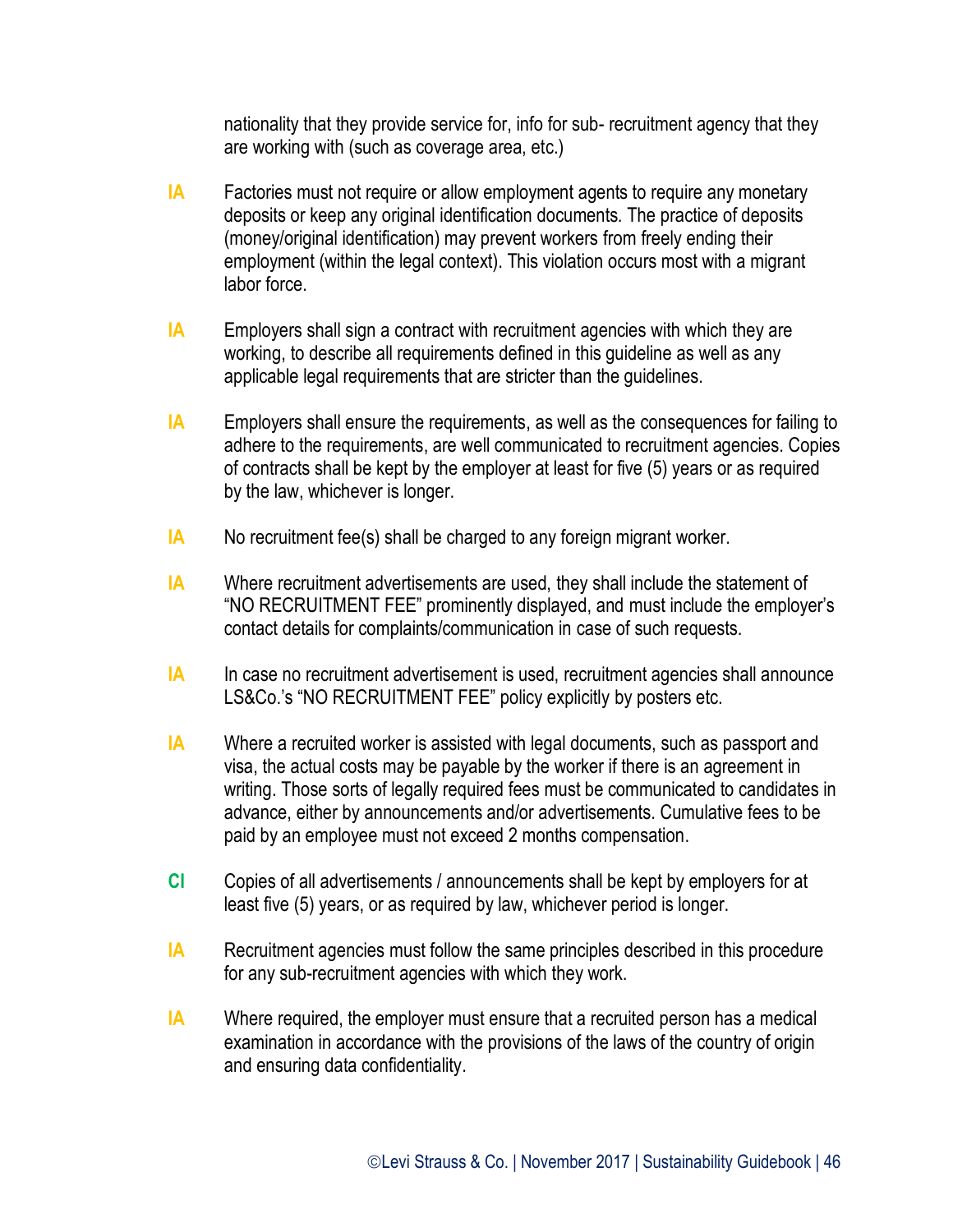**IA** Employer must perform task test to determine the ability of employees in the country of origin.

#### *Contract of Employment*

- **IA** An employer shall strictly comply with labor laws with regard to terms and conditions included in the individual contract of employment of the country of employment.
- **IA** The terms and conditions of employment provided to foreign migrant workers shall be no less favorable than those provided to nationals.
- **IA** Contracts must be prepared in 3 languages (English, language of employee and language of country of employment). Employer shall be responsible for any deviation in translations. It must be stated that if there is a conflict between versions, the language of the contract signed by the worker will prevail.
- **IA** The migrant worker shall sign only one contract of employment with the employer at time of hire, though the migrant worker and the employer may subsequently modify the contract in writing.
- **IA** The contract of employment must contain at least (but not limited to) the following information:
	- The name and address of the employer
	- The name of the worker, his/her address and all other particulars necessary for his or her identification
	- The nature of the work and the place(s) where it is to be performed
	- The duration of the employment
	- The duration and conditions of probation (probation period must not be more than 3 months and/or requirements defined by country of employment, whichever is less)
	- Normal working hours, shift system, etc., as applicable
	- The rate of wages and other remuneration (for normal hours of work, overtime, night work, public holidays in accordance with country of employment standards) and methods of calculation thereof, the pay period and manner of payment of wages and other remuneration
	- Any legally required deductions to be taken from wages (i.e. social security, income tax etc.) in the country of employment
	- Bonuses and allowances, as applicable
	- The right to repatriation at the employer's expense on termination of the contract
	- Grounds on which a contract may be terminated (prior notice must not be more than 2 months for termination, unless local law provides otherwise)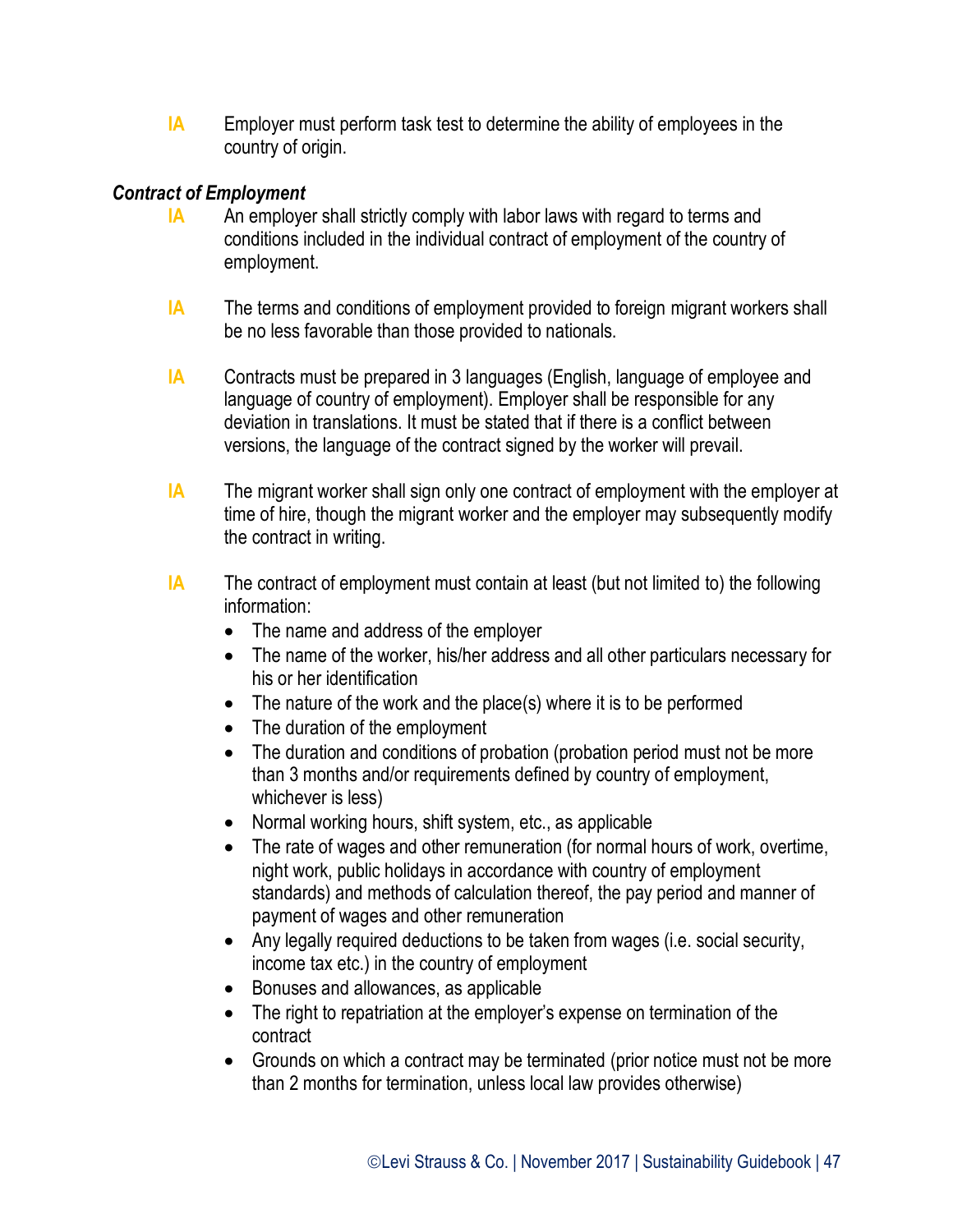- Medical examination requirements (as determined by the country of employment)
- Security conditions (e.g., curfews)
- Medical coverage and its terms & conditions
- Conditions regarding lodging and meals (the amount of for lodging and meals must not be more than 15% of minimum wage defined by country of employment)
- Air Passage: Round trip to the home country (or point of origin) shall be provided by employer with no recharge back to employees. In all conditions except the termination of contract by an employee, employer shall provide return ticket
- Terms and Conditions of vacation, annual leave, and/or sick/medical leaves (which cannot be less than required by local law)
- Details of money transfer alternatives in the country of employment
- Details of embassy/consulate in the country of employment for the nationality of foreign migrant workers
- Details of labor bureau offices, migrant worker desk numbers, hot lines (if applicable) in the country of employment
- **IA** The contract must entitle either party to terminate the contract on giving due notice which is reasonable in length and not contrary to the interests of the worker (not more than 2 months, unless local law requires otherwise).

#### *Remuneration and Benefits*

- **IA** All migrant workers must be paid NOT less than the minimum wages stated by the labor laws applicable to migrant workers, and receive all the applicable benefits outlined for migrant workers.
- **IA** The remuneration to foreign migrant workers must be no less favorable than those provided to nationals.
- **IA** No migrant worker shall be paid less than the minimum wage applicable to employees who are legal residents of the country of employment. Any increase in minimum wage in country of employment shall be applicable to migrant workers. Such increases cannot be accounted for through the substitution of lodging and/or meal provided to employees.
- **IA** If an employee decides to renew employment contract without going back to country of origin, then employee must be eligible for reimbursement of round air trip at existing market rate.

#### *Communication*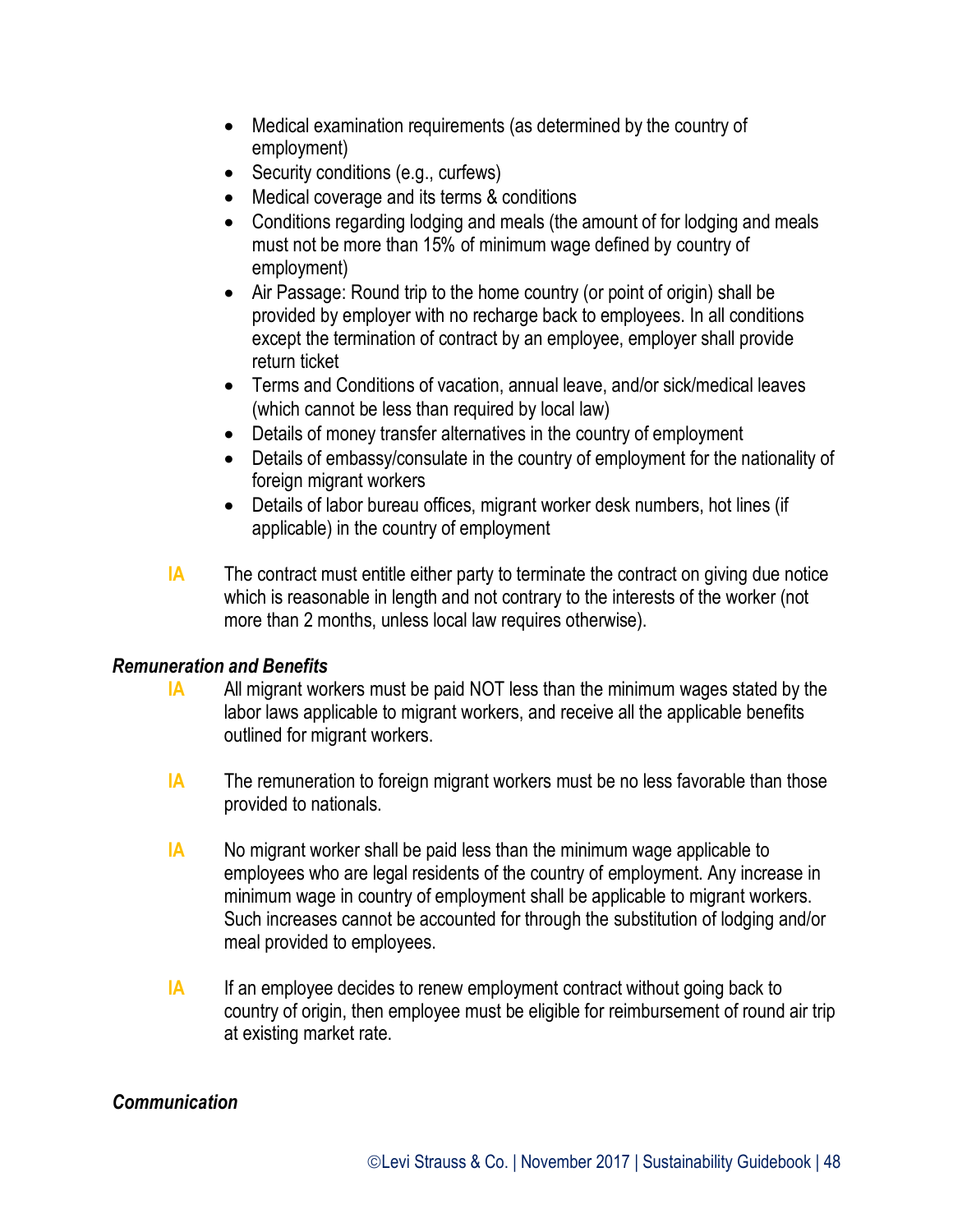- **IA** The employers must ensure proper communication between management and migrant workers.
- **IA** The employer shall appoint a facilitator who speaks the language of both the migrant workers and the employer.
- **CI** Employer representative should meet each nationality with the facilitator regularly to ensure the concerns are communicated appropriately to the top management. Records of such meeting should be kept for and made available for review for a period of five (5) years.

#### *Accommodation and Food*

- **IA** Employee has full control of their legal documents (e.g., passport) via employee's representative, lock boxes or coordination with embassy.
- **IA** Dormitory residents must not be restricted in their movements beyond what they agree is reasonable given legitimate concerns for their safety or consideration for the privacy of other residents. There must be no unreasonable restrictions, such as deposits.
- **CI** If the employer provides food to employees, the employer should respect the cultural needs and sensitivities of its migrant workers (e.g., consider making available different food types/groups for different nationalities).

#### *Social Activities and Religious Practices*

**CI** The employer should respect religious practices of foreign migrant workers and provide appropriate conditions to accommodate their needs.

#### *Repatriation*

- **IA** Each foreign migrant worker shall be expatriated, at the expense of the employer, to the worker's home country, in the following circumstances:
	- On expiry of the contract where the contract is not voluntarily renewed by the employer and employee before the employee returns, or is required to return, to his/her home country,
	- On termination of the contract by reason of the employee's inability to comply with the provisions of the contract due to illness or incapacity,
	- Where the employer and worker have agreed it is in their mutual interest to terminate the contract.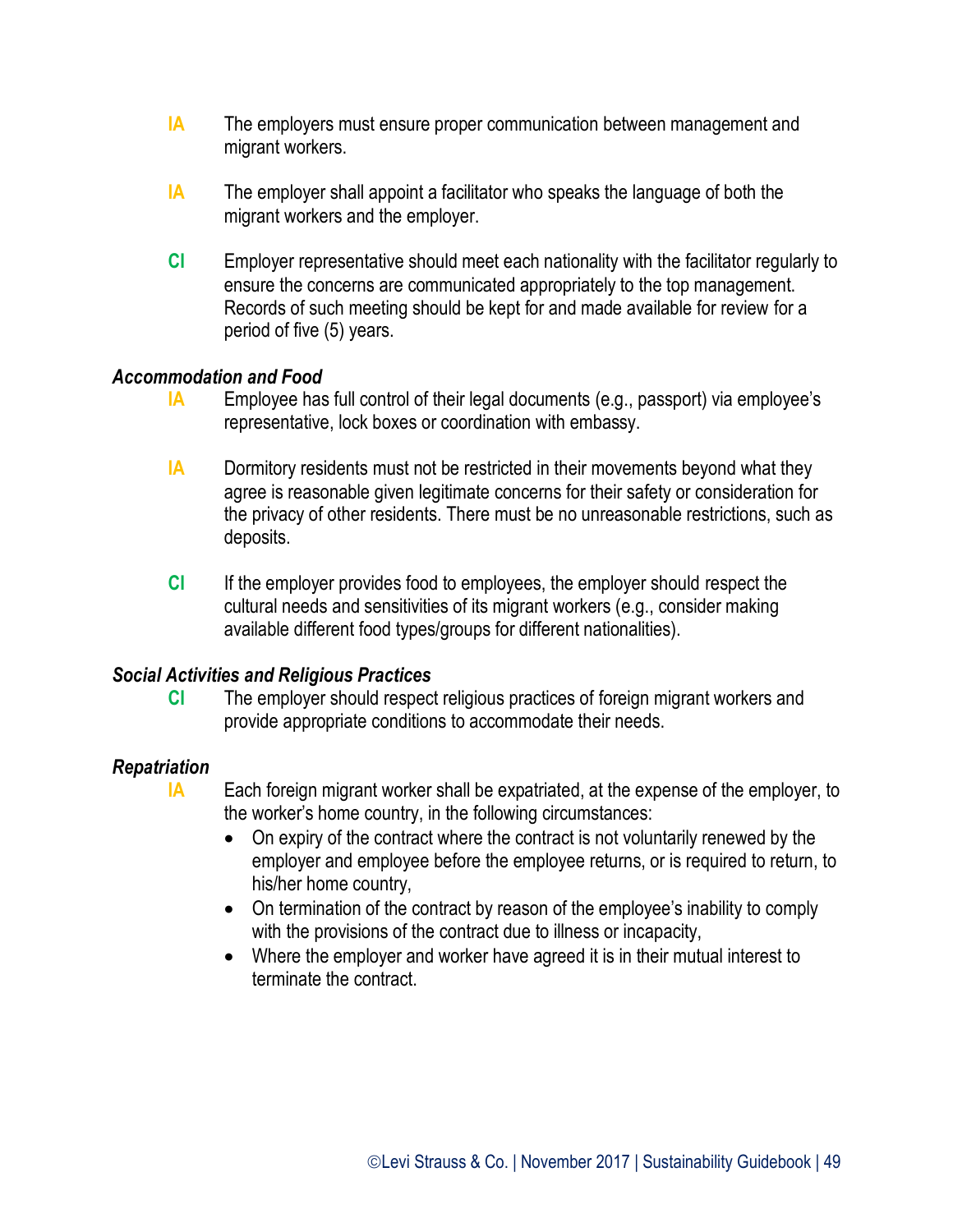# **Foreign Migrant Workers Non-Compliances & Corrective Actions**

| <b>Finding</b>                                                                                                                                                                                                                                                                                                                   | <b>Corrective Action</b>                                                                                                                                                                                                                                                                                                                                                                                                 | <b>Recommended</b><br><b>Timeline</b>                         | <b>Verification</b><br><b>Method</b> |
|----------------------------------------------------------------------------------------------------------------------------------------------------------------------------------------------------------------------------------------------------------------------------------------------------------------------------------|--------------------------------------------------------------------------------------------------------------------------------------------------------------------------------------------------------------------------------------------------------------------------------------------------------------------------------------------------------------------------------------------------------------------------|---------------------------------------------------------------|--------------------------------------|
| IA - Retention of original documents : The<br>factory requires migrant workers to submit<br>original copies of Passport or national ID<br>documents or deposit money, or any legal<br>identification papers (unless requested by<br>workers for security reasons), so workers<br>cannot easily leave or resign from the factory. | The factory must return all deposited<br>money; copy the said documents and then<br>return to the workers and put a stop to the<br>practice. The factory must have a<br>policy/process in-place for workers who<br>want to terminate employment (resigning)<br>and this must be communicated to workers.<br>Provide workers with means for securing<br>money and/or papers themselves (e.g.,<br>secure storage).         | 2 weeks                                                       |                                      |
| IA - Mandatory overtime hours :<br>In the appointment letter of migrant workers,<br>11 working hours in a day (with 3 hours OT)<br>has been mentioned as mandatory.                                                                                                                                                              | The employment contract must be revised<br>immediately. Overtime must be strictly<br>voluntary. Any form of pressure to perform<br>overtime is prohibited. The factory shall<br>correct their working hours policy for<br>migrant workers and communicate with the<br>workers accordingly.                                                                                                                               | Immediately                                                   |                                      |
| IA - Freedom of Movement :<br>In Factory "A", foreign migrant workers<br>are not allowed to go to the toilet or get a<br>drink of water without prior consent of<br>factory or production manager.                                                                                                                               | Migrant Workers must have access to<br>toilets and drinking water at all times without<br>asking permission.<br>There must also be no restrictions on<br>workers in performing traditional religious<br>obligations.                                                                                                                                                                                                     | Immediately correct<br>practice / 2 weeks to<br>revise policy |                                      |
| IA - List of recruitment agencies :<br>Factory "Y" was not able to provide any list/<br>details/ contract with the recruitment agencies<br>that they are working with to hire foreign<br>migrant workers.                                                                                                                        | Factory shall provide a list of the recruitment<br>agencies with which they are working. This<br>list must provide recruitment agency details<br>(i.e., country, address, nationality) that they<br>provide service for, info for any sub-<br>recruitment agency with which they are<br>working (e.g., coverage area). Factory shall<br>also ensure the contracts with recruitment<br>agencies are available for review. | Immediately correct<br>practice / 2 weeks to<br>revise policy |                                      |
| IA - Recruitment fees :<br>Factory "Z" withholds recruitment agency fees<br>from the wages of the workers.                                                                                                                                                                                                                       | No recruitment fee(s) shall be charged to<br>any foreign migrant worker. Factory shall<br>immediately stop such practice and make<br>back payment to the workers for the amount<br>already deducted from their wages.                                                                                                                                                                                                    | Immediately correct<br>practice / 2 weeks to<br>revise policy |                                      |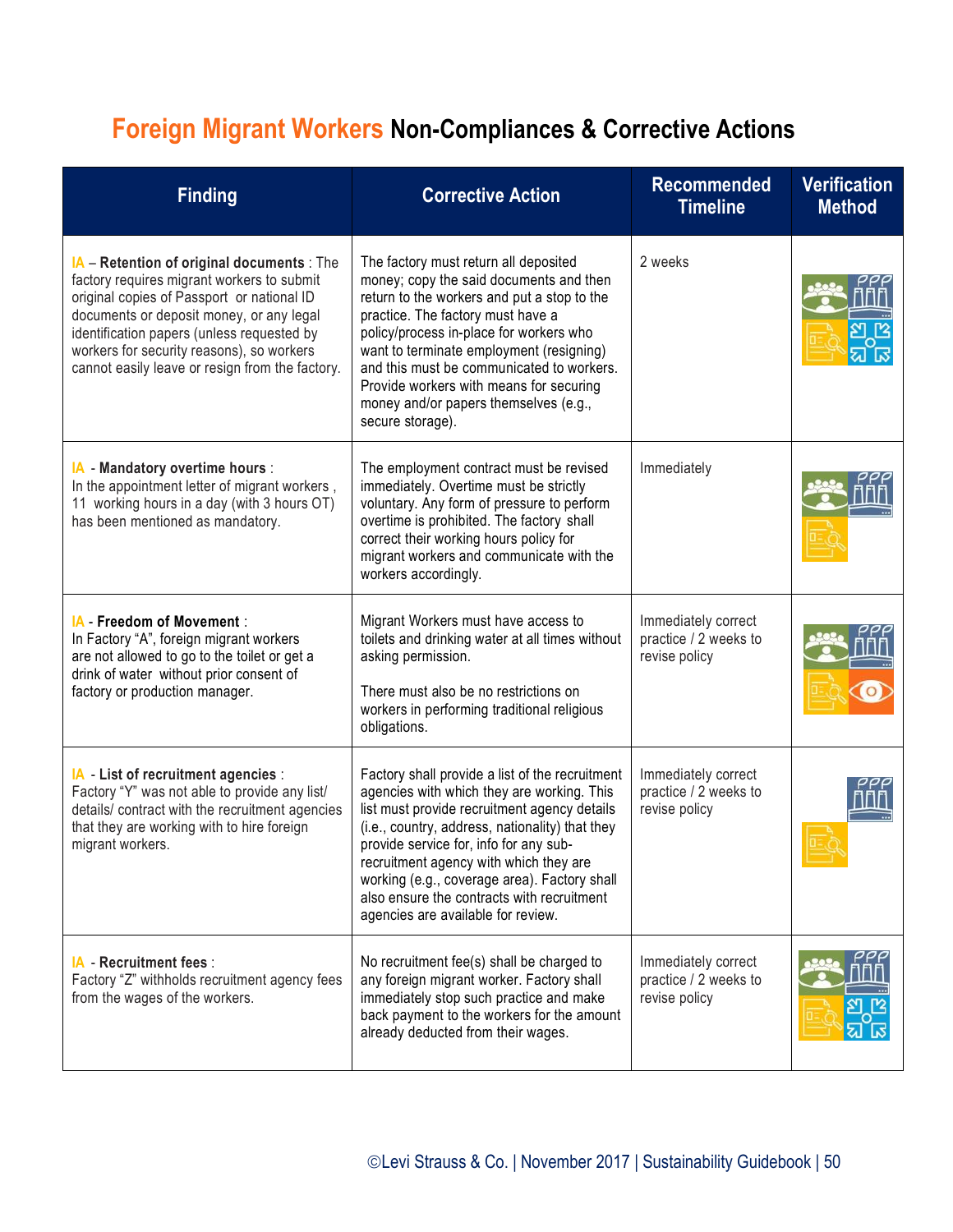| IA - Employment Contract:<br>In Factory "X", festival leave benefit was not<br>mentioned in the appointment letter of foreign<br>migrant workers, which is mentioned in the<br>same of nationals.                                                                  | Factory shall revise the employment<br>contract with foreign migrant workers<br>immediately and update the policy to ensure<br>that the terms and conditions of<br>employment provided to foreign migrant<br>workers shall be not less favorable than<br>those provided to nationals.                                                    | Immediately correct<br>practice / 2 weeks to<br>revise policy |  |
|--------------------------------------------------------------------------------------------------------------------------------------------------------------------------------------------------------------------------------------------------------------------|------------------------------------------------------------------------------------------------------------------------------------------------------------------------------------------------------------------------------------------------------------------------------------------------------------------------------------------|---------------------------------------------------------------|--|
| IA - Language of contract:<br>Contracts are not prepared in the language of<br>migrant workers, and workers are not fully<br>aware about the terms and conditions of the<br>employment contract.                                                                   | Factory shall issue the translated copy of<br>contract to the foreign migrant workers<br>immediately in their languages and also<br>ensure that contracts are prepared in 3<br>languages (English, language of employee<br>and language of country of employment).<br>Factory shall be responsible for any<br>deviation in translations. | Immediately correct<br>practice / 2 weeks to<br>revise policy |  |
| IA - Transfer :<br>100 foreign migrant workers of Factory "X"<br>have been transferred to Factory "Y". Factory<br>"X" was not able to share any details of this<br>transfer.                                                                                       | Factory shall strictly comply with labor laws<br>with regard to terms and conditions included<br>in individual contract of employment.<br>Factory shall not transfer any worker to<br>another factory/ organization going beyond<br>the terms & conditions of employment<br>contract.                                                    | Immediately                                                   |  |
| IA - Notice period :<br>In factory "Z", the notice period to terminate<br>the employment contract is not mentioned in<br>the appointment letter of foreign migrant<br>workers.                                                                                     | The factory must immediately revise the<br>contract of migrant workers and ensure that<br>the contract entitles either party to terminate<br>the contract on giving due notice which is<br>reasonable in length and not contrary to the<br>interests of the worker. (Not more than 2<br>months, unless required by local law).           | Immediately correct<br>practice / 2 weeks to<br>revise policy |  |
| IA - Minimum Wages:<br>Foreign migrant workers of factory "Z" were<br>not receiving the minimum wages stated by<br>the labor laws applicable to migrant workers.<br>Also, said workers were receiving less wages<br>and benefits than those provided to nationals. | Factory shall provide legal minimum wage<br>to the foreign migrant workers and also<br>ensure the wages and benefits to foreign<br>migrant workers are not less favorable than<br>those provided to nationals.                                                                                                                           | Immediately correct<br>practice / 2 weeks to<br>revise policy |  |
| IA - Facilitator :<br>No facilitator is present in factory "Y" who<br>speaks the language of both the migrant<br>workers and the employer.                                                                                                                         | Factory shall appoint a facilitator who<br>speaks the language of both the migrant<br>workers and the employer, to ensure proper<br>communication between management and<br>the workers.                                                                                                                                                 | 2 weeks                                                       |  |
| IA - Repatriation cost :<br>In Factory "X", repatriation cost of migrant<br>workers found deducted from the amount of<br>final settlement.                                                                                                                         | Factory shall immediately stop this practice<br>and ensure that migrant workers are<br>expatriated at the expense of the employer<br>to the worker's home country.                                                                                                                                                                       | Immediately correct<br>practice / 2 weeks to<br>revise policy |  |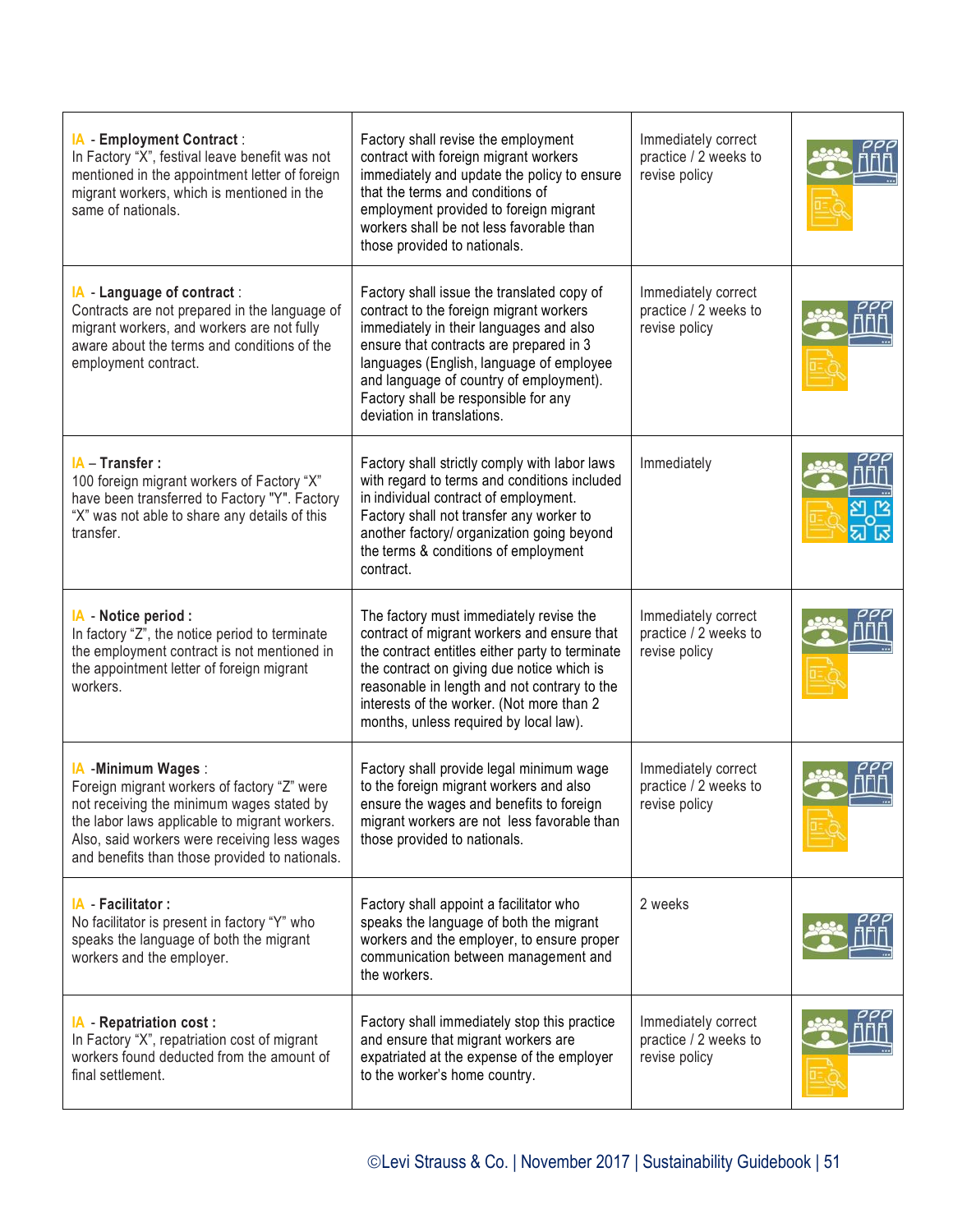| $Cl - Food:$<br>In factory "Z", foreign migrant workers of a<br>specific country are informed that the factory<br>was not providing their preferred types of<br>foods during lunch, whereas the nationals<br>and migrant workers of other countries are<br>receiving foods during lunch as per their<br>cultural needs. | Factory shall respect all employees' cultural<br>food needs, regardless of employee country<br>of origin and regardless of whether the<br>employee is a foreign migrant worker or a<br>national. | 4 weeks to develop the<br>policy |  |
|-------------------------------------------------------------------------------------------------------------------------------------------------------------------------------------------------------------------------------------------------------------------------------------------------------------------------|--------------------------------------------------------------------------------------------------------------------------------------------------------------------------------------------------|----------------------------------|--|
| CI - Religious practices :<br>A group of foreign migrant workers who are<br>all Muslims are not provided enough time for<br>prayer during Ramadan (fasting month of the<br>Muslims).                                                                                                                                    | The employer should respect religious<br>practices of foreign migrant workers and<br>provide appropriate conditions for their<br>needs.                                                          | 4 weeks to develop the<br>policy |  |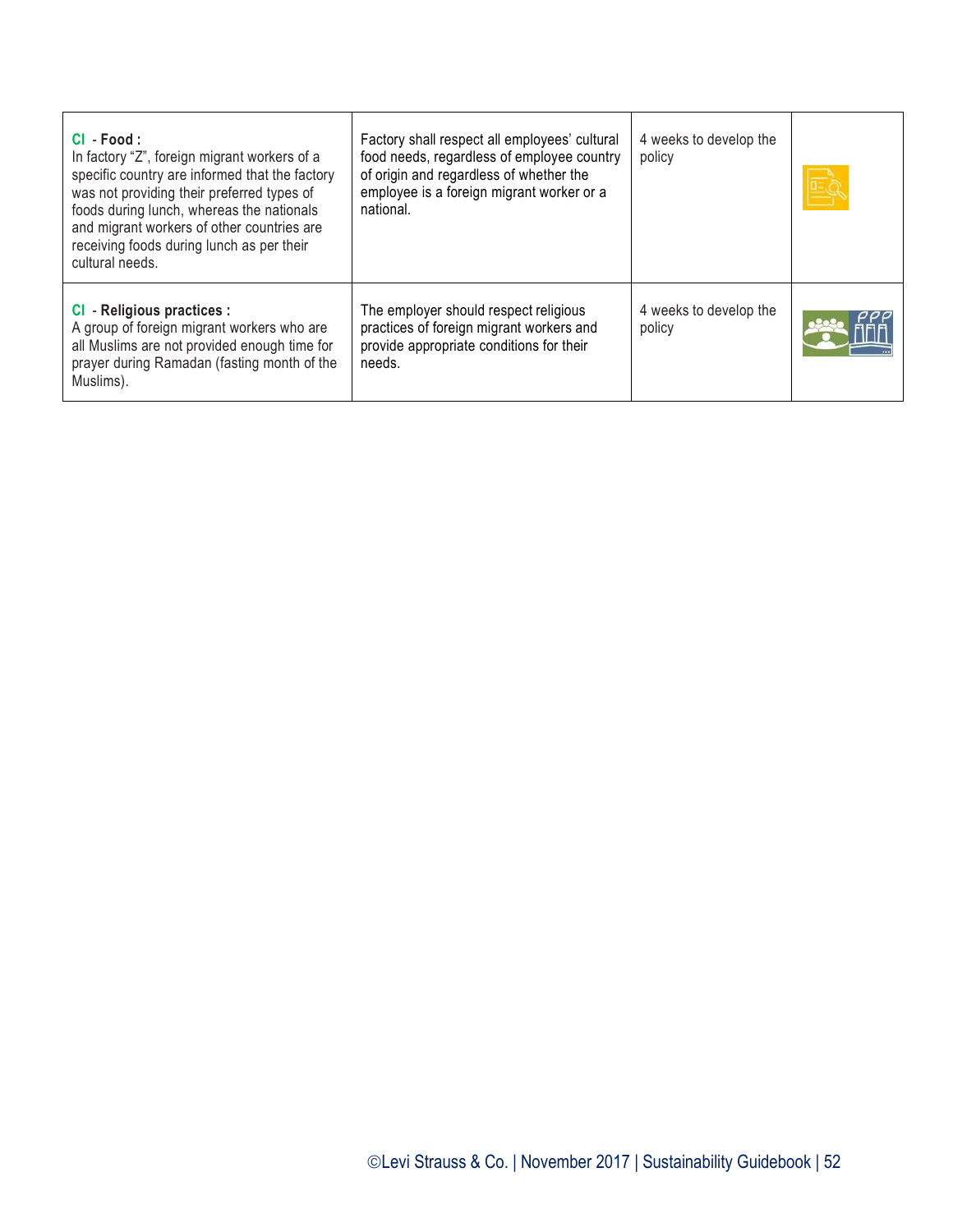### **Dormitories**

**Business partners who provide residential facilities for their workers should provide safe and healthy facilities.**

#### **Requirements**

- **IA** Dormitory residents must not be restricted in their movements beyond what they agree is reasonable given legitimate concerns for their safety or consideration for the privacy of other residents. There must be no unreasonable restrictions, such as deposits.
- **IA** Dormitories must be in compliance with all housing laws and regulations, occupancy requirements, and health and safety laws.
- **IA** Dormitories must have at least 2 unobstructed emergency exits per floor that lead to a safe location.
- **IA** Exits must be marked by signs that are internally illuminated and backed up by battery.
- **IA** Exit doors must open in the direction of egress (outwards), be unlocked from the inside and must require no special operation.
- **IA** Dormitories must have an audible fire alarm that can be heard in all parts of the building.
- **IA** There must be smoke detectors on each floor of a dormitory.
- **IA** A fire extinguisher must be located within 23 m (75 feet) of every bed.
- **IA** Fire/emergency evacuation drills must be practiced at least once a year so that residents are familiar with evacuation procedures.
- **IA** There must be 3.7 square meters per worker. In addition, ceilings in the room must be 2.2 meters (7 feet) high.
- **IA** Toilets must be clean (recommended is 3x per day), functioning, well-lit, wellventilated, and stocked with toilet paper and soap. In addition, there must be at least one toilet, separated and marked by gender, for every 15 occupants whose units do not have private toilets. Toilets must be connected to a public sewer system or septic tank.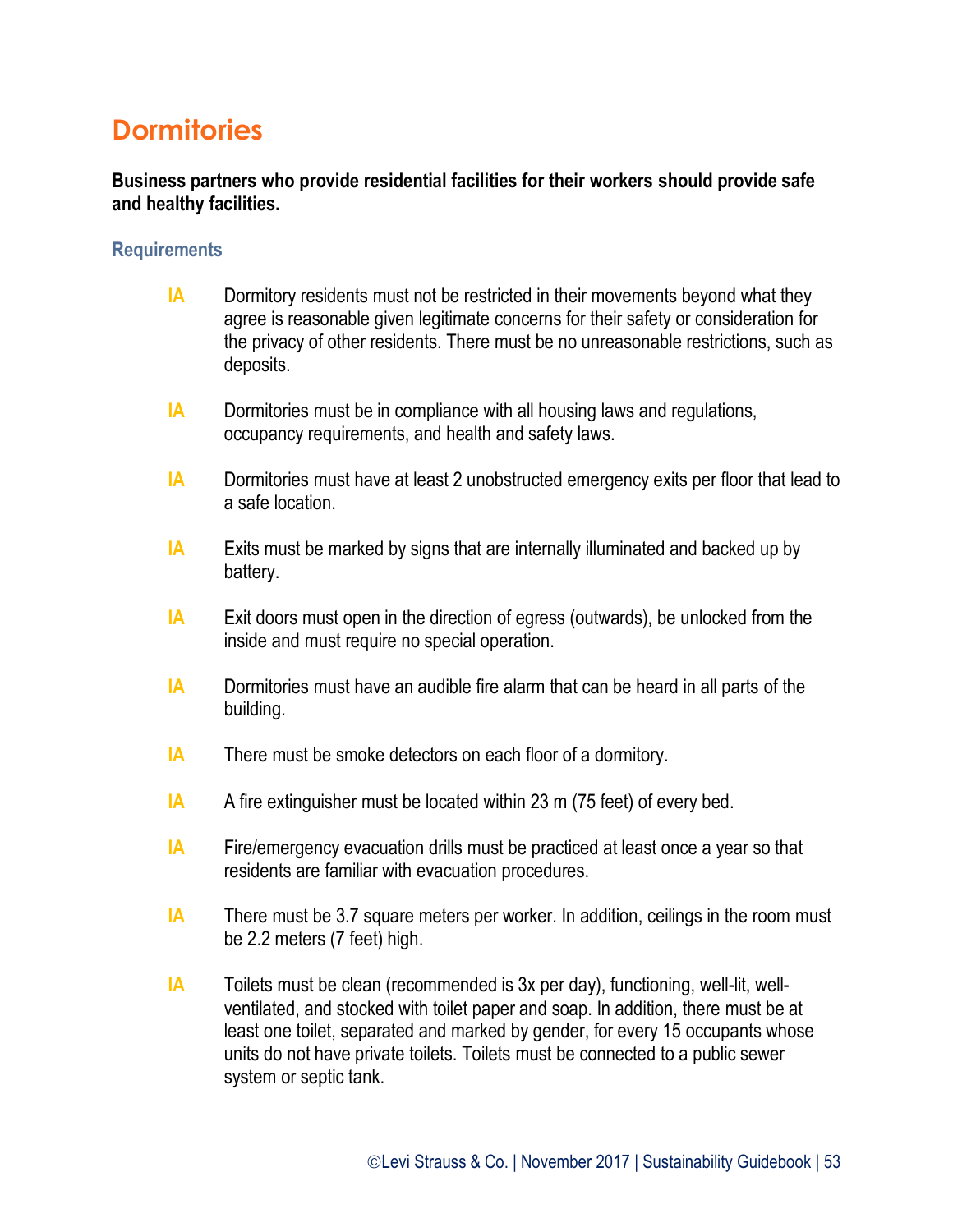- **CI** All hallways and exits should be clear and unobstructed at all times.
- **CI** Dormitories should be safe, well-lit, well-maintained, clean, and adequately heated and cooled.
- **CI** Dormitories should have emergency lighting installed in exits, hallways and stairwells.
- **CI** A first aid kit should be provided in a visible, accessible location. In addition, trained first aid personnel should be readily accessible and there should be adequate means for reporting emergencies (such as security personnel with phones).
- **CI** A lockable space sufficient for all work and non-work items with at least 1.7 square meters storage per worker should be provided.
- **CI** At least one shower with both hot and cold water should be provided for every 10 occupants. In addition, showers should be separated and marked by gender. Shower drains should be connected to a public sewer system or septic tank.
- **CI** At least one sink with both hot and cold water should be provided for every six occupants. Sinks and drains should be connected to a public sewer system or septic tank.
- **CI** The living quarters should be clean.
- **CI** Cafeterias and kitchens should be clean, equipped with cooking stoves, mechanical refrigeration, adequate counter space for food preparation, dining table and seats, sinks with hot and cold running water, and proper lighting and ventilation. Food storage and preparation should be sanitary. Also, cafeteria kitchens should contain a fire extinguisher and a fire blanket.
- **CI** Potable water for drinking should be available on each floor.
- **CI** Floors in the living quarters should be dry.
- **CI** All equipment and fixtures should be well-maintained and equipped with appropriate safety devices.
- **CI** Refuse containers should be located away from living accommodations, kept in a sanitary manner (a twice per week cleaning is recommended) and should be adequate for occupants' needs.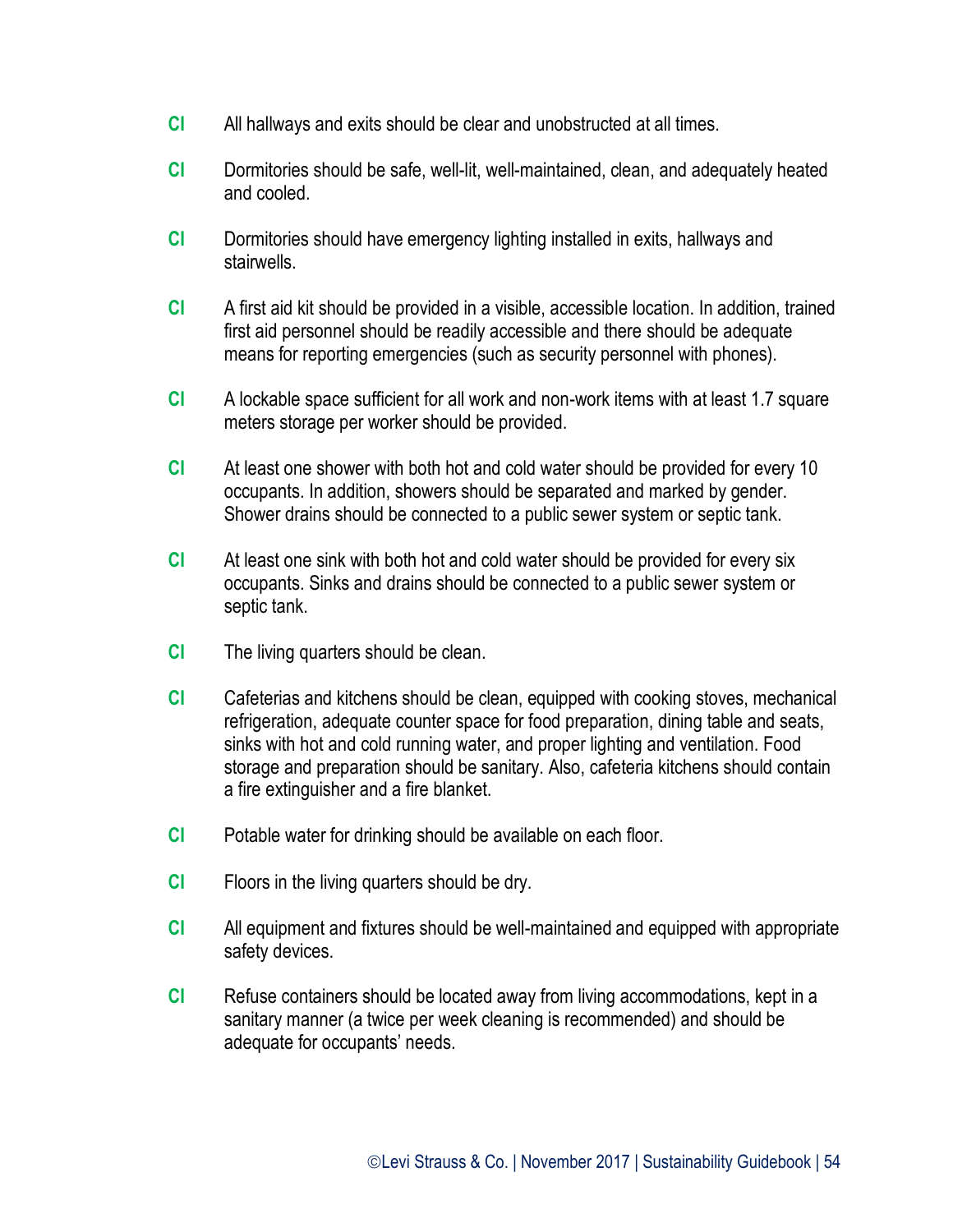- **CI** At least one washing machine per every 50 occupants or one laundry tray/tub per 30 occupants should be provided. A drying area with adequate ventilation should also be provided.
- **CI** A recreational area should be provided for use by dormitory residents.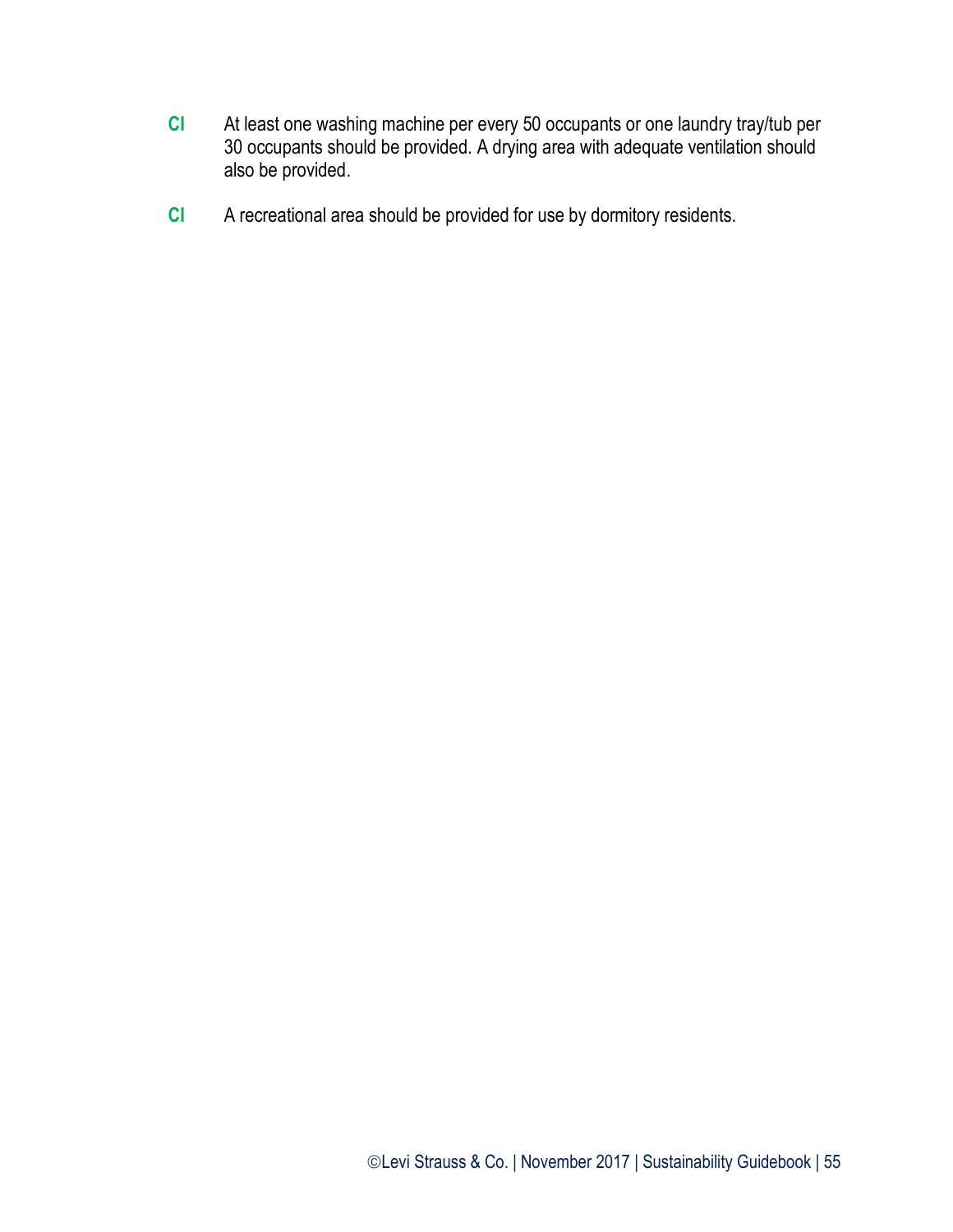# **Dormitories Non-Compliances & Corrective Actions**

| <b>Finding</b>                                                                                                                                                                    | <b>Corrective Action</b>                                                                                                              | <b>Recommended</b><br><b>Timeline</b>                         | <b>Verification</b><br><b>Method</b> |
|-----------------------------------------------------------------------------------------------------------------------------------------------------------------------------------|---------------------------------------------------------------------------------------------------------------------------------------|---------------------------------------------------------------|--------------------------------------|
| $IA$ – Dormitories :<br>Workers are not allowed to freely leave<br>dormitories, i.e. They must deposit personal<br>documents with the guards before they are<br>allowed to leave. | Cease unreasonable restrictions and<br>communicate the changes to the workers.                                                        | Immediately / 2<br>weeks for<br>communication                 |                                      |
| IA - Dormitories :<br>In Country X, some dormitory rooms are being<br>converted to warehouse/workshop areas.                                                                      | The dormitory rooms must be used for living<br>space only. They must be converted back to<br>living areas.                            | 4 weeks for plan / 4<br>weeks to comply                       |                                      |
| <b>IA</b> Dormitories:<br>There is only one exit on the second floor of a<br>dormitory through one central staircase.                                                             | Construct at least one additional emergency<br>exit.                                                                                  | 4 weeks                                                       |                                      |
| IA - Dormitories :<br>The second floor exit was not marked with an<br>exit sign.                                                                                                  | Install the necessary signs.                                                                                                          | 1 week for signage /<br>3 weeks for hiring                    |                                      |
| <b>IA</b> Dormitories:<br>One of the emergency exits is locked and has<br>a box next to it that has a glass door that has<br>to be broken to get the door key.                    | Change the doors so that they remain<br>unlocked from the inside and require no<br>special operation. The doors must open<br>outward. | 2 weeks                                                       |                                      |
| IA - Dormitories :<br>When asked, the contractor says that the<br>dormitory does not have fire alarm.                                                                             | Install a fire alarm.                                                                                                                 | 4 weeks                                                       |                                      |
| IA Dormitories:<br>No smoke detectors were found in dormitory<br>sleeping areas and hallways.                                                                                     | Install the necessary detectors.                                                                                                      | Immediately take<br>action to acquire / 3<br>weeks to correct |                                      |
| <b>IA</b> Dormitories:<br>There is only one fire extinguisher near the<br>kitchen of the dormitory. There are no<br>extinguishers in or near the sleeping areas.                  | Install fire extinguishers within 23 m (75 feet)<br>of every bed.                                                                     | 1 week                                                        |                                      |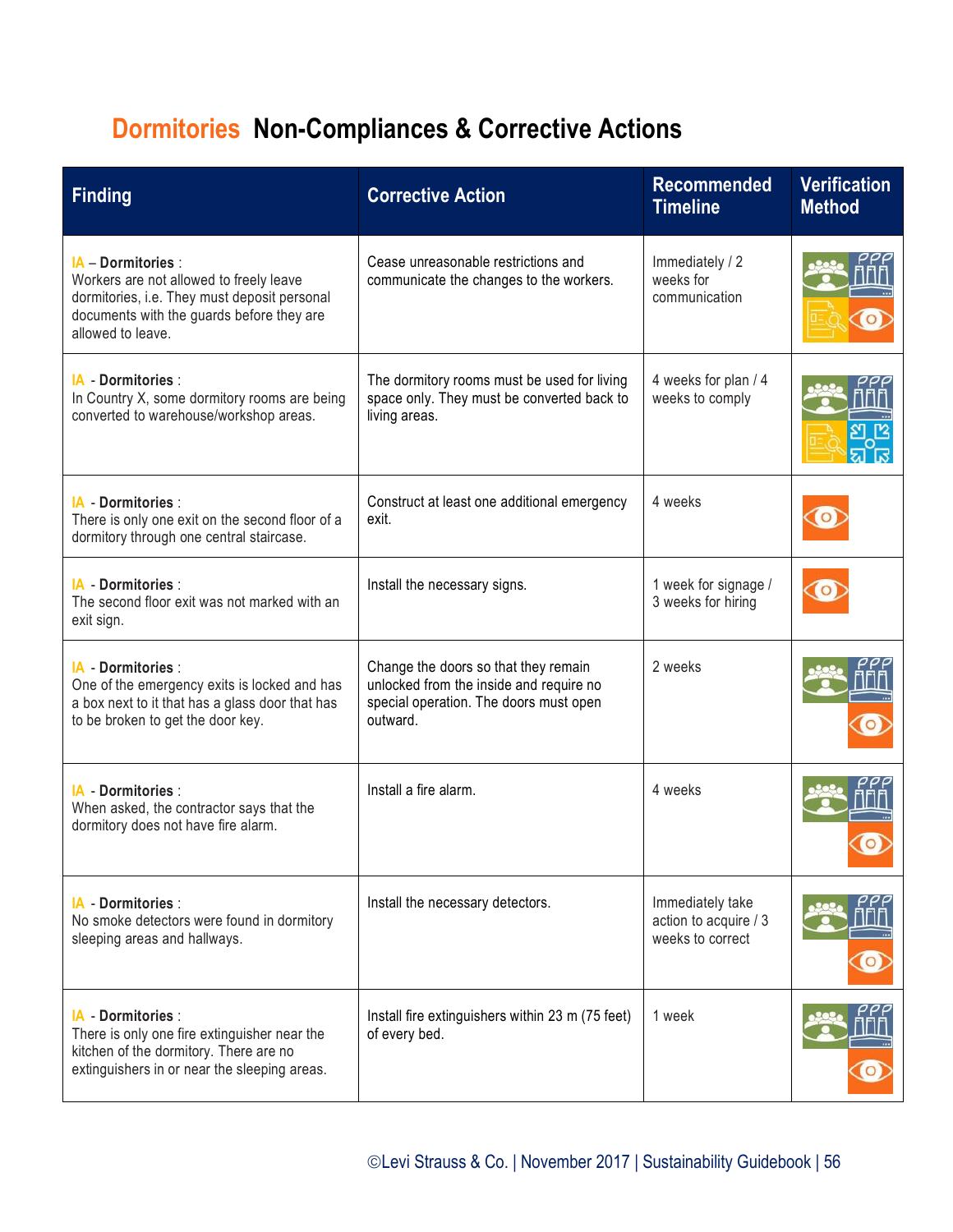| <b>IA - Dormitories:</b><br>The space for each occupant is less than<br>3.7 square meters or local requirement.                                           | Reduce the number of people per room or<br>increase the number of rooms.                                                                                                                                                                   | 8 weeks                                                       |  |
|-----------------------------------------------------------------------------------------------------------------------------------------------------------|--------------------------------------------------------------------------------------------------------------------------------------------------------------------------------------------------------------------------------------------|---------------------------------------------------------------|--|
| <b>IA - Dormitories:</b><br>The toilets are dirty and not cleaned on a<br>regular basis.                                                                  | Clean toilets and ensure that regular<br>cleaning is performed.                                                                                                                                                                            | 2 weeks                                                       |  |
| <b>IA - Dormitories:</b><br>Residents say there has never been a fire drill.                                                                              | Practice the drill annually and document the<br>results.                                                                                                                                                                                   | 2 weeks                                                       |  |
| <b>CI</b> - Dormitories :<br>The hallway outside the kitchen is partially<br>blocked by cans of fuel.                                                     | Clear hallways, exits.                                                                                                                                                                                                                     | Immediately                                                   |  |
| CI - Dormitories :<br>During a visit to the factory, a TOE assessor<br>notices that the dormitory rooms are too hot.                                      | Make dorms safe, well-lit and adequately<br>heated/cooled/ventilated.                                                                                                                                                                      | 4 weeks                                                       |  |
| <b>CI</b> - Dormitories :<br>There is no emergency lighting on the second<br>floor of the dormitory.                                                      | Install the necessary lights.                                                                                                                                                                                                              | Immediately take<br>action to acquire / 3<br>weeks to correct |  |
| <b>CI</b> - Dormitories :<br>There is no first aid kit in the dormitories, only<br>in the factory.                                                        | Provide a stocked kit. Kit to include:<br>bandages, sterile gauze/cotton balls,<br>adhesive tape/plasters, disinfecting/<br>antiseptic agent, antibacterial ointment,<br>sterile/surgical gloves, pain reliever tablets<br>and tourniquet. | 2 weeks                                                       |  |
| <b>CI - Dormitories:</b><br>During dorm tour, only small lockers were<br>provided to workers for some of their<br>belongings. The lockers are not locked. | Improve the locker size and ensure that the<br>lockers can be locked for the safekeeping of<br>the workers' possessions.                                                                                                                   | 4 weeks                                                       |  |
| CI - Dormitories :<br>The bathing room is an open room that does<br>not allow for worker privacy.                                                         | Provide hot and cold water and use partitions<br>or curtains between the different showers for<br>privacy.                                                                                                                                 | 4 weeks                                                       |  |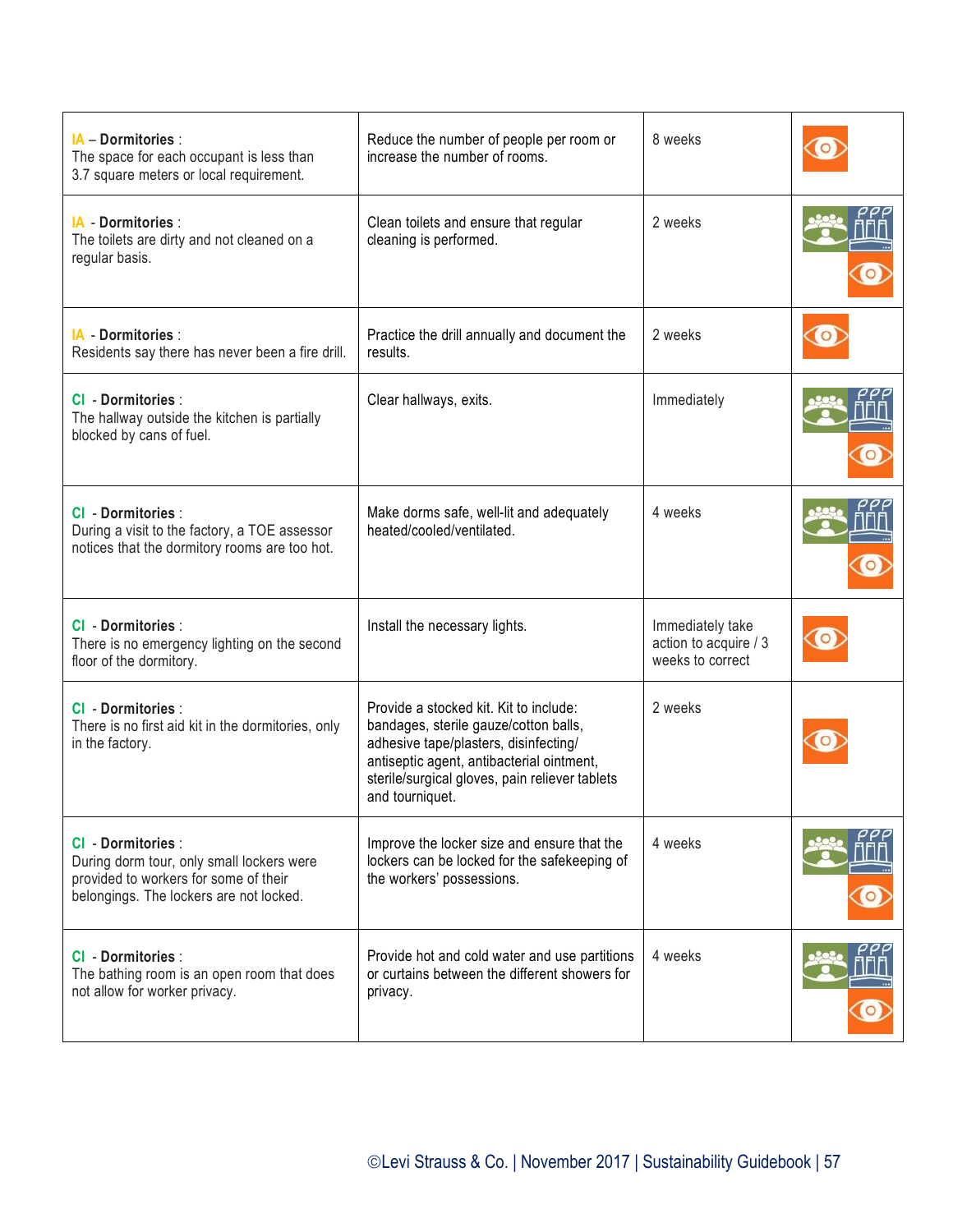| <b>CI - Dormitories:</b><br>There is only one sink on each floor of a<br>dormitory, in which there 40 people housed. | Provide at least one sink for every six<br>occupants.                                                                                     | 4 weeks                                                      |  |
|----------------------------------------------------------------------------------------------------------------------|-------------------------------------------------------------------------------------------------------------------------------------------|--------------------------------------------------------------|--|
| <b>CI - Dormitories:</b><br>The toilets are dirty and not cleaned on a<br>regular basis.                             | Clean toilets and ensure that regular<br>cleaning is performed.                                                                           | 2 weeks                                                      |  |
| <b>CI</b> - Dormitories :<br>The dormitories are untidy and there is no<br>regularly scheduled cleaning of them.     | Proper housekeeping schedules should be<br>in-place. The schedule should be<br>communicated to the workers.                               | 2 weeks                                                      |  |
| <b>CI - Dormitories:</b><br>The kitchen is in poor sanitary condition.                                               | Clean kitchens and make sure regular<br>cleaning is performed. Upgrade the facilities<br>if needed. Install fire extinguisher or blanket. | Immediately to clean /<br>4 weeks to install new<br>fixtures |  |
| <b>CI - Dormitories:</b><br>Workers say water is not safe to drink; they<br>must buy their own.                      | Provide potable water for the workers.                                                                                                    | 2 weeks                                                      |  |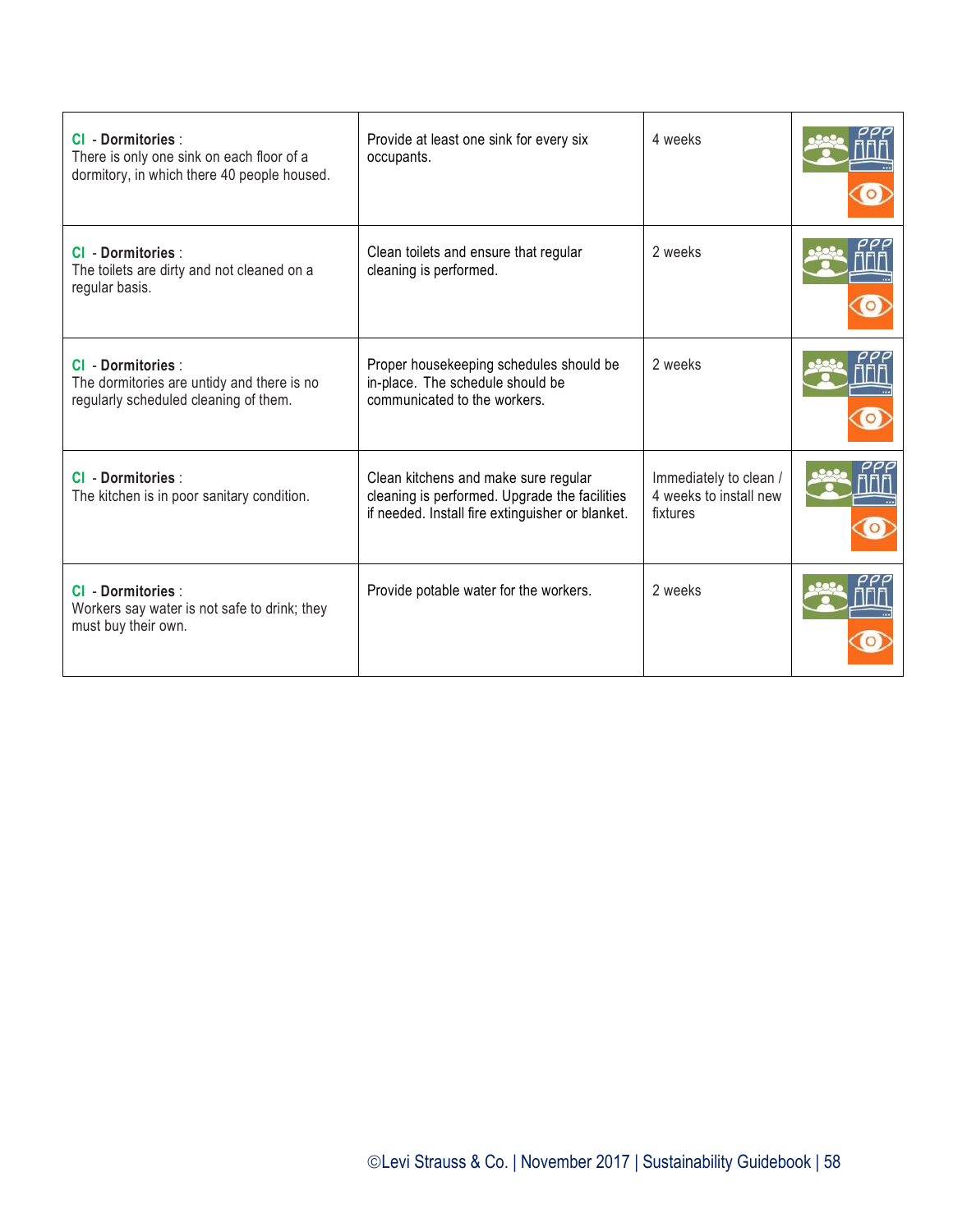## **Permits**

#### **Requirements**

- **IA** Permits must be available for review.
- **IA** Factories must have all current permits as required by law (including business and operating permits, fire-safety and electrical certificates, permits for equipment such as boilers, generators, elevators, fuel and chemical storage tanks, etc. and building, emissions and waste-disposal).

| <b>Finding</b>                                                                                                                                                                                                                                                                                                                                                                                              | <b>Corrective Action</b>                                                                              | <b>Recommended</b><br><b>Timeline</b>                                     | <b>Verification</b><br><b>Method</b> |
|-------------------------------------------------------------------------------------------------------------------------------------------------------------------------------------------------------------------------------------------------------------------------------------------------------------------------------------------------------------------------------------------------------------|-------------------------------------------------------------------------------------------------------|---------------------------------------------------------------------------|--------------------------------------|
| IA - Permits :<br>The factory claims that facility has permits but<br>the person in-charge is on leave or the<br>documents are locked away. The factory<br>manager says he has current permits and is<br>willing to show them but cannot. Previous year<br>permits are available.<br>(Note: Refusal to provide TOE assessors<br>with access to records is a different violation;<br>see Ethical Standards). | Submit photocopies of permits to assessor.                                                            | 1 week to submit<br>proof of up-to-date<br>permits                        |                                      |
| IA - Permits :<br>The factory has failed to produce any records<br>of business operating permit for current year,<br>nor any permits for the previous year.<br>(Note: Refusal to provide TOE assessors<br>with access to records is a different violation;<br>see Ethical Standards).                                                                                                                       | Obtain/renew the necessary permits from<br>authorities. Submit photocopies of permits to<br>assessor. | 2 weeks to submit<br>proof of application /<br>8 weeks to get<br>approval |                                      |